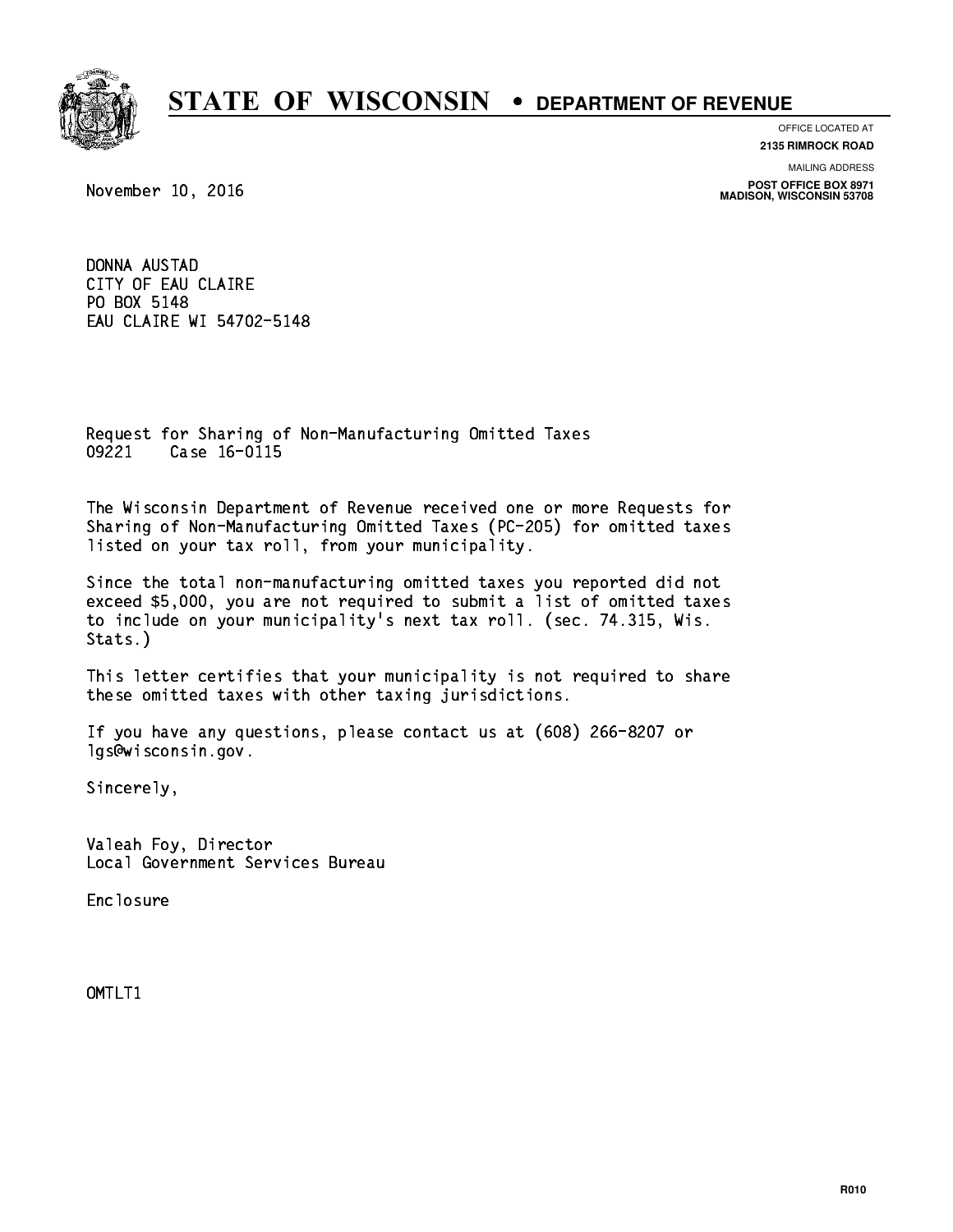

**OFFICE LOCATED AT**

**2135 RIMROCK ROAD**

**MAILING ADDRESS**

**POST OFFICE BOX 8971 MADISON, WISCONSIN 53708**

November 10, 2016

 DONNA AUSTAD CITY OF EAU CLAIRE PO BOX 5148 PO BOX 5148 EAU CLAIRE WI 54702-5148

 Request for Sharing of Non-Manufacturing Omitted Taxes 09221 Case 16-0112 09221 Case 16-0112

 The Wisconsin Department of Revenue received one or more Requests for Sharing of Non-Manufacturing Omitted Taxes (PC-205) for omitted taxes listed on your tax roll, from your municipality.

 Since the total non-manufacturing omitted taxes you reported did not exceed \$5,000, you are not required to submit a list of omitted taxes to include on your municipality's next tax roll. (sec. 74.315, Wis. Stats.)

 This letter certifies that your municipality is not required to share these omitted taxes with other taxing jurisdictions.

 If you have any questions, please contact us at (608) 266-8207 or lgs@wisconsin.gov.

Sincerely,

 Valeah Foy, Director Local Government Services Bureau

Enclosure Enclosure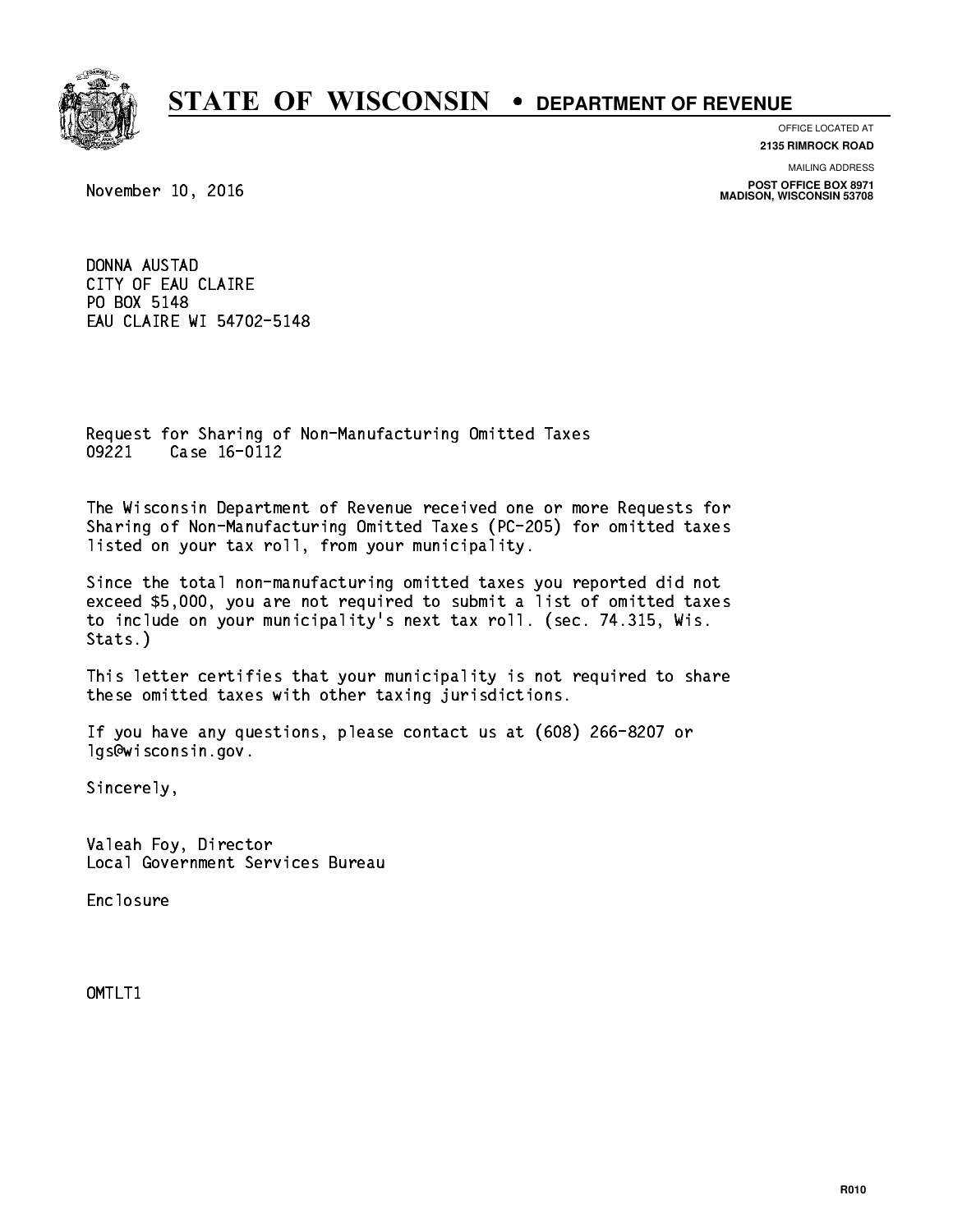

**OFFICE LOCATED AT**

**2135 RIMROCK ROAD**

**MAILING ADDRESS**

**POST OFFICE BOX 8971 MADISON, WISCONSIN 53708**

November 10, 2016

 MARIE A. MOE CITY OF PORTAGE 115 W PLEASANT ST PORTAGE WI 53901-1742

 Request for Sharing of Non-Manufacturing Omitted Taxes 11271 Case 16-0031 1**1272 Case 16-0031** 

 The Wisconsin Department of Revenue received one or more Requests for Sharing of Non-Manufacturing Omitted Taxes (PC-205) for omitted taxes listed on your tax roll, from your municipality.

 Since the total non-manufacturing omitted taxes you reported did not exceed \$5,000, you are not required to submit a list of omitted taxes to include on your municipality's next tax roll. (sec. 74.315, Wis. Stats.)

 This letter certifies that your municipality is not required to share these omitted taxes with other taxing jurisdictions.

 If you have any questions, please contact us at (608) 266-8207 or lgs@wisconsin.gov.

Sincerely,

 Valeah Foy, Director Local Government Services Bureau

Enclosure Enclosure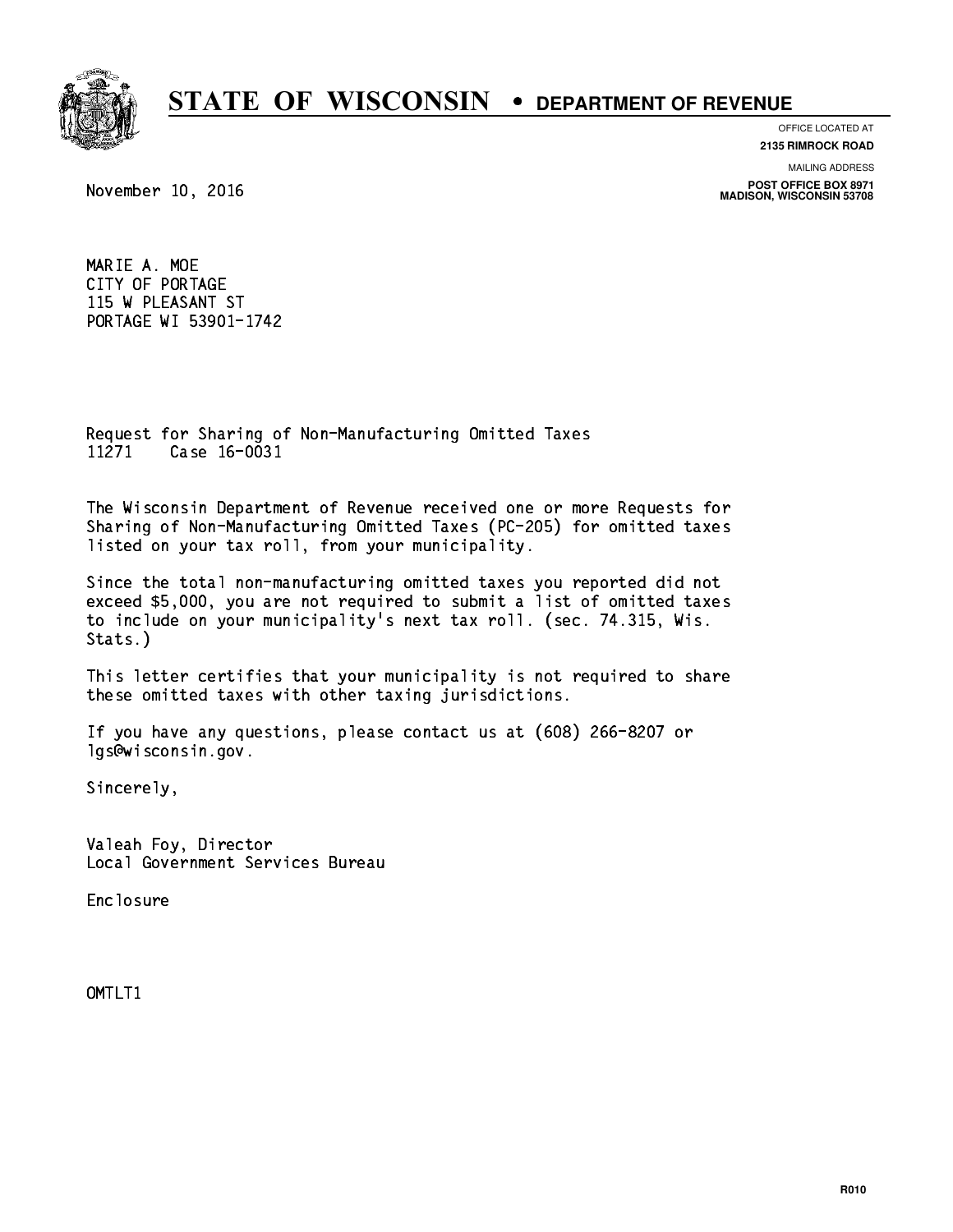

**OFFICE LOCATED AT 2135 RIMROCK ROAD**

**MAILING ADDRESS**

**POST OFFICE BOX 8971 MADISON, WISCONSIN 53708**

November 10, 2016

 JOAN DYKSTRA VILLAGE OF JOHNSON CREEK PO BOX 238 PO BOX 238 JOHNSON CREEK WI 53038-0238

 Request for Sharing of Non-Manufacturing Omitted Taxes 28141 Case 16-0567 281 Case 16-06-06

 The Wisconsin Department of Revenue received one or more Requests for Sharing of Non-Manufacturing Omitted Taxes (PC-205) for omitted taxes listed on your tax roll, from your municipality.

 Since the total non-manufacturing omitted taxes you reported did not exceed \$5,000, you are not required to submit a list of omitted taxes to include on your municipality's next tax roll. (sec. 74.315, Wis. Stats.)

 This letter certifies that your municipality is not required to share these omitted taxes with other taxing jurisdictions.

 If you have any questions, please contact us at (608) 266-8207 or lgs@wisconsin.gov.

Sincerely,

 Valeah Foy, Director Local Government Services Bureau

Enclosure Enclosure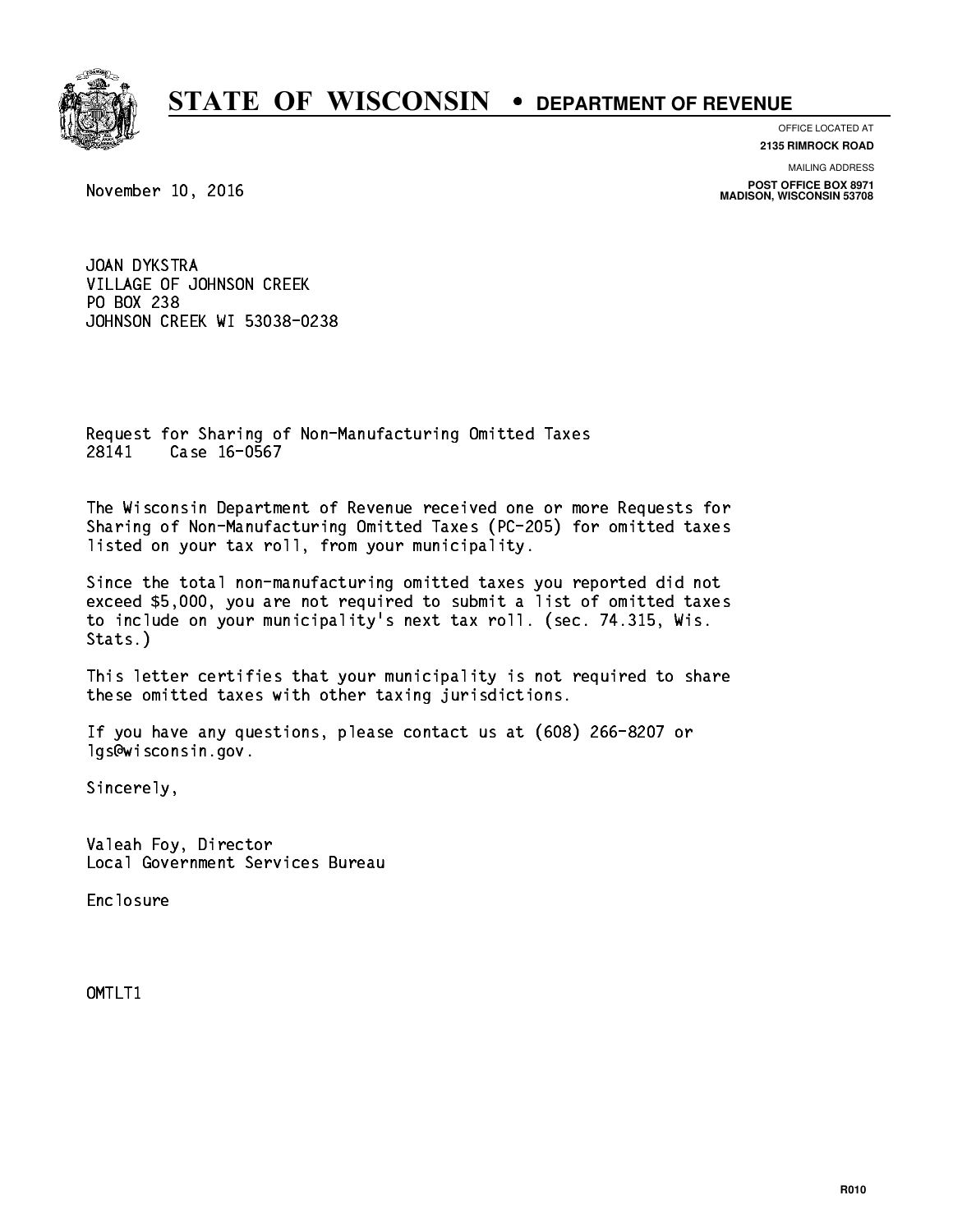

**OFFICE LOCATED AT 2135 RIMROCK ROAD**

**MAILING ADDRESS**

**POST OFFICE BOX 8971 MADISON, WISCONSIN 53708**

November 10, 2016

 JOAN DYKSTRA VILLAGE OF JOHNSON CREEK PO BOX 238 PO BOX 238 JOHNSON CREEK WI 53038-0238

 Request for Sharing of Non-Manufacturing Omitted Taxes 28141 Case 16-1103 281 Case 16-1103

 The Wisconsin Department of Revenue received one or more Requests for Sharing of Non-Manufacturing Omitted Taxes (PC-205) for omitted taxes listed on your tax roll, from your municipality.

 Since the total non-manufacturing omitted taxes you reported did not exceed \$5,000, you are not required to submit a list of omitted taxes to include on your municipality's next tax roll. (sec. 74.315, Wis. Stats.)

 This letter certifies that your municipality is not required to share these omitted taxes with other taxing jurisdictions.

 If you have any questions, please contact us at (608) 266-8207 or lgs@wisconsin.gov.

Sincerely,

 Valeah Foy, Director Local Government Services Bureau

Enclosure Enclosure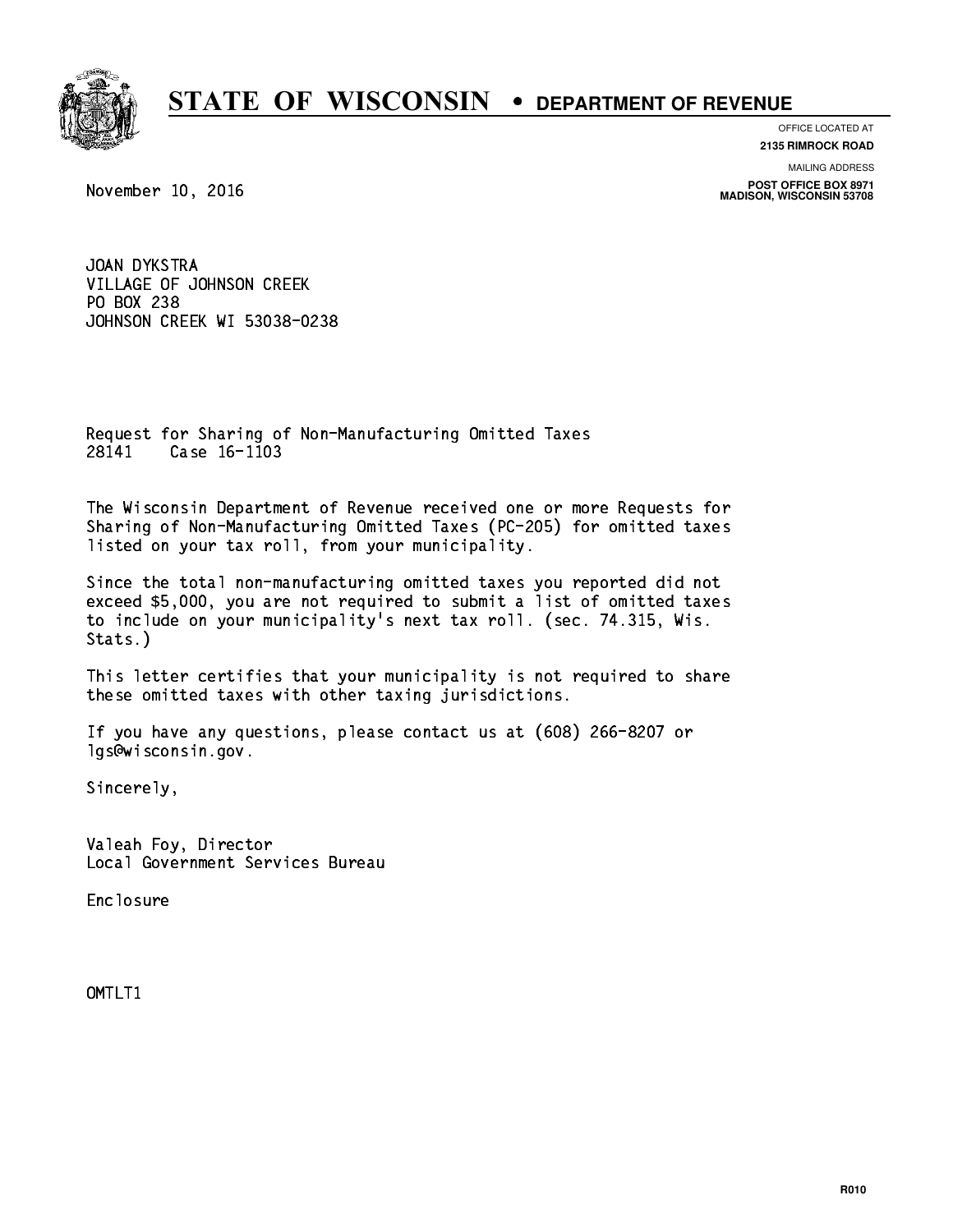

**OFFICE LOCATED AT 2135 RIMROCK ROAD**

**MAILING ADDRESS**

November 10, 2016

**POST OFFICE BOX 8971 MADISON, WISCONSIN 53708**

 CARRIE ORLOVSKY VILLAGE OF WATERFORD 123 N RIVER ST WATERFORD WI 53185-4149

 Request for Sharing of Non-Manufacturing Omitted Taxes 51191 Case 16-0323 51191 Case 16-0323

 The Wisconsin Department of Revenue received one or more Requests for Sharing of Non-Manufacturing Omitted Taxes (PC-205) for omitted taxes listed on your tax roll, from your municipality.

 Since the total non-manufacturing omitted taxes you reported did not exceed \$5,000, you are not required to submit a list of omitted taxes to include on your municipality's next tax roll. (sec. 74.315, Wis. Stats.)

 This letter certifies that your municipality is not required to share these omitted taxes with other taxing jurisdictions.

 If you have any questions, please contact us at (608) 266-8207 or lgs@wisconsin.gov.

Sincerely,

 Valeah Foy, Director Local Government Services Bureau

Enclosure Enclosure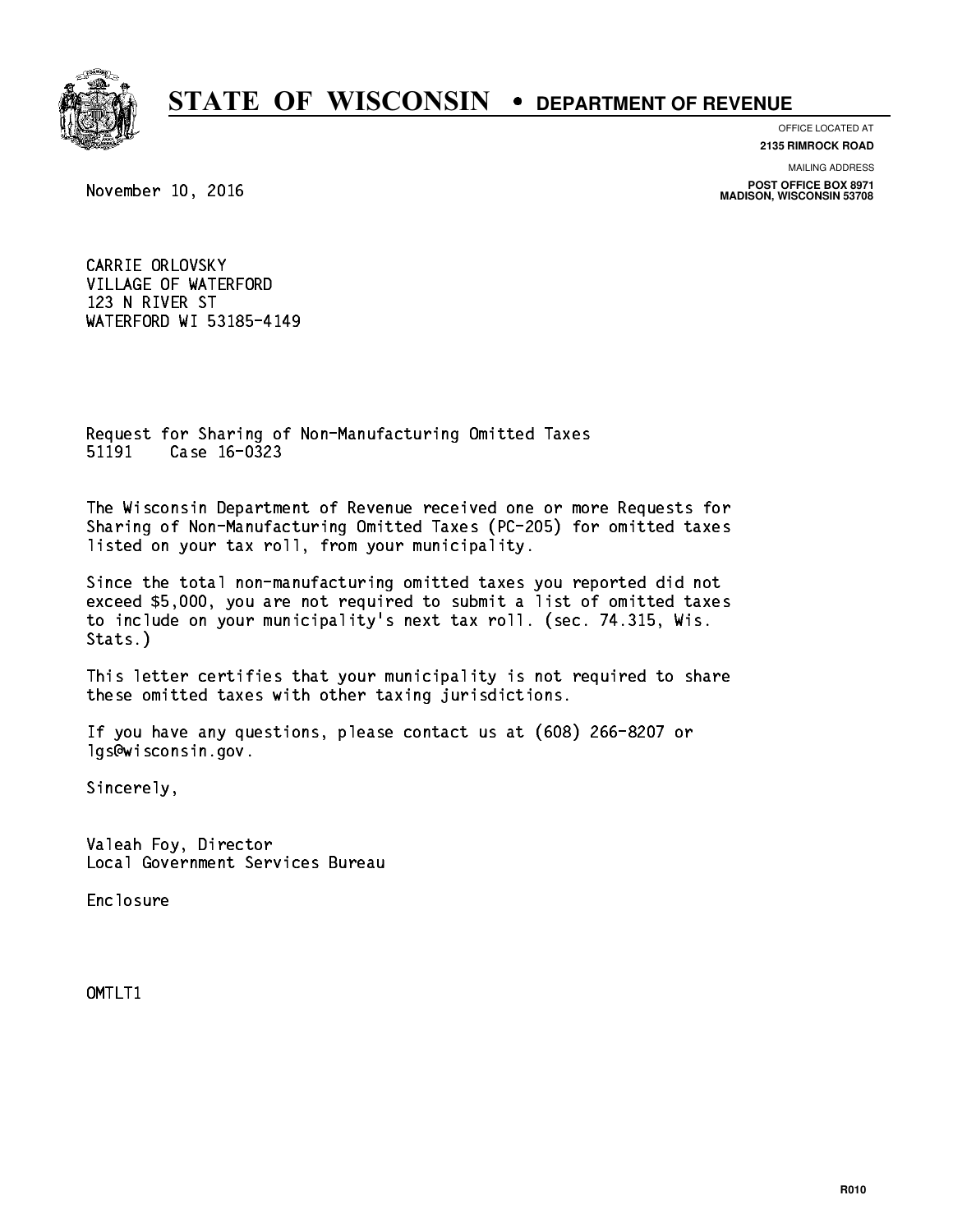

**OFFICE LOCATED AT**

**2135 RIMROCK ROAD**

**MAILING ADDRESS**

**POST OFFICE BOX 8971 MADISON, WISCONSIN 53708**

November 10, 2016

 KAREN TELISZCZAK TOWN OF SHARON N1097 BOLLINGER RD SHARON WI 53585

 Request for Sharing of Non-Manufacturing Omitted Taxes 64022 Case 16-0772 64022 Case 16-0772

 The Wisconsin Department of Revenue received one or more Requests for Sharing of Non-Manufacturing Omitted Taxes (PC-205) for omitted taxes listed on your tax roll, from your municipality.

 Since the total non-manufacturing omitted taxes you reported did not exceed \$5,000, you are not required to submit a list of omitted taxes to include on your municipality's next tax roll. (sec. 74.315, Wis. Stats.)

 This letter certifies that your municipality is not required to share these omitted taxes with other taxing jurisdictions.

 If you have any questions, please contact us at (608) 266-8207 or lgs@wisconsin.gov.

Sincerely,

 Valeah Foy, Director Local Government Services Bureau

Enclosure Enclosure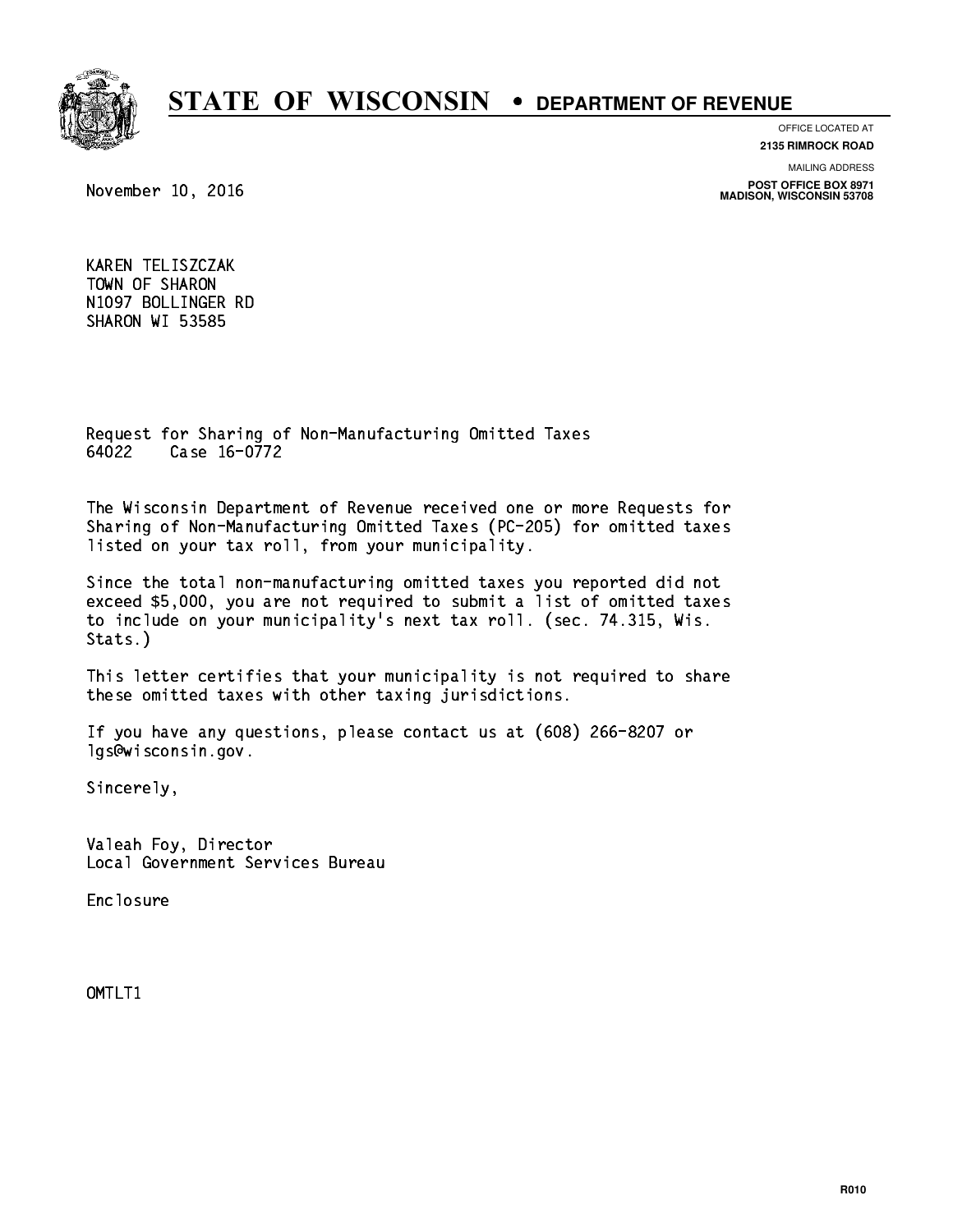

**OFFICE LOCATED AT**

**2135 RIMROCK ROAD**

November 10, 2016

**MAILING ADDRESS**

**POST OFFICE BOX 8971 MADISON, WISCONSIN 53708**

 EILEEN SUHM VILLAGE OF EAST TROY 2015 ENERGY DRIVE EAST TROY WI 53120

 Request for Sharing of Non-Manufacturing Omitted Taxes 64121 Case 16-0062 641 Case 16-0062

 The Wisconsin Department of Revenue received one or more Requests for Sharing of Non-Manufacturing Omitted Taxes (PC-205) for omitted taxes listed on your tax roll, from your municipality.

 Since the total non-manufacturing omitted taxes you reported did not exceed \$5,000, you are not required to submit a list of omitted taxes to include on your municipality's next tax roll. (sec. 74.315, Wis. Stats.)

 This letter certifies that your municipality is not required to share these omitted taxes with other taxing jurisdictions.

 If you have any questions, please contact us at (608) 266-8207 or lgs@wisconsin.gov.

Sincerely,

 Valeah Foy, Director Local Government Services Bureau

Enclosure Enclosure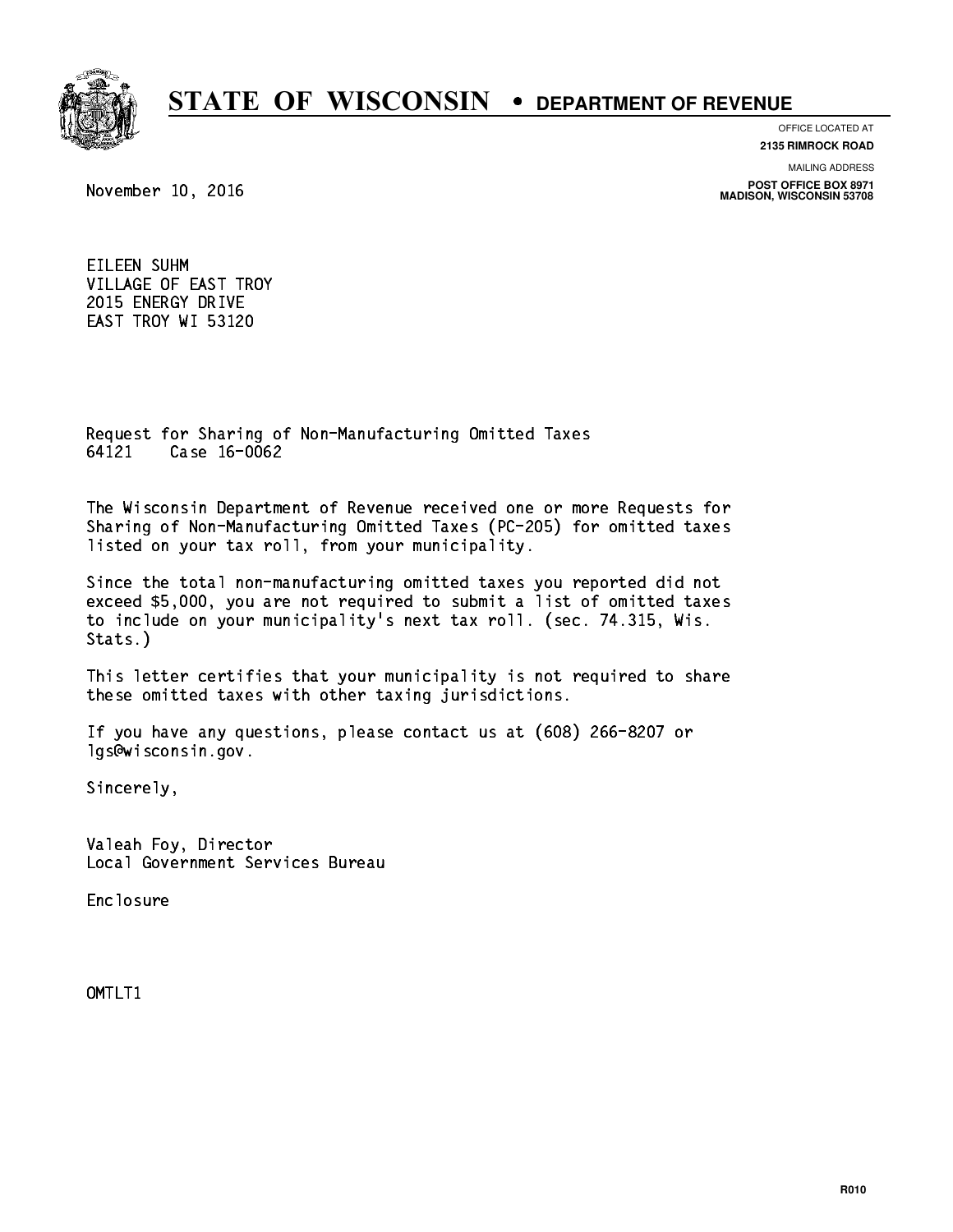

**OFFICE LOCATED AT**

**2135 RIMROCK ROAD**

**MAILING ADDRESS**

**POST OFFICE BOX 8971 MADISON, WISCONSIN 53708**

November 10, 2016

 KELLY MICHAELS CITY OF BROOKFIELD 2000 N CALHOUN RD BROOKFIELD WI 53005-5095

 Request for Sharing of Non-Manufacturing Omitted Taxes 67206 Case 16-0277 67206 Case 16-0277

 The Wisconsin Department of Revenue received one or more Requests for Sharing of Non-Manufacturing Omitted Taxes (PC-205) for omitted taxes listed on your tax roll, from your municipality.

 Since the total non-manufacturing omitted taxes you reported did not exceed \$5,000, you are not required to submit a list of omitted taxes to include on your municipality's next tax roll. (sec. 74.315, Wis. Stats.)

 This letter certifies that your municipality is not required to share these omitted taxes with other taxing jurisdictions.

 If you have any questions, please contact us at (608) 266-8207 or lgs@wisconsin.gov.

Sincerely,

 Valeah Foy, Director Local Government Services Bureau

Enclosure Enclosure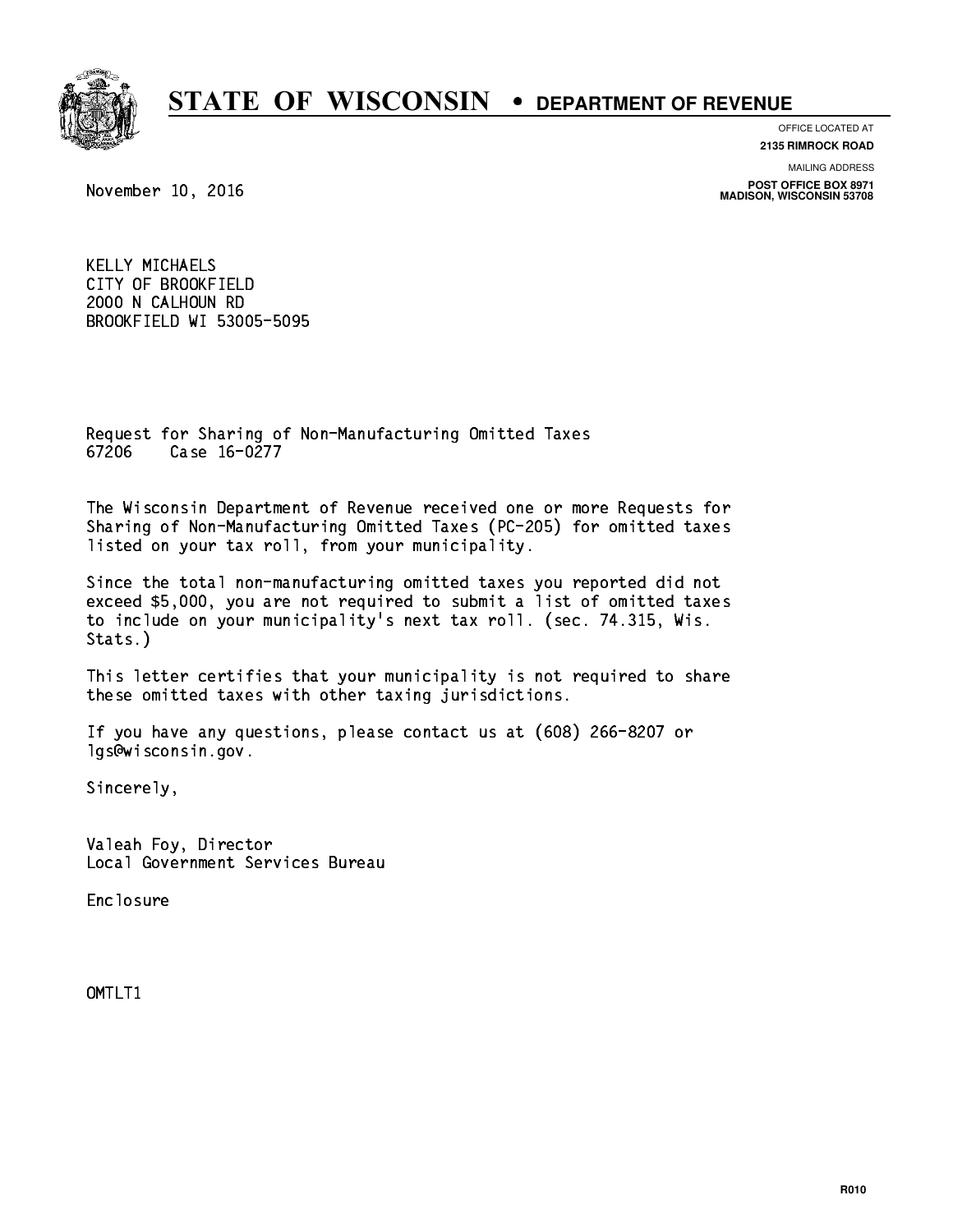

**OFFICE LOCATED AT**

**2135 RIMROCK ROAD**

**MAILING ADDRESS**

**POST OFFICE BOX 8971 MADISON, WISCONSIN 53708**

November 10, 2016

 GINA KOZLIK CITY OF WAUKESHA 201 DELAFIELD ST WAUKESHA WI 53188-3646

 Request for Sharing of Non-Manufacturing Omitted Taxes 67291 Case 16-0340

 The Wisconsin Department of Revenue received one or more Requests for Sharing of Non-Manufacturing Omitted Taxes (PC-205) for omitted taxes listed on your tax roll, from your municipality.

 Since the total non-manufacturing omitted taxes you reported did not exceed \$5,000, you are not required to submit a list of omitted taxes to include on your municipality's next tax roll. (sec. 74.315, Wis. Stats.)

 This letter certifies that your municipality is not required to share these omitted taxes with other taxing jurisdictions.

 If you have any questions, please contact us at (608) 266-8207 or lgs@wisconsin.gov.

Sincerely,

 Valeah Foy, Director Local Government Services Bureau

Enclosure Enclosure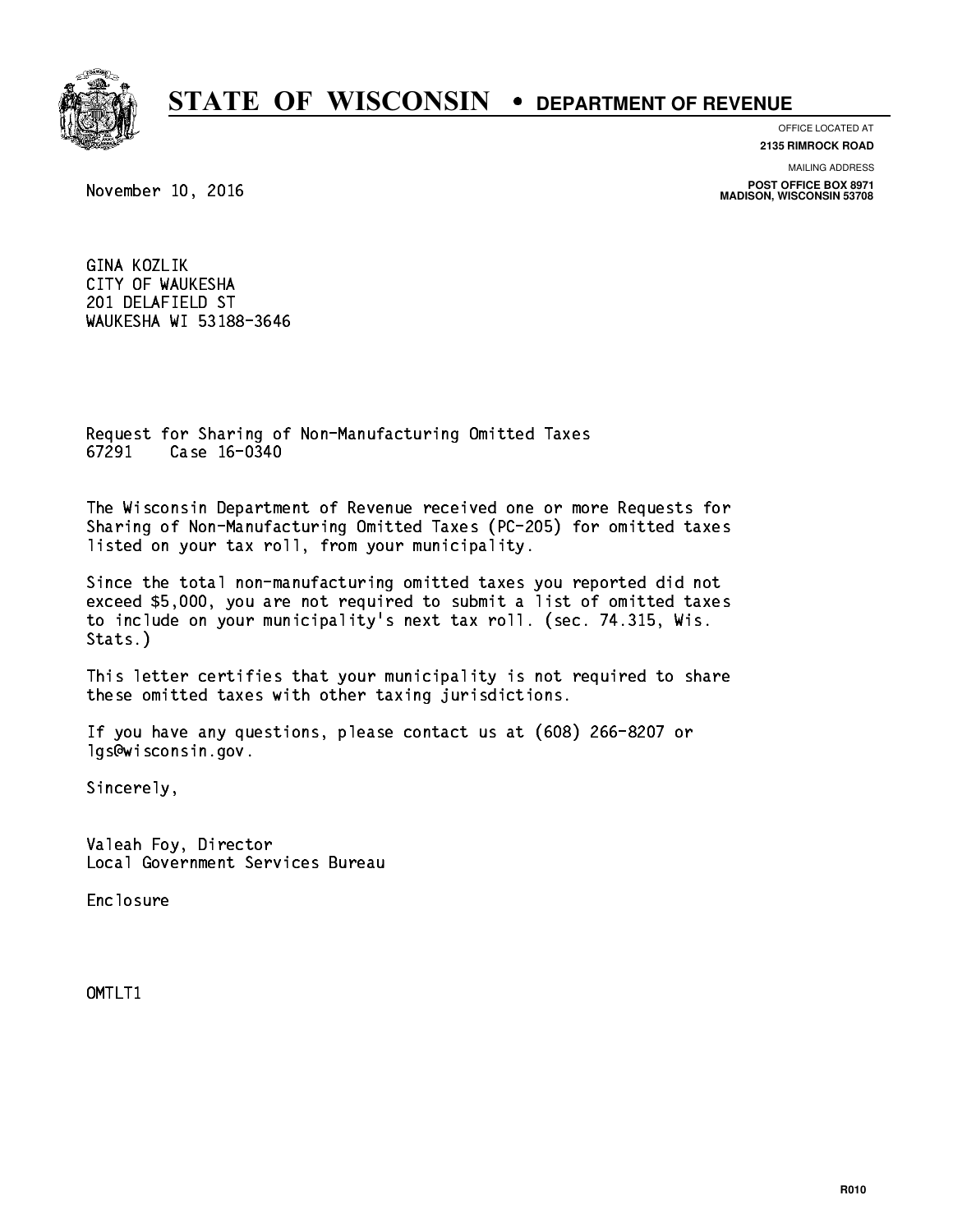

**OFFICE LOCATED AT**

**2135 RIMROCK ROAD**

**MAILING ADDRESS**

November 10, 2016

**POST OFFICE BOX 8971 MADISON, WISCONSIN 53708**

 GINA KOZLIK CITY OF WAUKESHA 201 DELAFIELD ST WAUKESHA WI 53188-3646

 Request for Sharing of Non-Manufacturing Omitted Taxes 67291 Case 16-0338 67291 Case 16-0338

 The Wisconsin Department of Revenue received one or more Requests for Sharing of Non-Manufacturing Omitted Taxes (PC-205) for omitted taxes listed on your tax roll, from your municipality.

 Since the total non-manufacturing omitted taxes you reported did not exceed \$5,000, you are not required to submit a list of omitted taxes to include on your municipality's next tax roll. (sec. 74.315, Wis. Stats.)

 This letter certifies that your municipality is not required to share these omitted taxes with other taxing jurisdictions.

 If you have any questions, please contact us at (608) 266-8207 or lgs@wisconsin.gov.

Sincerely,

 Valeah Foy, Director Local Government Services Bureau

Enclosure Enclosure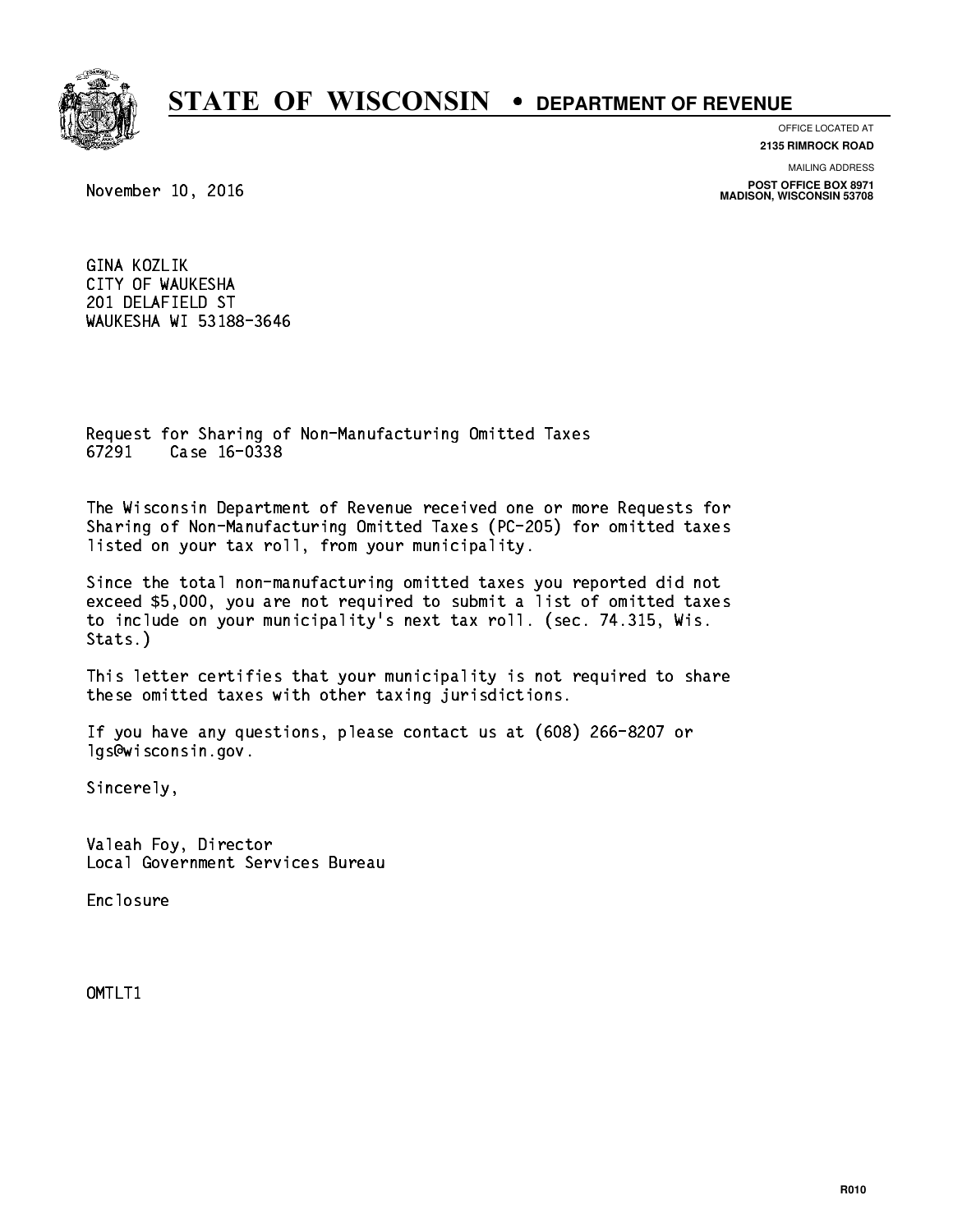

**OFFICE LOCATED AT**

November 10, 2016

**2135 RIMROCK ROAD**

**MAILING ADDRESS**

**POST OFFICE BOX 8971 MADISON, WISCONSIN 53708**

 CARLA A. LEDESMA, CMC CITY OF WAUWATOSA 7725 W NORTH AVE WAUWATOSA WI 53213-1720

Request to Share Non-Manufacturing Omitted Taxes - 40291 Case 16-1090

 The Wisconsin Department of Revenue received one or more Requests for Sharing of Non-Manufacturing Omitted Taxes (PC-205) for omitted taxes listed on your tax roll, from your municipality.

 Since the total of these adjustments did not affect your equalized value, you are not required to share these taxes with other taxing jurisdictions. (sec. 74.315 Wis. Stats.)

 To review our findings, see the explanation section of enclosed document Request for Sharing of Non-Manufacturing Omitted Taxes.

 If you have questions, contact your district Equalization office: Madison (608) 266-8184, Milwaukee (414) 227-4455, Eau Claire (715) 836-2866, Wausau (715) 842-5885, Green Bay (920) 448-5195.

Sincerely,

 Valeah Foy, Director Local Government Services Bureau

Enclosure Enclosure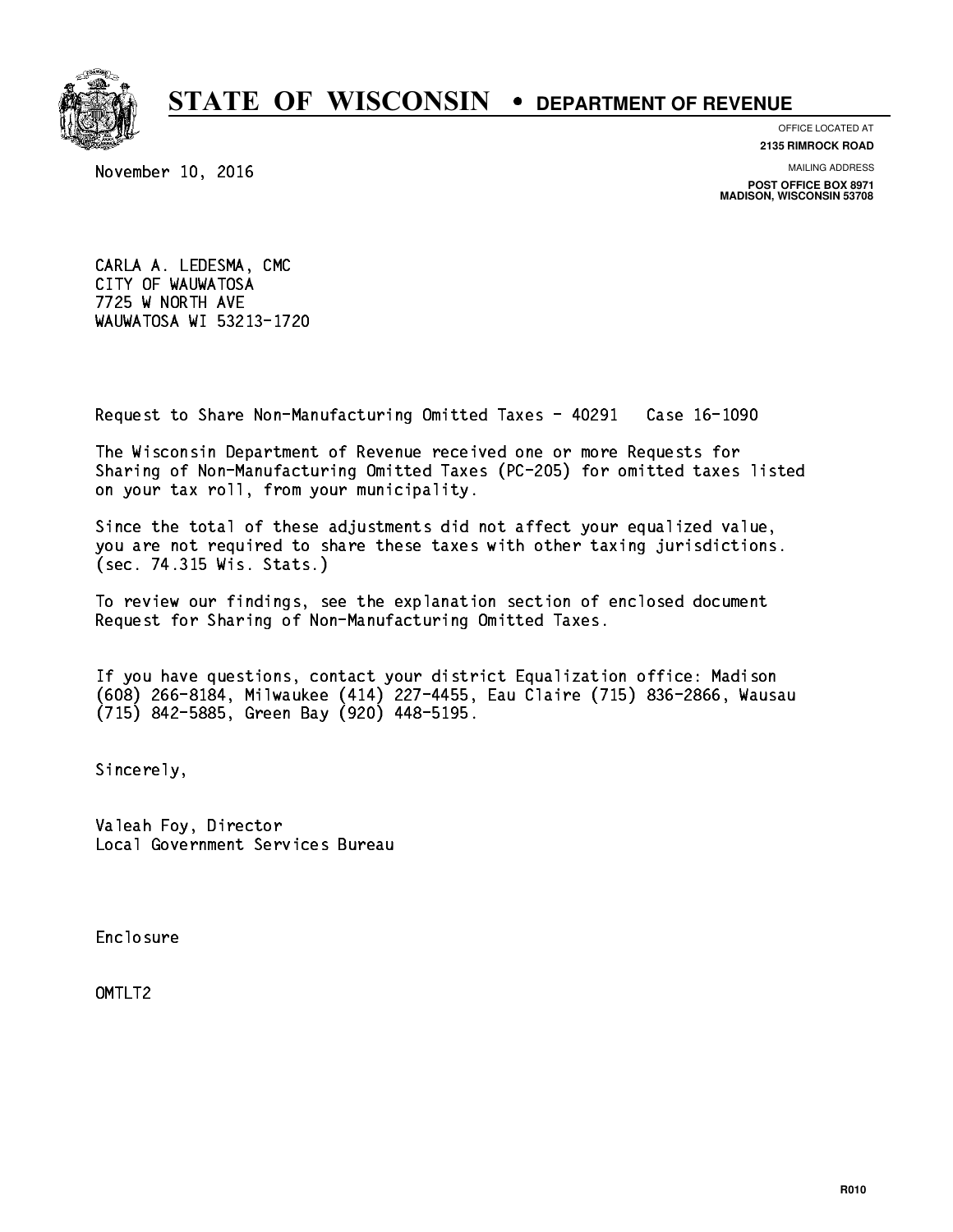

**OFFICE LOCATED AT**

**2135 RIMROCK ROAD**

**MAILING ADDRESS**

**POST OFFICE BOX 8971 MADISON, WISCONSIN 53708**

November 10, 2016

 MARIE A. MOE CITY OF PORTAGE 115 W PLEASANT ST PORTAGE WI 53901-1742

 Duplicate Request to Share Non-Manufacturing Omitted Taxes 11271 Case 16-0032

 The Wisconsin Department of Revenue received your enclosed request for sharing of non-manufacturing omitted taxes. Since you previously sent us a request for sharing of non-manufacturing omitted taxes, we consider this a duplicate request and are taking no further action.

 If you have questions, please contact us at (608) 266-8207 or lgs@wisconsin.gov.

Sincerely,

 Valeah Foy, Director Local Government Services Bureau

Enclosure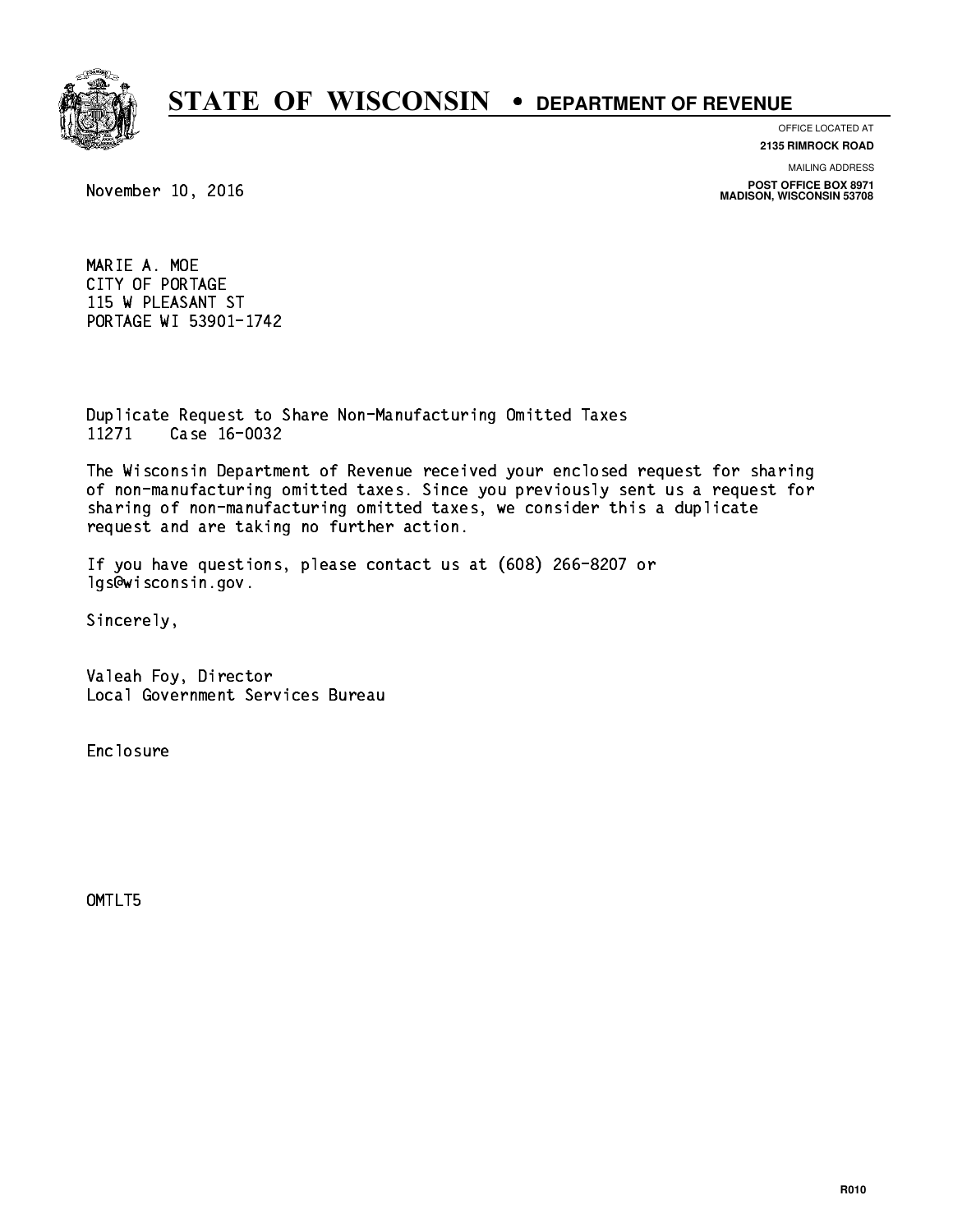an a th . . . ---

# **STATE OF WISCONSIN • DEPARTMENT OF REVENUE**

**OFFICE LOCATED AT**

**2135 RIMROCK ROAD**

**MAILING ADDRESS**

**POST OFFICE BOX 8971 MADISON, WISCONSIN 53708**

November 10, 2016

 DONNA AUSTAD CITY OF EAU CLAIRE PO BOX 5148 EAU CLAIRE WI 54702-5148

 Duplicate Request to Share Non-Manufacturing Omitted Taxes 18221 Case 16-0107

 The Wisconsin Department of Revenue received your enclosed request for sharing of non-manufacturing omitted taxes. Since you previously sent us a request for sharing of non-manufacturing omitted taxes, we consider this a duplicate request and are taking no further action.

 If you have questions, please contact us at (608) 266-8207 or lgs@wisconsin.gov.

Sincerely,

 Valeah Foy, Director Local Government Services Bureau

Enclosure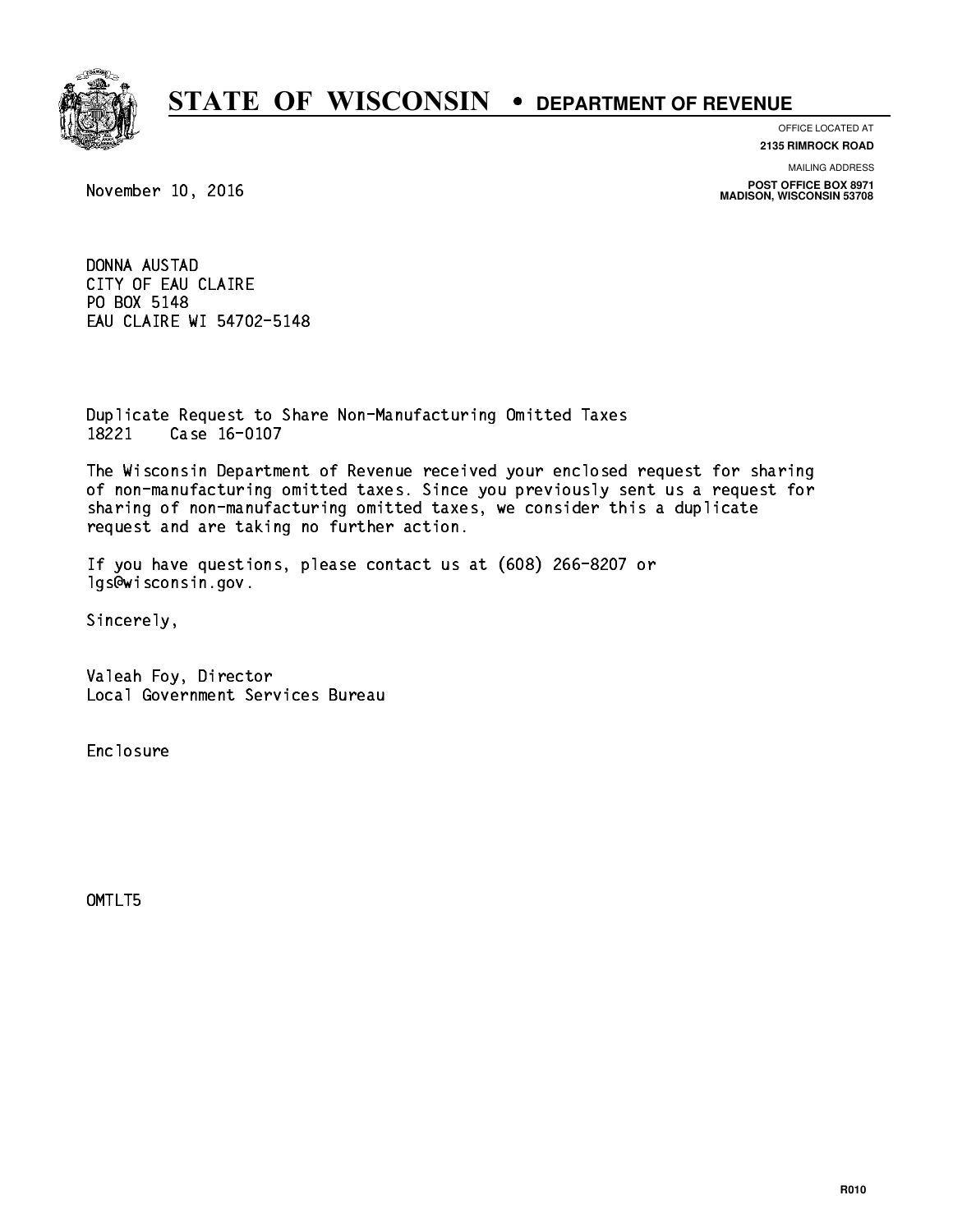

**OFFICE LOCATED AT**

**2135 RIMROCK ROAD**

**MAILING ADDRESS**

**POST OFFICE BOX 8971 MADISON, WISCONSIN 53708**

November 10, 2016

 ANN SCHOMMER CITY OF RIPON 100 JACKSON ST RIPON WI 54971-1312

 Duplicate Request to Share Non-Manufacturing Omitted Taxes 20276 Case 16-0312

 The Wisconsin Department of Revenue received your enclosed request for sharing of non-manufacturing omitted taxes. Since you previously sent us a request for sharing of non-manufacturing omitted taxes, we consider this a duplicate request and are taking no further action.

 If you have questions, please contact us at (608) 266-8207 or lgs@wisconsin.gov.

Sincerely,

 Valeah Foy, Director Local Government Services Bureau

Enclosure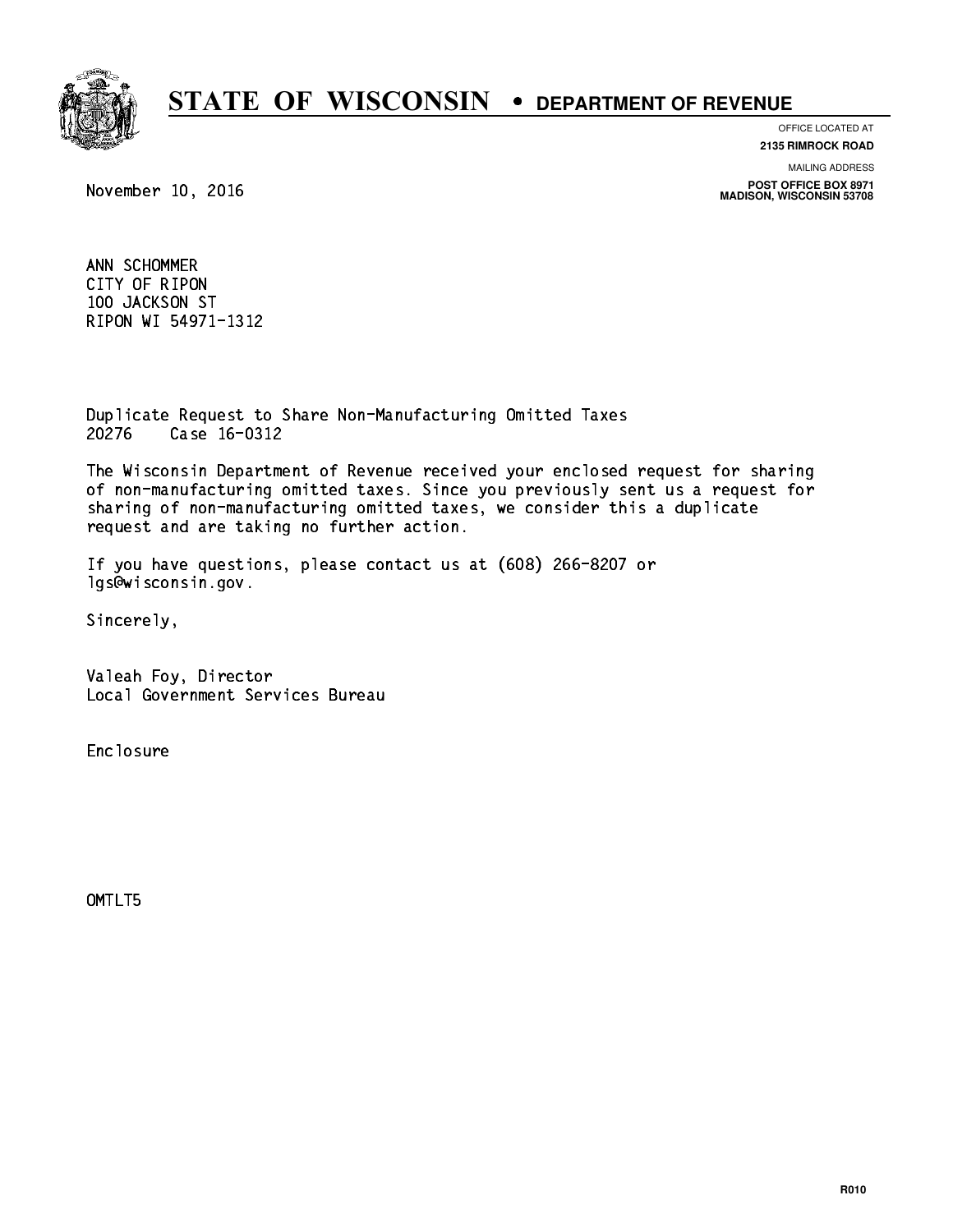

**OFFICE LOCATED AT**

**2135 RIMROCK ROAD**

**MAILING ADDRESS**

**POST OFFICE BOX 8971 MADISON, WISCONSIN 53708**

November 10, 2016

 CARLA A. LEDESMA, CMC CITY OF WAUWATOSA 7725 W NORTH AVE WAUWATOSA WI 53213-1720

 Duplicate Request to Share Non-Manufacturing Omitted Taxes 40291 Case 16-0983

 The Wisconsin Department of Revenue received your enclosed request for sharing of non-manufacturing omitted taxes. Since you previously sent us a request for sharing of non-manufacturing omitted taxes, we consider this a duplicate request and are taking no further action.

 If you have questions, please contact us at (608) 266-8207 or lgs@wisconsin.gov.

Sincerely,

 Valeah Foy, Director Local Government Services Bureau

Enclosure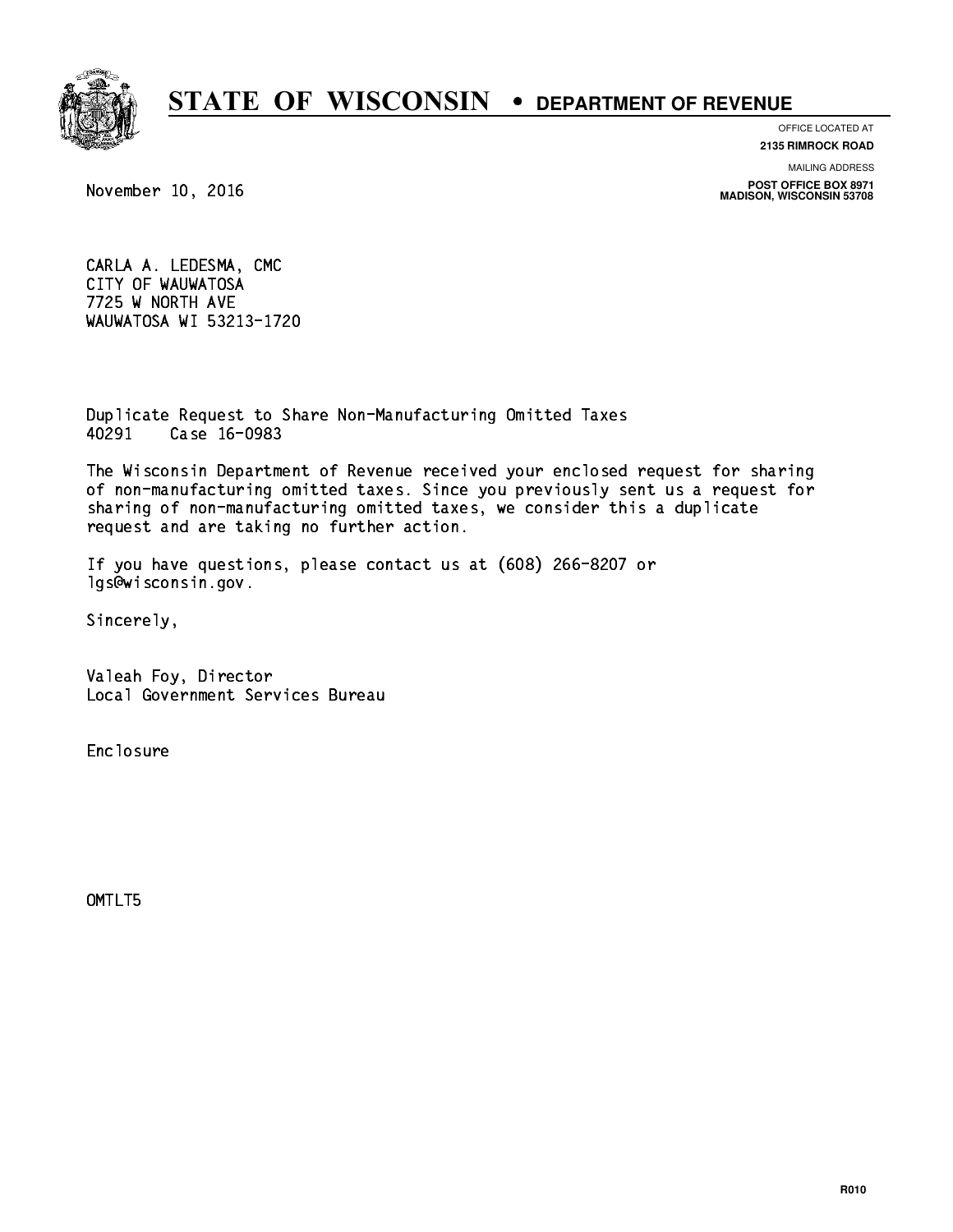

**OFFICE LOCATED AT**

**2135 RIMROCK ROAD**

**MAILING ADDRESS**

**POST OFFICE BOX 8971 MADISON, WISCONSIN 53708**

November 10, 2016

 TANYA REIGEL CITY OF NEW RICHMOND 156 EAST FIRST STREET NEW RICHMOND WI 54017

 Duplicate Request to Share Non-Manufacturing Omitted Taxes 55261 Case 16-0163

 The Wisconsin Department of Revenue received your enclosed request for sharing of non-manufacturing omitted taxes. Since you previously sent us a request for sharing of non-manufacturing omitted taxes, we consider this a duplicate request and are taking no further action.

 If you have questions, please contact us at (608) 266-8207 or lgs@wisconsin.gov.

Sincerely,

 Valeah Foy, Director Local Government Services Bureau

Enclosure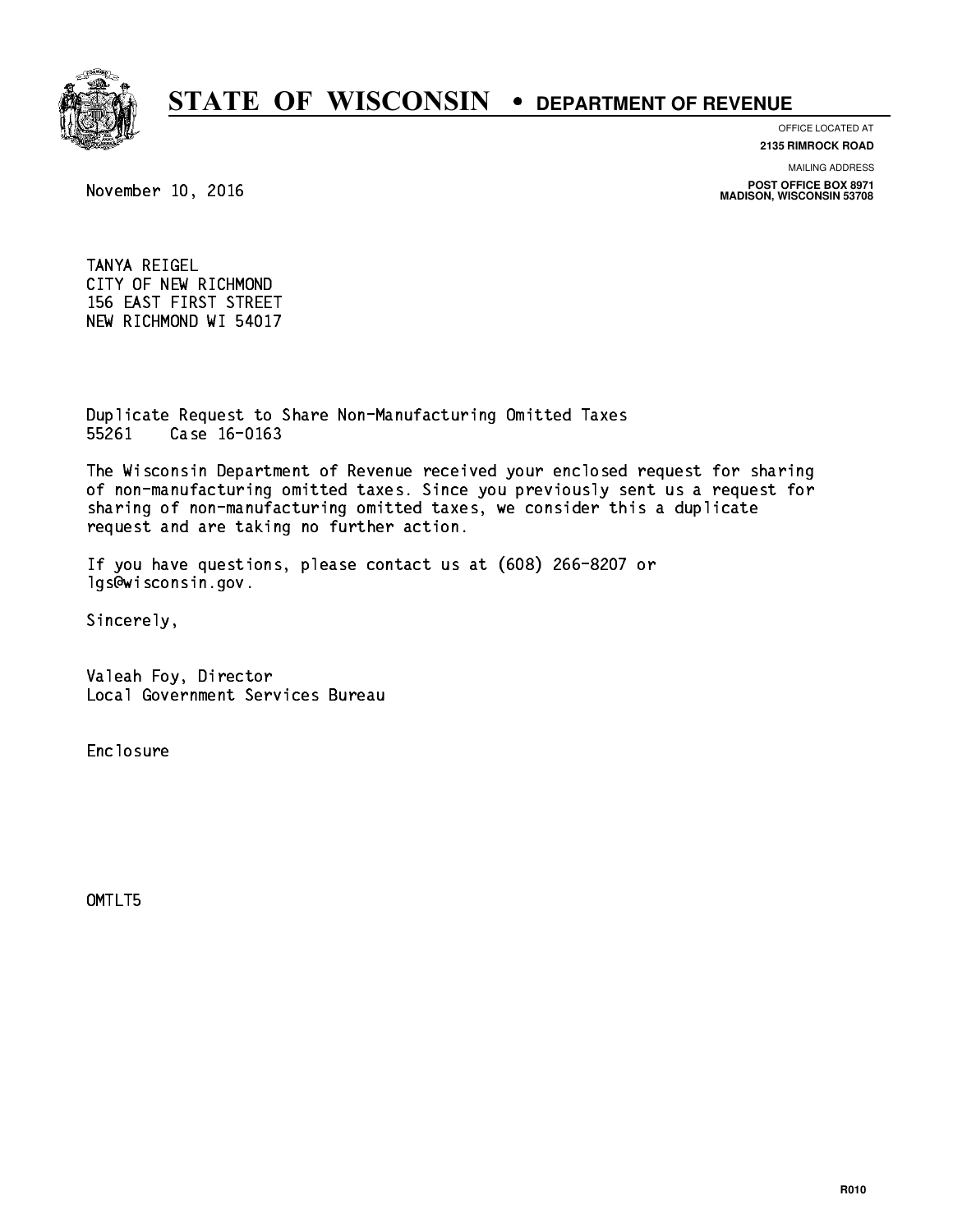

**OFFICE LOCATED AT**

**2135 RIMROCK ROAD**

**MAILING ADDRESS**

**POST OFFICE BOX 8971 MADISON, WISCONSIN 53708**

November 10, 2016

 MICHELE R SMITH CITY OF WHITEWATER PO BOX 178 WHITEWATER WI 53190-0178

 Duplicate Request to Share Non-Manufacturing Omitted Taxes 64291 Case 16-0242

 The Wisconsin Department of Revenue received your enclosed request for sharing of non-manufacturing omitted taxes. Since you previously sent us a request for sharing of non-manufacturing omitted taxes, we consider this a duplicate request and are taking no further action.

 If you have questions, please contact us at (608) 266-8207 or lgs@wisconsin.gov.

Sincerely,

 Valeah Foy, Director Local Government Services Bureau

Enclosure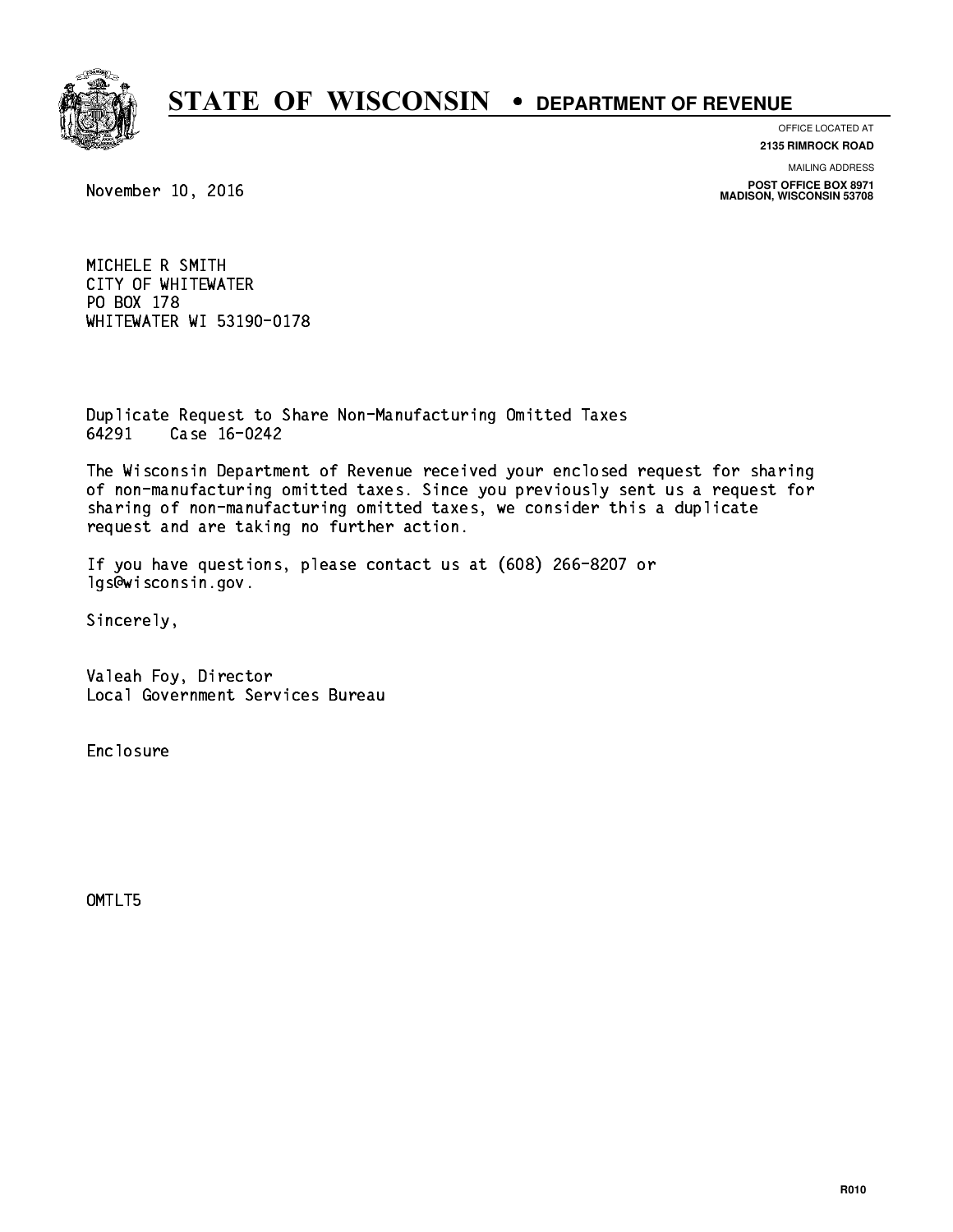

**OFFICE LOCATED AT**

**2135 RIMROCK ROAD**

**MAILING ADDRESS**

**POST OFFICE BOX 8971 MADISON, WISCONSIN 53708**

November 10, 2016

 JANICE MOYER VILLAGE OF MENOMONEE FALLS W156 N8480 PILGRIM RD MENOMONEE FALLS WI 53051-3140

 Duplicate Request to Share Non-Manufacturing Omitted Taxes 67151 Case 16-0722

 The Wisconsin Department of Revenue received your enclosed request for sharing of non-manufacturing omitted taxes. Since you previously sent us a request for sharing of non-manufacturing omitted taxes, we consider this a duplicate request and are taking no further action.

 If you have questions, please contact us at (608) 266-8207 or lgs@wisconsin.gov.

Sincerely,

 Valeah Foy, Director Local Government Services Bureau

Enclosure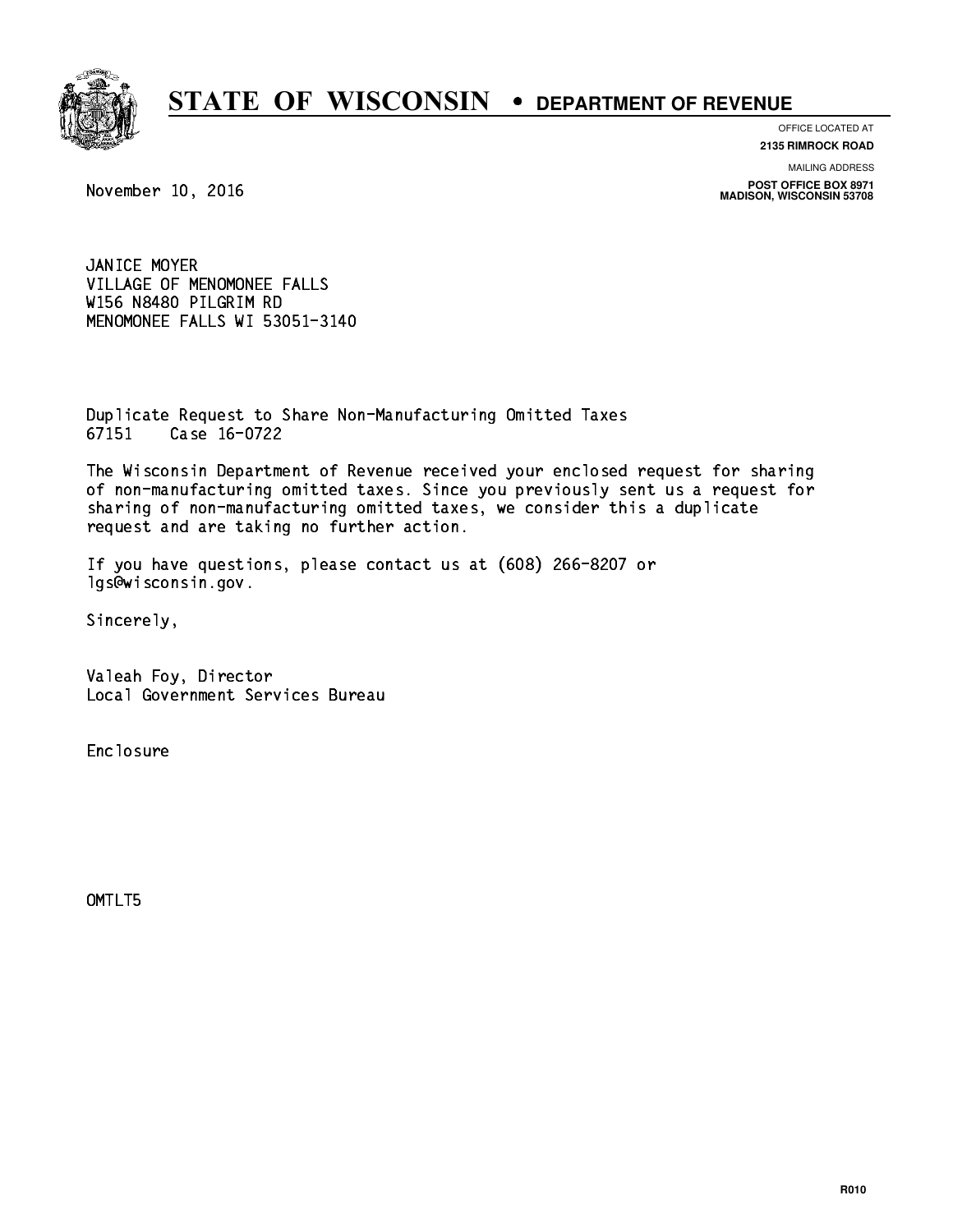

**OFFICE LOCATED AT**

**2135 RIMROCK ROAD**

**MAILING ADDRESS**

**POST OFFICE BOX 8971 MADISON, WISCONSIN 53708**

November 10, 2016

 KELLY MICHAELS CITY OF BROOKFIELD 2000 N CALHOUN RD BROOKFIELD WI 53005-5095

 Duplicate Request to Share Non-Manufacturing Omitted Taxes 67206 Case 16-0010

 The Wisconsin Department of Revenue received your enclosed request for sharing of non-manufacturing omitted taxes. Since you previously sent us a request for sharing of non-manufacturing omitted taxes, we consider this a duplicate request and are taking no further action.

 If you have questions, please contact us at (608) 266-8207 or lgs@wisconsin.gov.

Sincerely,

 Valeah Foy, Director Local Government Services Bureau

Enclosure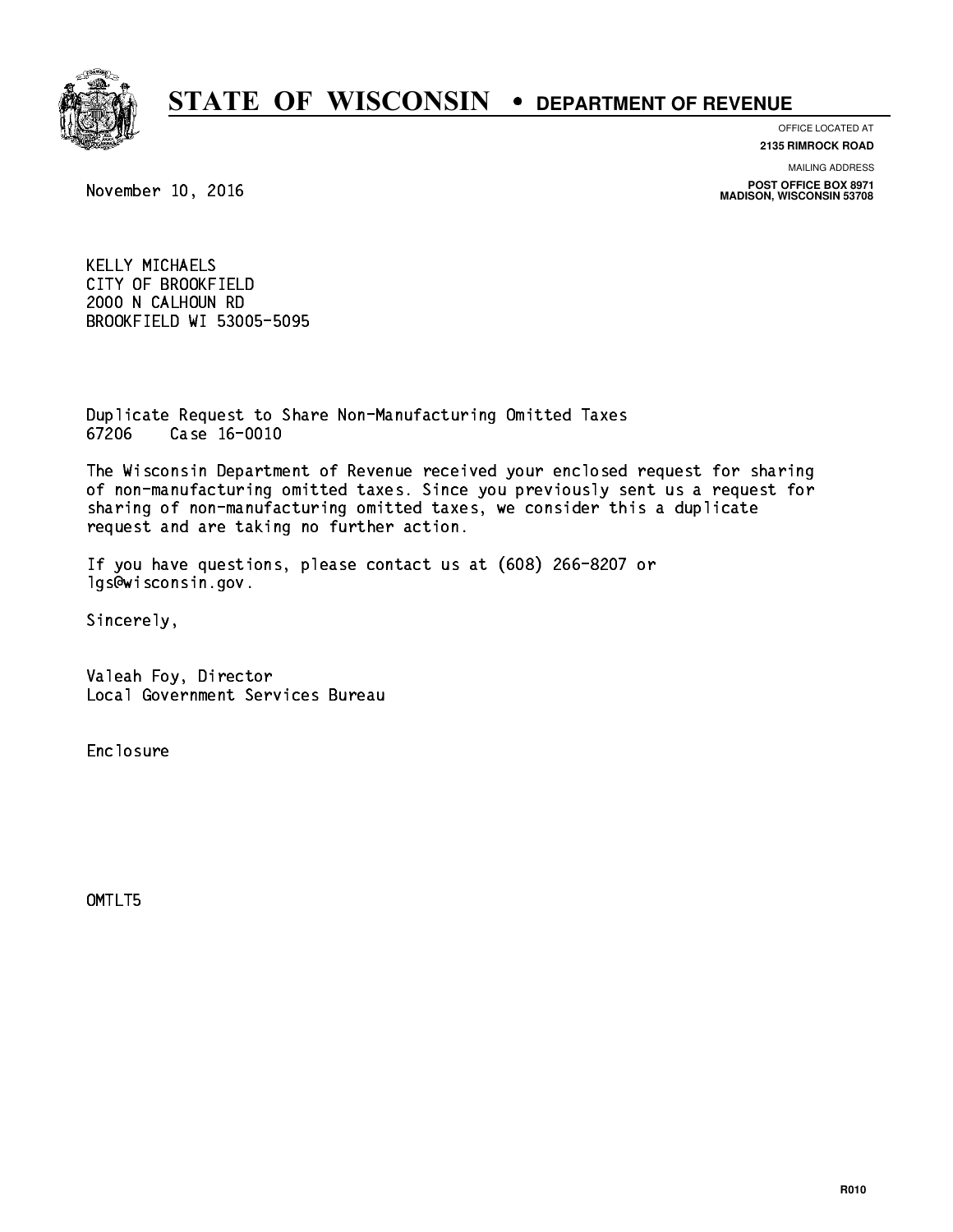

**OFFICE LOCATED AT**

**2135 RIMROCK ROAD**

**MAILING ADDRESS**

**POST OFFICE BOX 8971 MADISON, WISCONSIN 53708**

November 10, 2016

 KELLY TARCZEWSKI CITY OF PEWAUKEE W240 N3065 PEWAUKEE RD PEWAUKEE WI 53072-4044

 Duplicate Request to Share Non-Manufacturing Omitted Taxes 67270 Case 16-0374

 The Wisconsin Department of Revenue received your enclosed request for sharing of non-manufacturing omitted taxes. Since you previously sent us a request for sharing of non-manufacturing omitted taxes, we consider this a duplicate request and are taking no further action.

 If you have questions, please contact us at (608) 266-8207 or lgs@wisconsin.gov.

Sincerely,

 Valeah Foy, Director Local Government Services Bureau

Enclosure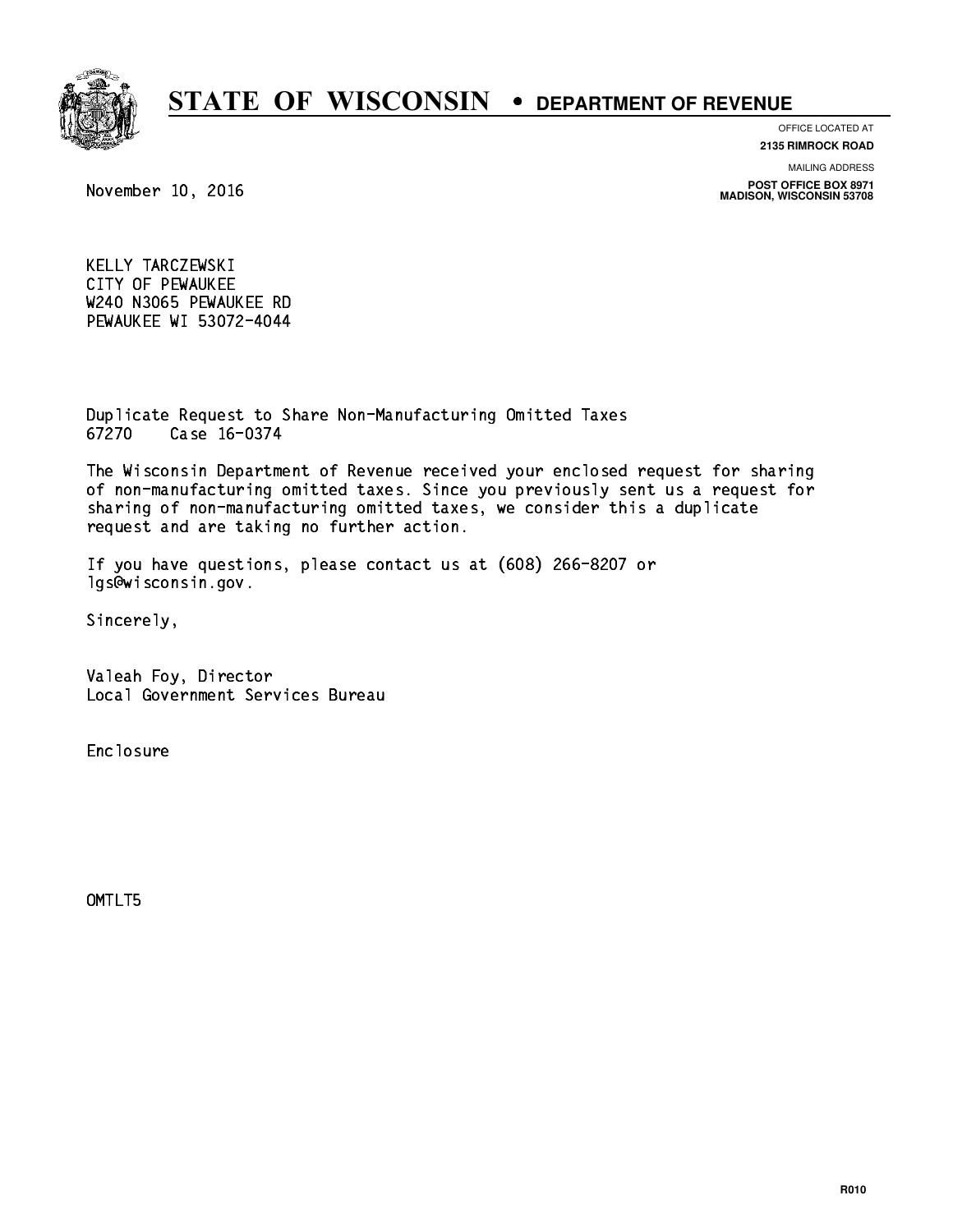

**OFFICE LOCATED AT**

**2135 RIMROCK ROAD**

**MAILING ADDRESS**

**POST OFFICE BOX 8971 MADISON, WISCONSIN 53708**

November 10, 2016

 GINA KOZLIK CITY OF WAUKESHA 201 DELAFIELD ST WAUKESHA WI 53188-3646

 Duplicate Request to Share Non-Manufacturing Omitted Taxes 67291 Case 16-0339

 The Wisconsin Department of Revenue received your enclosed request for sharing of non-manufacturing omitted taxes. Since you previously sent us a request for sharing of non-manufacturing omitted taxes, we consider this a duplicate request and are taking no further action.

 If you have questions, please contact us at (608) 266-8207 or lgs@wisconsin.gov.

Sincerely,

 Valeah Foy, Director Local Government Services Bureau

Enclosure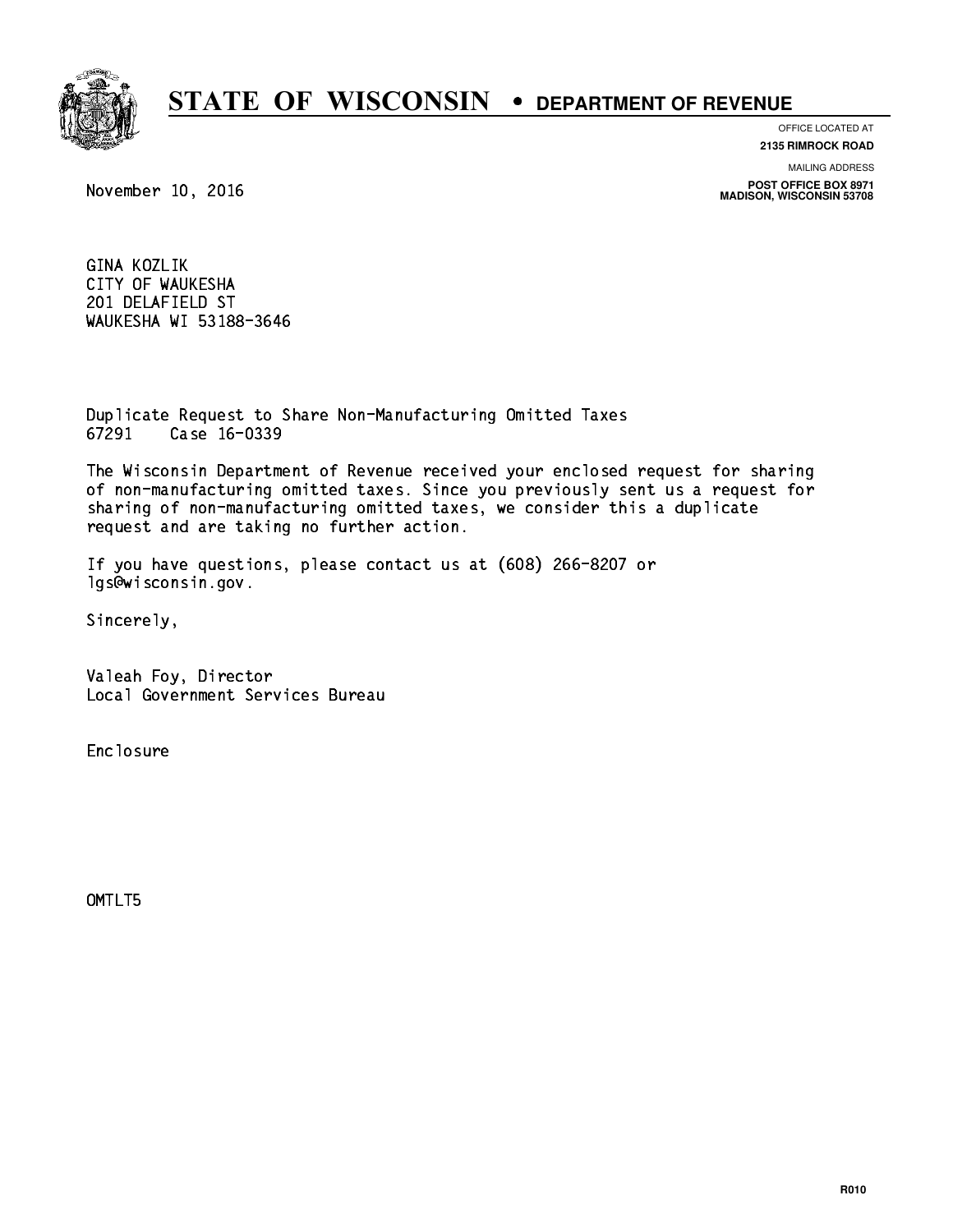

**OFFICE LOCATED AT**

**2135 RIMROCK ROAD**

November 10, 2016

**MAILING ADDRESS**

**POST OFFICE BOX 8971 MADISON, WISCONSIN 53708**

 KRIS TESKE CITY OF GREEN BAY 100 N. JEFFERSON ST GREEN BAY WI 54301

 Request to Share Non-Manufacturing Omitted Taxes - Share Taxes 05231 Case 16-0371

 The Wisconsin Department of Revenue received a request to share non-manufacturing omitted taxes for omitted taxes listed on your tax roll, from your municipality.

 Since the omitted taxes affect your equalized value, you must either share the omitted taxes with each applicable taxing jurisdiction or have an adjustment made to your equalized value accounting for the omitted property. (sec. 74.315 Wis. Stats.)

 This letter certifies the amount of omitted taxes you must share with each taxing jurisdiction once the taxes are collected. To review our findings, see the explanation section of enclosed document Request for Sharing of Non-Manufacturing Omitted Taxes (PC-205).

 If you have questions, contact your district Equalization office: Madison (608) 266-8184, Milwaukee (414) 227-4455, Eau Claire (715) 836-2866, Wausau (715) 842-5885, Green Bay (920) 448-5195.

Sincerely,

 Valeah Foy, Director Local Government Services Bureau

Enclosure Enclosure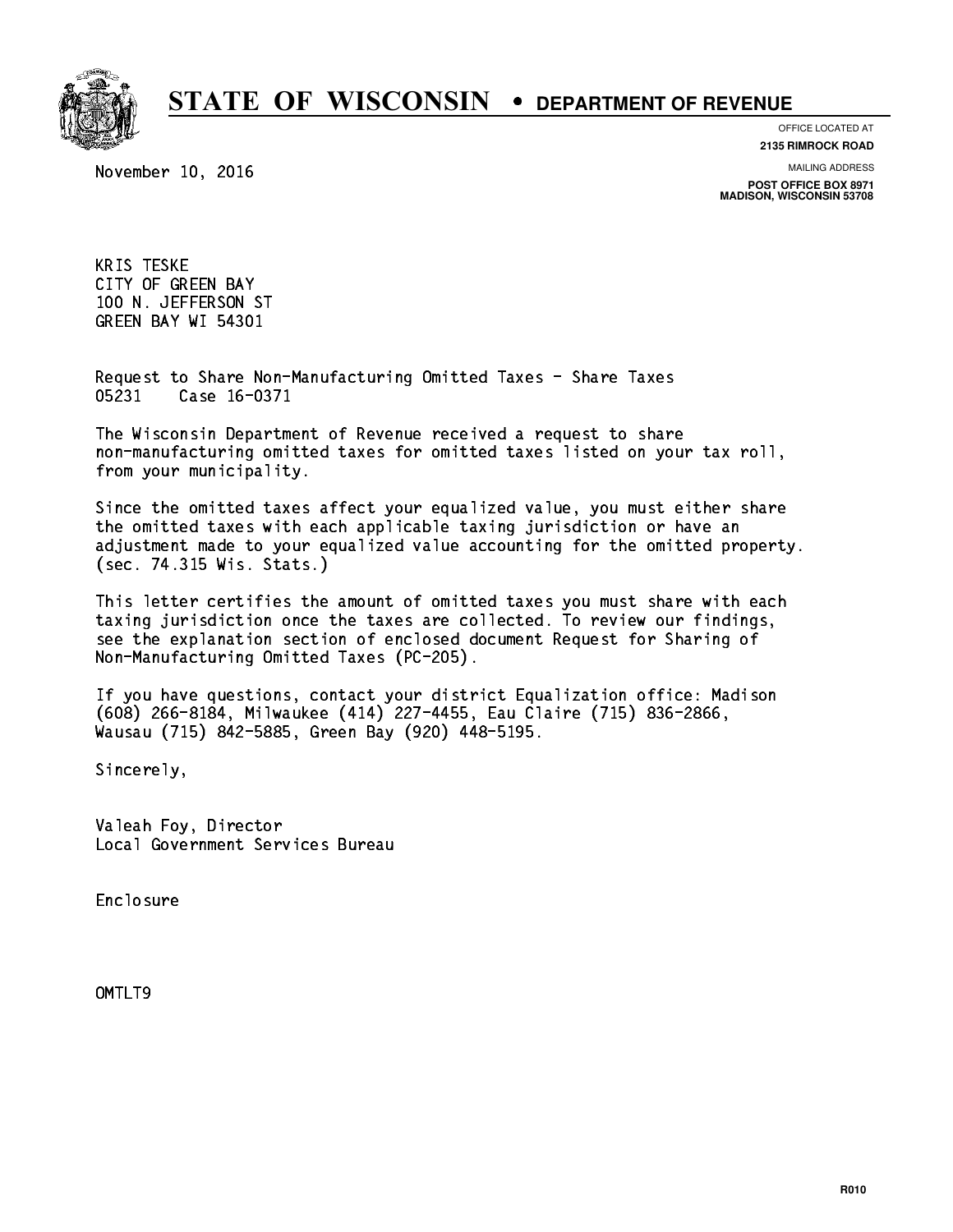

**OFFICE LOCATED AT**

**2135 RIMROCK ROAD**

November 10, 2016

**MAILING ADDRESS**

**POST OFFICE BOX 8971 MADISON, WISCONSIN 53708**

 KRIS TESKE CITY OF GREEN BAY 100 N. JEFFERSON ST GREEN BAY WI 54301

 Request to Share Non-Manufacturing Omitted Taxes - Share Taxes 05231 Case 16-0370

 The Wisconsin Department of Revenue received a request to share non-manufacturing omitted taxes for omitted taxes listed on your tax roll, from your municipality.

 Since the omitted taxes affect your equalized value, you must either share the omitted taxes with each applicable taxing jurisdiction or have an adjustment made to your equalized value accounting for the omitted property. (sec. 74.315 Wis. Stats.)

 This letter certifies the amount of omitted taxes you must share with each taxing jurisdiction once the taxes are collected. To review our findings, see the explanation section of enclosed document Request for Sharing of Non-Manufacturing Omitted Taxes (PC-205).

 If you have questions, contact your district Equalization office: Madison (608) 266-8184, Milwaukee (414) 227-4455, Eau Claire (715) 836-2866, Wausau (715) 842-5885, Green Bay (920) 448-5195.

Sincerely,

 Valeah Foy, Director Local Government Services Bureau

Enclosure Enclosure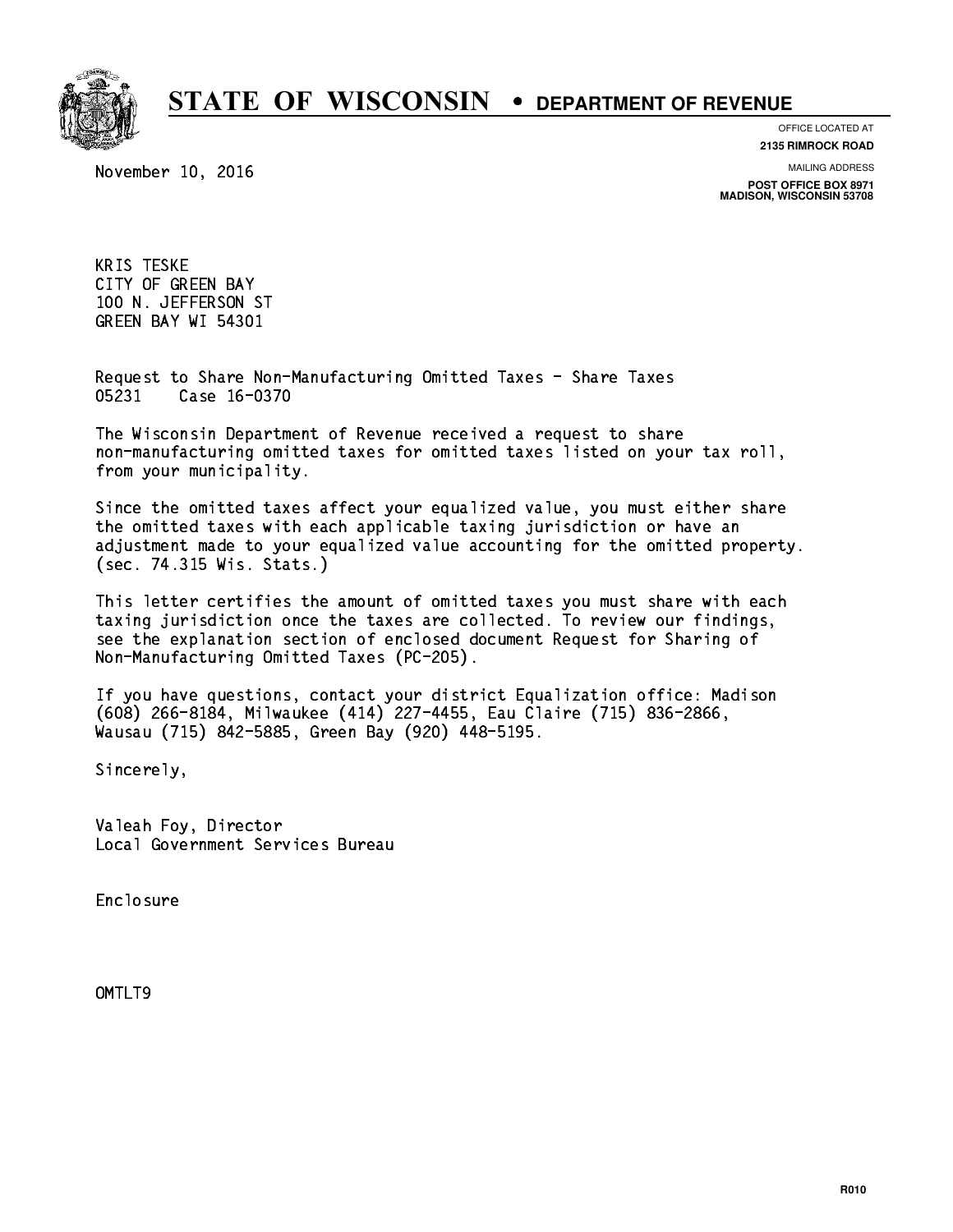

**OFFICE LOCATED AT**

November 10, 2016

**2135 RIMROCK ROAD**

**MAILING ADDRESS**

**POST OFFICE BOX 8971 MADISON, WISCONSIN 53708**

 BRIDGET GIVENS CITY OF CHIPPEWA FALLS 30 W CENTRAL ST CHIPPEWA FALLS WI 54729-2448

 Request to Share Non-Manufacturing Omitted Taxes - Share Taxes 09211 Case 16-0057

 The Wisconsin Department of Revenue received a request to share non-manufacturing omitted taxes for omitted taxes listed on your tax roll, from your municipality.

 Since the omitted taxes affect your equalized value, you must either share the omitted taxes with each applicable taxing jurisdiction or have an adjustment made to your equalized value accounting for the omitted property. (sec. 74.315 Wis. Stats.)

 This letter certifies the amount of omitted taxes you must share with each taxing jurisdiction once the taxes are collected. To review our findings, see the explanation section of enclosed document Request for Sharing of Non-Manufacturing Omitted Taxes (PC-205).

 If you have questions, contact your district Equalization office: Madison (608) 266-8184, Milwaukee (414) 227-4455, Eau Claire (715) 836-2866, Wausau (715) 842-5885, Green Bay (920) 448-5195.

Sincerely,

 Valeah Foy, Director Local Government Services Bureau

Enclosure Enclosure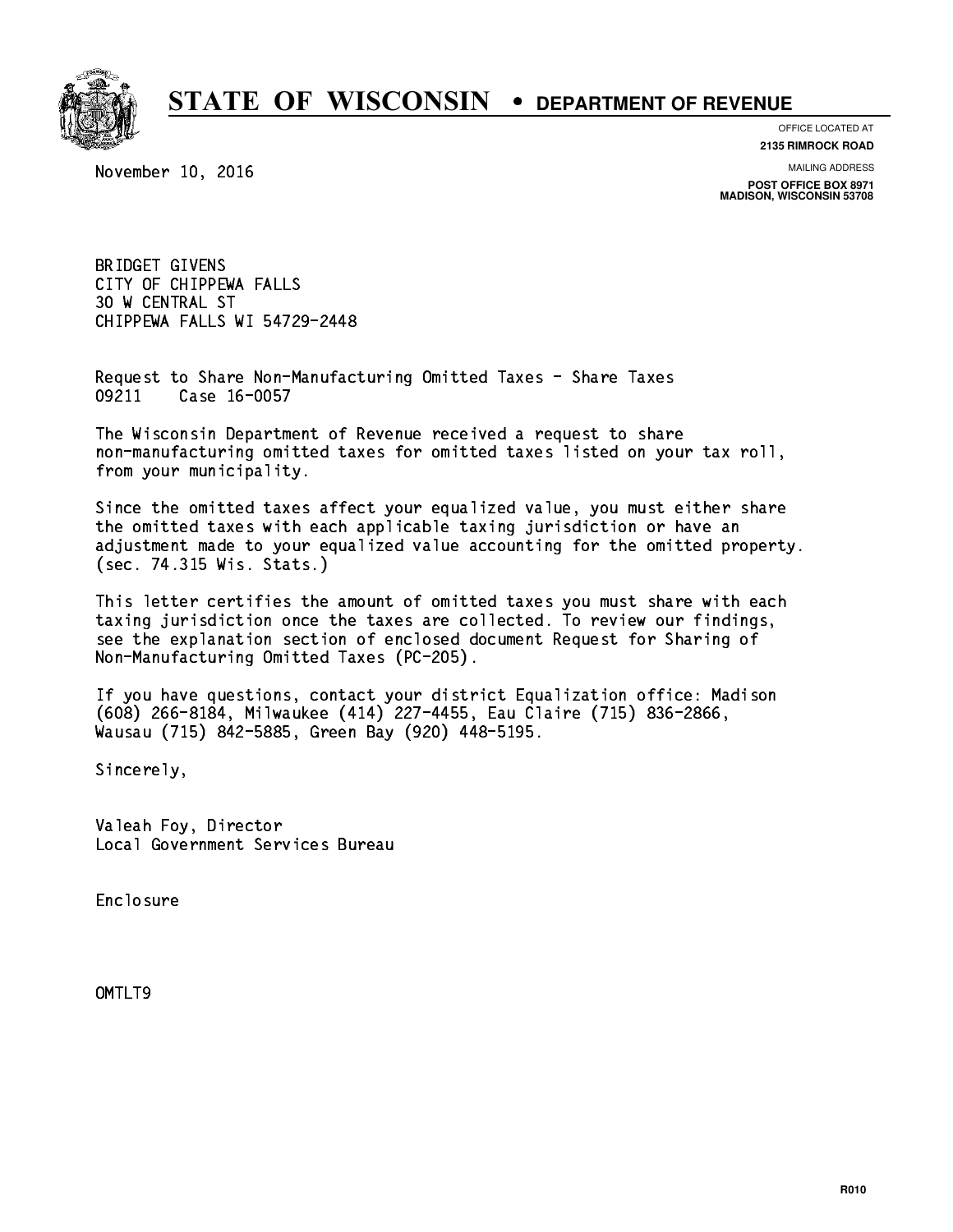

**OFFICE LOCATED AT**

November 10, 2016

**2135 RIMROCK ROAD**

**MAILING ADDRESS**

**POST OFFICE BOX 8971 MADISON, WISCONSIN 53708**

 BRIDGET GIVENS CITY OF CHIPPEWA FALLS 30 W CENTRAL ST CHIPPEWA FALLS WI 54729-2448

 Request to Share Non-Manufacturing Omitted Taxes - Share Taxes 09211 Case 16-0056

 The Wisconsin Department of Revenue received a request to share non-manufacturing omitted taxes for omitted taxes listed on your tax roll, from your municipality.

 Since the omitted taxes affect your equalized value, you must either share the omitted taxes with each applicable taxing jurisdiction or have an adjustment made to your equalized value accounting for the omitted property. (sec. 74.315 Wis. Stats.)

 This letter certifies the amount of omitted taxes you must share with each taxing jurisdiction once the taxes are collected. To review our findings, see the explanation section of enclosed document Request for Sharing of Non-Manufacturing Omitted Taxes (PC-205).

 If you have questions, contact your district Equalization office: Madison (608) 266-8184, Milwaukee (414) 227-4455, Eau Claire (715) 836-2866, Wausau (715) 842-5885, Green Bay (920) 448-5195.

Sincerely,

 Valeah Foy, Director Local Government Services Bureau

Enclosure Enclosure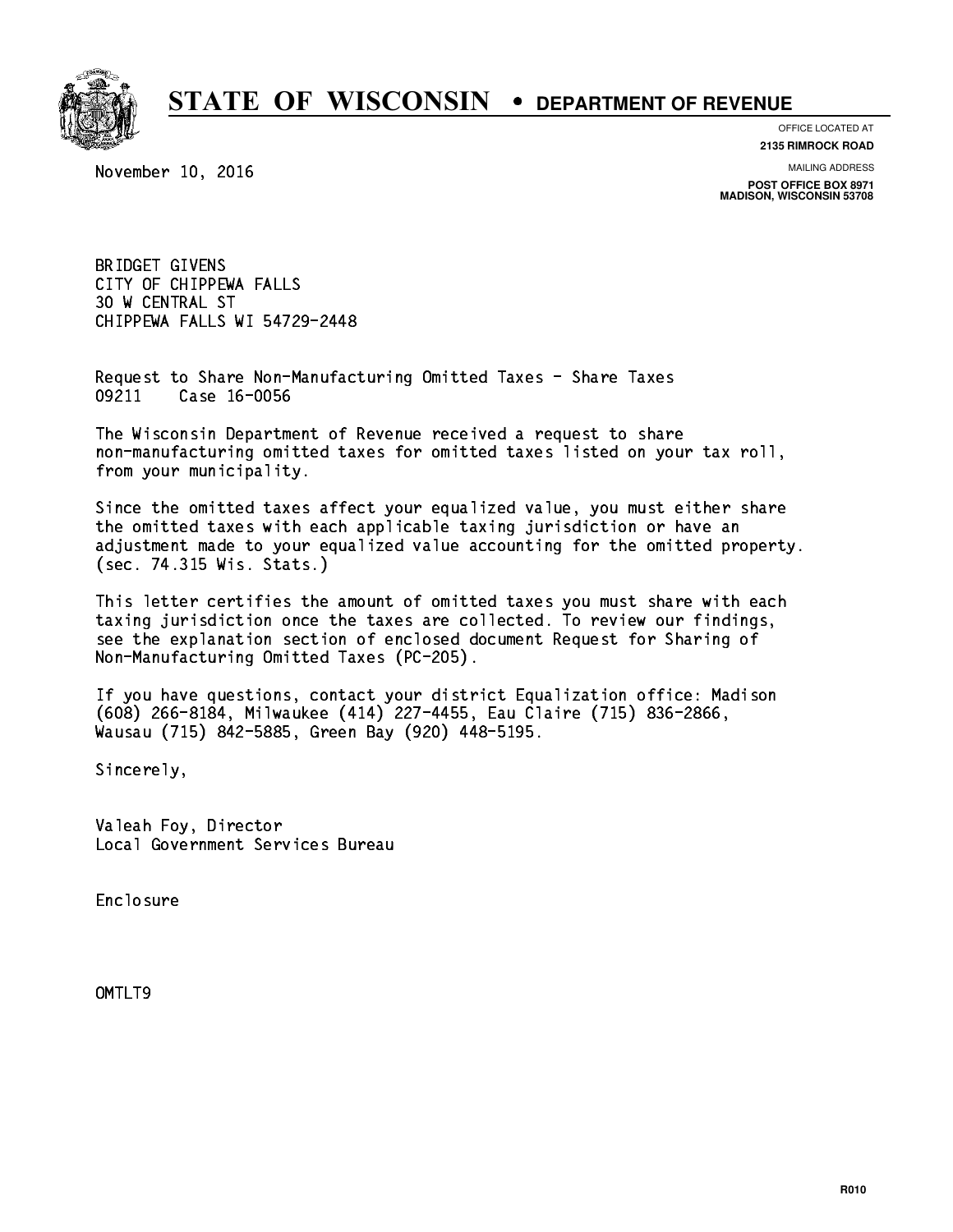

**OFFICE LOCATED AT**

November 10, 2016

**2135 RIMROCK ROAD**

**MAILING ADDRESS**

**POST OFFICE BOX 8971 MADISON, WISCONSIN 53708**

 BRIDGET GIVENS CITY OF CHIPPEWA FALLS 30 W CENTRAL ST CHIPPEWA FALLS WI 54729-2448

 Request to Share Non-Manufacturing Omitted Taxes - Share Taxes 09211 Case 16-0055

 The Wisconsin Department of Revenue received a request to share non-manufacturing omitted taxes for omitted taxes listed on your tax roll, from your municipality.

 Since the omitted taxes affect your equalized value, you must either share the omitted taxes with each applicable taxing jurisdiction or have an adjustment made to your equalized value accounting for the omitted property. (sec. 74.315 Wis. Stats.)

 This letter certifies the amount of omitted taxes you must share with each taxing jurisdiction once the taxes are collected. To review our findings, see the explanation section of enclosed document Request for Sharing of Non-Manufacturing Omitted Taxes (PC-205).

 If you have questions, contact your district Equalization office: Madison (608) 266-8184, Milwaukee (414) 227-4455, Eau Claire (715) 836-2866, Wausau (715) 842-5885, Green Bay (920) 448-5195.

Sincerely,

 Valeah Foy, Director Local Government Services Bureau

Enclosure Enclosure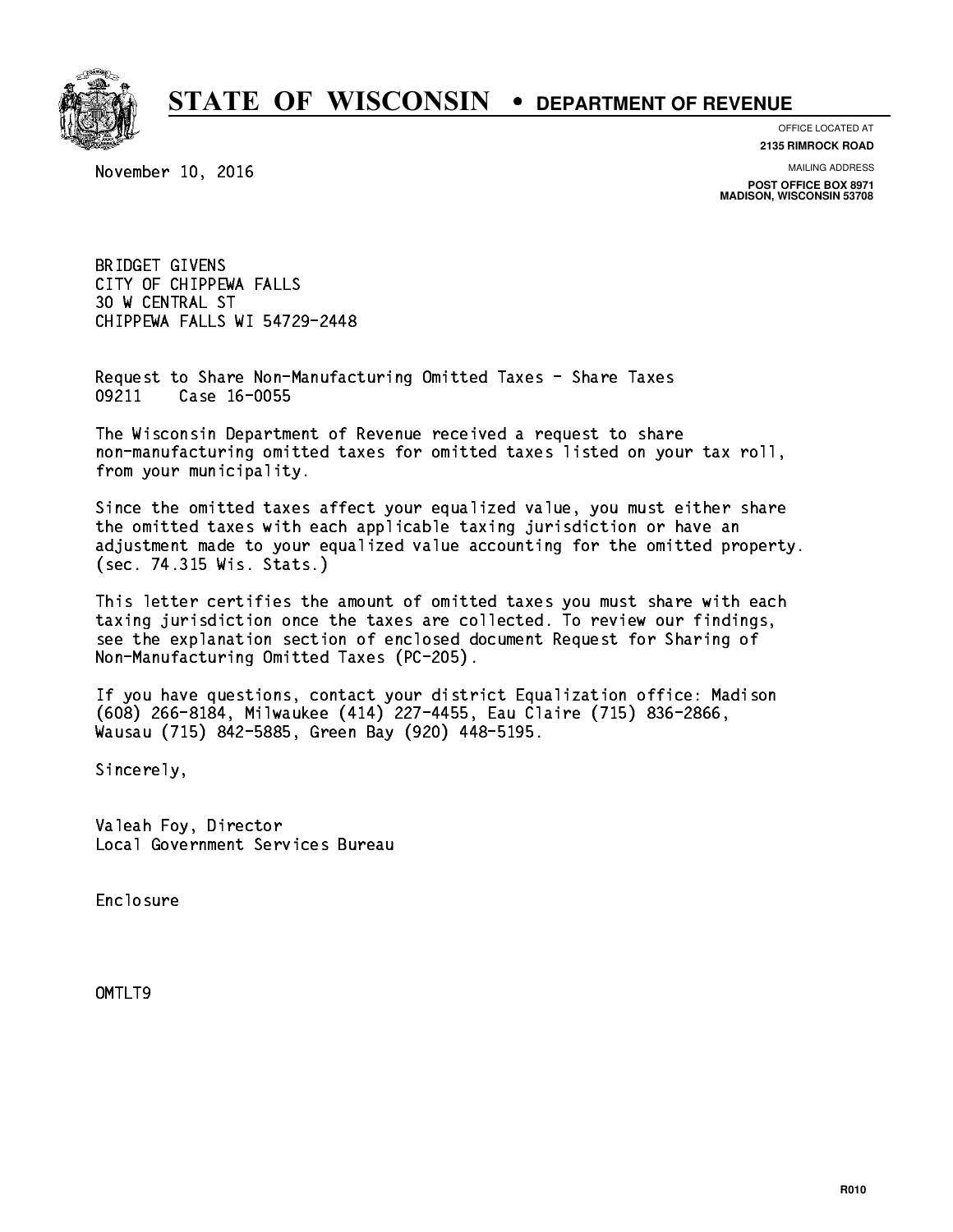

**OFFICE LOCATED AT**

November 10, 2016

**2135 RIMROCK ROAD**

**MAILING ADDRESS**

**POST OFFICE BOX 8971 MADISON, WISCONSIN 53708**

 BRIDGET GIVENS CITY OF CHIPPEWA FALLS 30 W CENTRAL ST CHIPPEWA FALLS WI 54729-2448

 Request to Share Non-Manufacturing Omitted Taxes - Share Taxes 09211 Case 16-0054

 The Wisconsin Department of Revenue received a request to share non-manufacturing omitted taxes for omitted taxes listed on your tax roll, from your municipality.

 Since the omitted taxes affect your equalized value, you must either share the omitted taxes with each applicable taxing jurisdiction or have an adjustment made to your equalized value accounting for the omitted property. (sec. 74.315 Wis. Stats.)

 This letter certifies the amount of omitted taxes you must share with each taxing jurisdiction once the taxes are collected. To review our findings, see the explanation section of enclosed document Request for Sharing of Non-Manufacturing Omitted Taxes (PC-205).

 If you have questions, contact your district Equalization office: Madison (608) 266-8184, Milwaukee (414) 227-4455, Eau Claire (715) 836-2866, Wausau (715) 842-5885, Green Bay (920) 448-5195.

Sincerely,

 Valeah Foy, Director Local Government Services Bureau

Enclosure Enclosure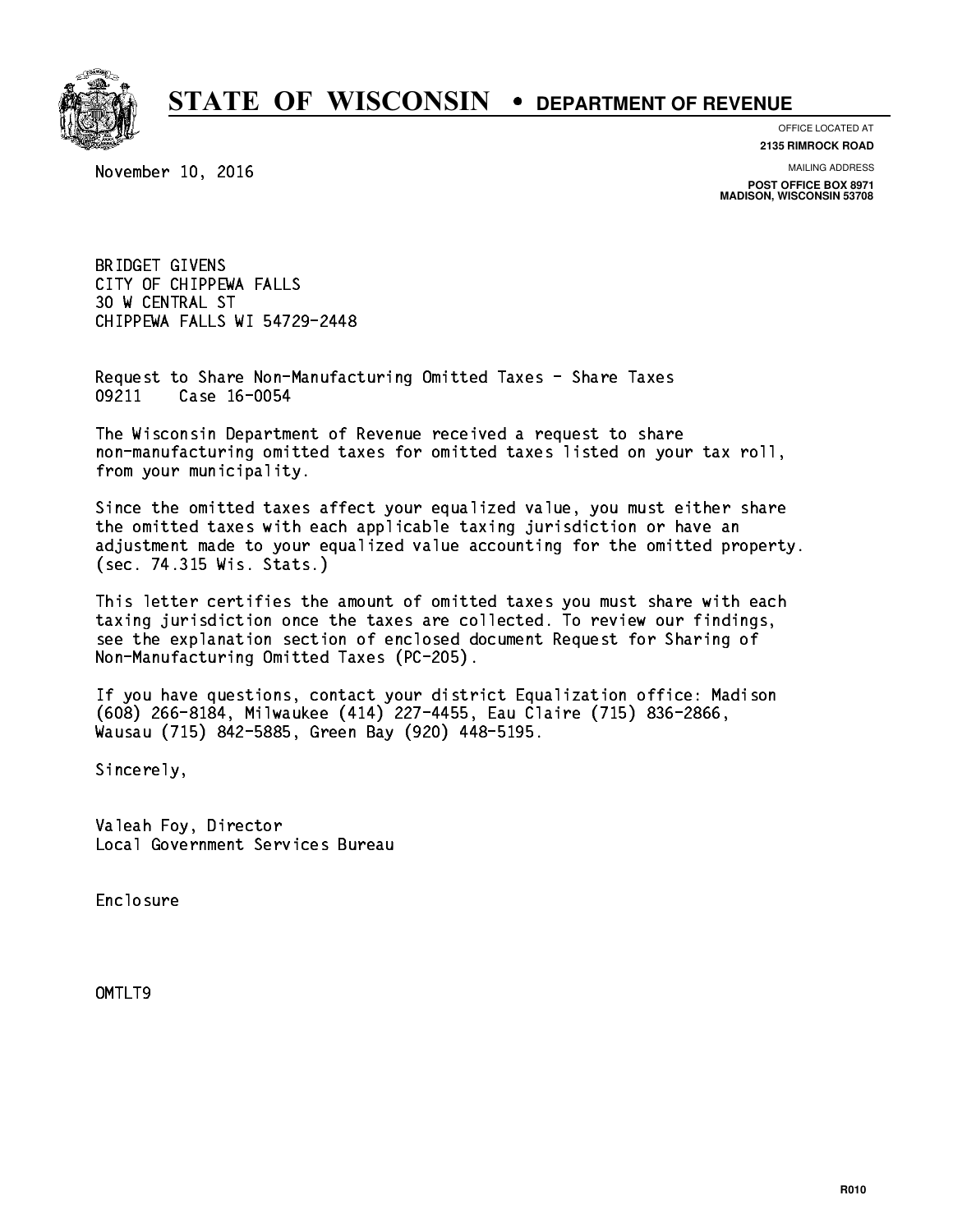

**OFFICE LOCATED AT**

November 10, 2016

**2135 RIMROCK ROAD**

**MAILING ADDRESS**

**POST OFFICE BOX 8971 MADISON, WISCONSIN 53708**

 BRIDGET GIVENS CITY OF CHIPPEWA FALLS 30 W CENTRAL ST CHIPPEWA FALLS WI 54729-2448

 Request to Share Non-Manufacturing Omitted Taxes - Share Taxes 09211 Case 16-0053

 The Wisconsin Department of Revenue received a request to share non-manufacturing omitted taxes for omitted taxes listed on your tax roll, from your municipality.

 Since the omitted taxes affect your equalized value, you must either share the omitted taxes with each applicable taxing jurisdiction or have an adjustment made to your equalized value accounting for the omitted property. (sec. 74.315 Wis. Stats.)

 This letter certifies the amount of omitted taxes you must share with each taxing jurisdiction once the taxes are collected. To review our findings, see the explanation section of enclosed document Request for Sharing of Non-Manufacturing Omitted Taxes (PC-205).

 If you have questions, contact your district Equalization office: Madison (608) 266-8184, Milwaukee (414) 227-4455, Eau Claire (715) 836-2866, Wausau (715) 842-5885, Green Bay (920) 448-5195.

Sincerely,

 Valeah Foy, Director Local Government Services Bureau

Enclosure Enclosure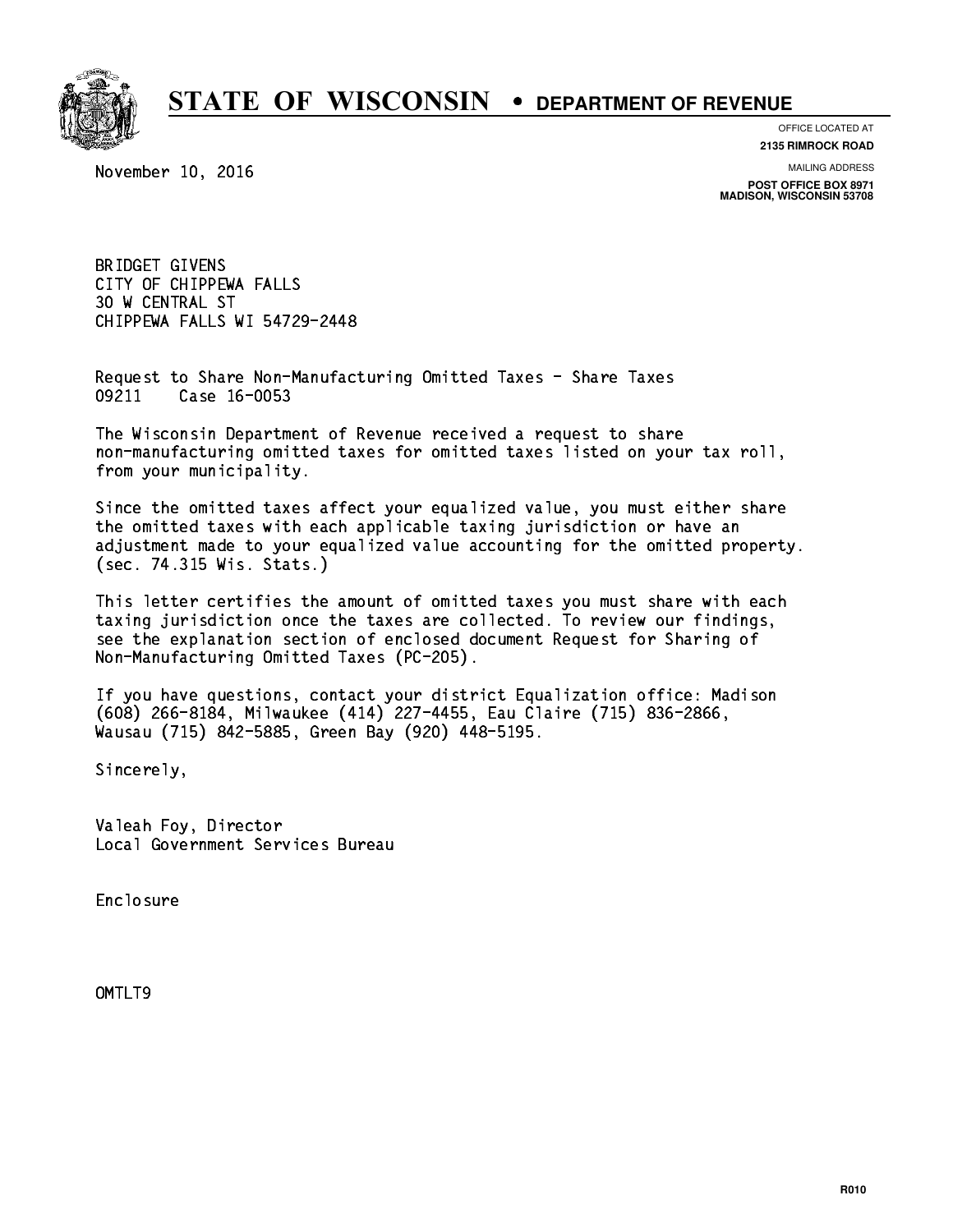

**OFFICE LOCATED AT**

November 10, 2016

**2135 RIMROCK ROAD**

**MAILING ADDRESS**

**POST OFFICE BOX 8971 MADISON, WISCONSIN 53708**

 BRIDGET GIVENS CITY OF CHIPPEWA FALLS 30 W CENTRAL ST CHIPPEWA FALLS WI 54729-2448

 Request to Share Non-Manufacturing Omitted Taxes - Share Taxes 09211 Case 16-0052

 The Wisconsin Department of Revenue received a request to share non-manufacturing omitted taxes for omitted taxes listed on your tax roll, from your municipality.

 Since the omitted taxes affect your equalized value, you must either share the omitted taxes with each applicable taxing jurisdiction or have an adjustment made to your equalized value accounting for the omitted property. (sec. 74.315 Wis. Stats.)

 This letter certifies the amount of omitted taxes you must share with each taxing jurisdiction once the taxes are collected. To review our findings, see the explanation section of enclosed document Request for Sharing of Non-Manufacturing Omitted Taxes (PC-205).

 If you have questions, contact your district Equalization office: Madison (608) 266-8184, Milwaukee (414) 227-4455, Eau Claire (715) 836-2866, Wausau (715) 842-5885, Green Bay (920) 448-5195.

Sincerely,

 Valeah Foy, Director Local Government Services Bureau

Enclosure Enclosure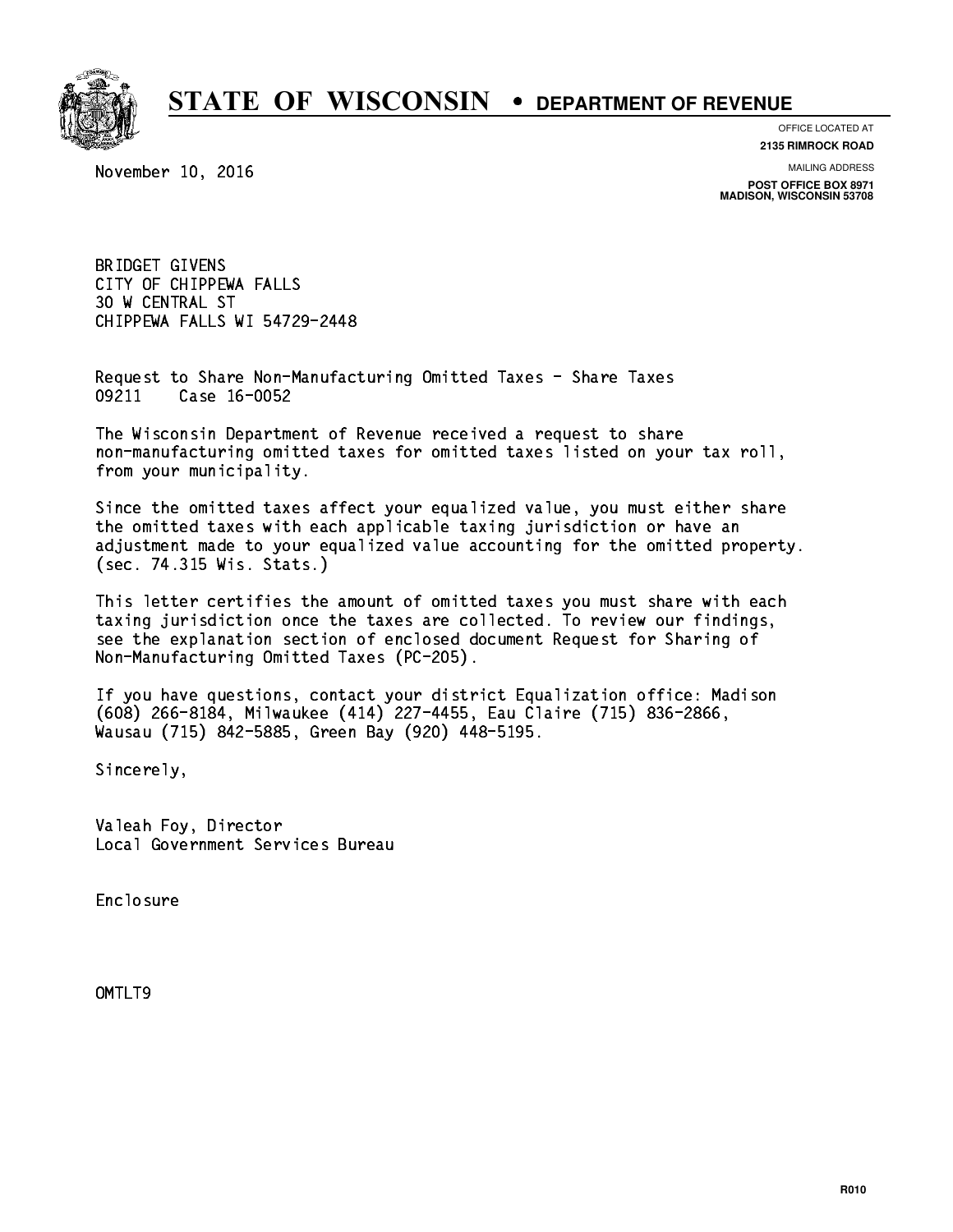

**OFFICE LOCATED AT**

November 10, 2016

**2135 RIMROCK ROAD**

**MAILING ADDRESS**

**POST OFFICE BOX 8971 MADISON, WISCONSIN 53708**

 BRIDGET GIVENS CITY OF CHIPPEWA FALLS 30 W CENTRAL ST CHIPPEWA FALLS WI 54729-2448

 Request to Share Non-Manufacturing Omitted Taxes - Share Taxes 09211 Case 16-0051

 The Wisconsin Department of Revenue received a request to share non-manufacturing omitted taxes for omitted taxes listed on your tax roll, from your municipality.

 Since the omitted taxes affect your equalized value, you must either share the omitted taxes with each applicable taxing jurisdiction or have an adjustment made to your equalized value accounting for the omitted property. (sec. 74.315 Wis. Stats.)

 This letter certifies the amount of omitted taxes you must share with each taxing jurisdiction once the taxes are collected. To review our findings, see the explanation section of enclosed document Request for Sharing of Non-Manufacturing Omitted Taxes (PC-205).

 If you have questions, contact your district Equalization office: Madison (608) 266-8184, Milwaukee (414) 227-4455, Eau Claire (715) 836-2866, Wausau (715) 842-5885, Green Bay (920) 448-5195.

Sincerely,

 Valeah Foy, Director Local Government Services Bureau

Enclosure Enclosure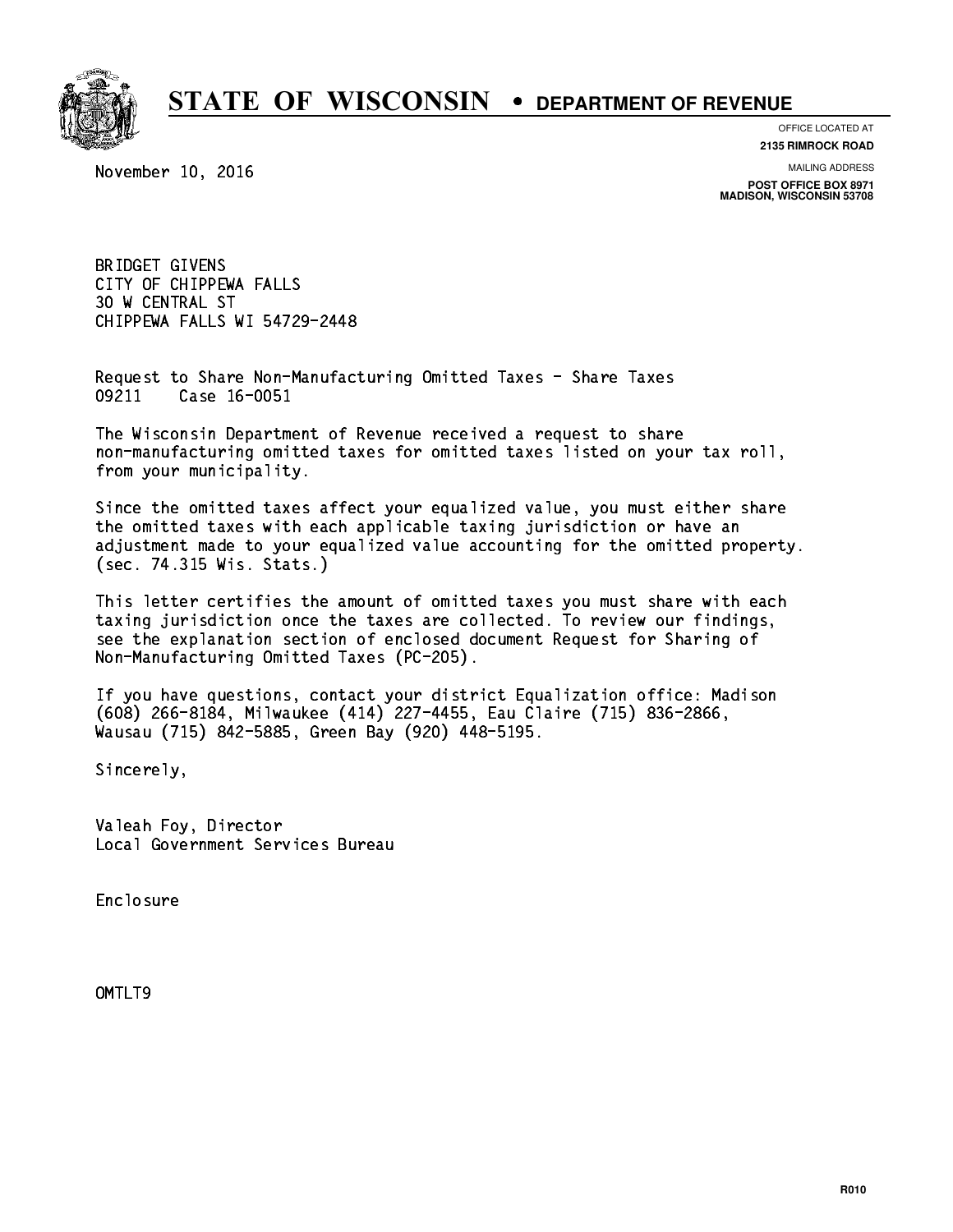

**OFFICE LOCATED AT**

November 10, 2016

**2135 RIMROCK ROAD**

**MAILING ADDRESS**

**POST OFFICE BOX 8971 MADISON, WISCONSIN 53708**

 BRIDGET GIVENS CITY OF CHIPPEWA FALLS 30 W CENTRAL ST CHIPPEWA FALLS WI 54729-2448

 Request to Share Non-Manufacturing Omitted Taxes - Share Taxes 09211 Case 16-0050

 The Wisconsin Department of Revenue received a request to share non-manufacturing omitted taxes for omitted taxes listed on your tax roll, from your municipality.

 Since the omitted taxes affect your equalized value, you must either share the omitted taxes with each applicable taxing jurisdiction or have an adjustment made to your equalized value accounting for the omitted property. (sec. 74.315 Wis. Stats.)

 This letter certifies the amount of omitted taxes you must share with each taxing jurisdiction once the taxes are collected. To review our findings, see the explanation section of enclosed document Request for Sharing of Non-Manufacturing Omitted Taxes (PC-205).

 If you have questions, contact your district Equalization office: Madison (608) 266-8184, Milwaukee (414) 227-4455, Eau Claire (715) 836-2866, Wausau (715) 842-5885, Green Bay (920) 448-5195.

Sincerely,

 Valeah Foy, Director Local Government Services Bureau

Enclosure Enclosure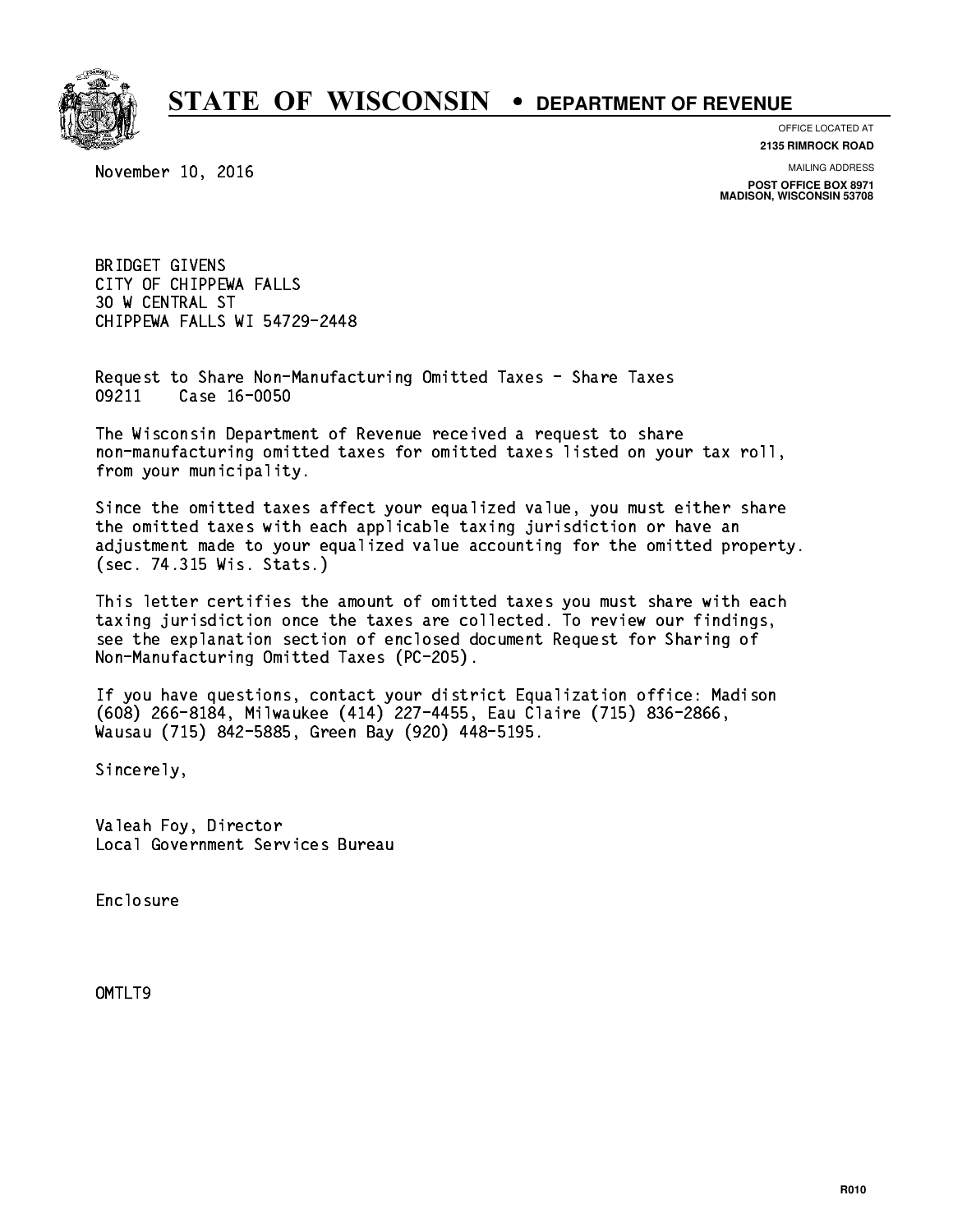

**OFFICE LOCATED AT**

November 10, 2016

**2135 RIMROCK ROAD**

**MAILING ADDRESS**

**POST OFFICE BOX 8971 MADISON, WISCONSIN 53708**

 DONNA AUSTAD CITY OF EAU CLAIRE PO BOX 5148 PO BOX 5148 EAU CLAIRE WI 54702-5148

 Request to Share Non-Manufacturing Omitted Taxes - Share Taxes 18221 Case 16-0110

 The Wisconsin Department of Revenue received a request to share non-manufacturing omitted taxes for omitted taxes listed on your tax roll, from your municipality.

 Since the omitted taxes affect your equalized value, you must either share the omitted taxes with each applicable taxing jurisdiction or have an adjustment made to your equalized value accounting for the omitted property. (sec. 74.315 Wis. Stats.)

 This letter certifies the amount of omitted taxes you must share with each taxing jurisdiction once the taxes are collected. To review our findings, see the explanation section of enclosed document Request for Sharing of Non-Manufacturing Omitted Taxes (PC-205).

 If you have questions, contact your district Equalization office: Madison (608) 266-8184, Milwaukee (414) 227-4455, Eau Claire (715) 836-2866, Wausau (715) 842-5885, Green Bay (920) 448-5195.

Sincerely,

 Valeah Foy, Director Local Government Services Bureau

Enclosure Enclosure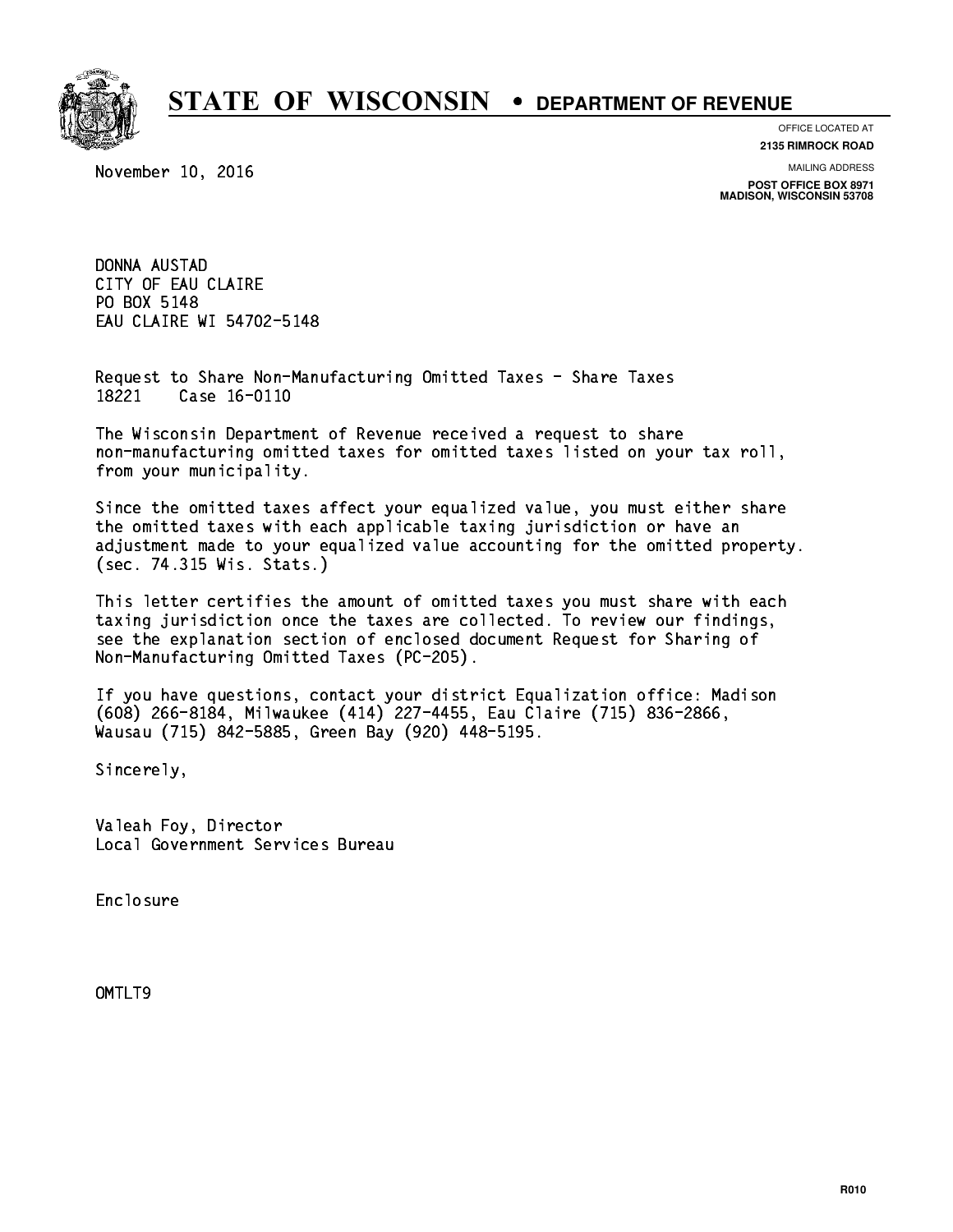

**OFFICE LOCATED AT**

November 10, 2016

**2135 RIMROCK ROAD**

**MAILING ADDRESS**

**POST OFFICE BOX 8971 MADISON, WISCONSIN 53708**

 DONNA AUSTAD CITY OF EAU CLAIRE PO BOX 5148 PO BOX 5148 EAU CLAIRE WI 54702-5148

 Request to Share Non-Manufacturing Omitted Taxes - Share Taxes 18221 Case 16-0108

 The Wisconsin Department of Revenue received a request to share non-manufacturing omitted taxes for omitted taxes listed on your tax roll, from your municipality.

 Since the omitted taxes affect your equalized value, you must either share the omitted taxes with each applicable taxing jurisdiction or have an adjustment made to your equalized value accounting for the omitted property. (sec. 74.315 Wis. Stats.)

 This letter certifies the amount of omitted taxes you must share with each taxing jurisdiction once the taxes are collected. To review our findings, see the explanation section of enclosed document Request for Sharing of Non-Manufacturing Omitted Taxes (PC-205).

 If you have questions, contact your district Equalization office: Madison (608) 266-8184, Milwaukee (414) 227-4455, Eau Claire (715) 836-2866, Wausau (715) 842-5885, Green Bay (920) 448-5195.

Sincerely,

 Valeah Foy, Director Local Government Services Bureau

Enclosure Enclosure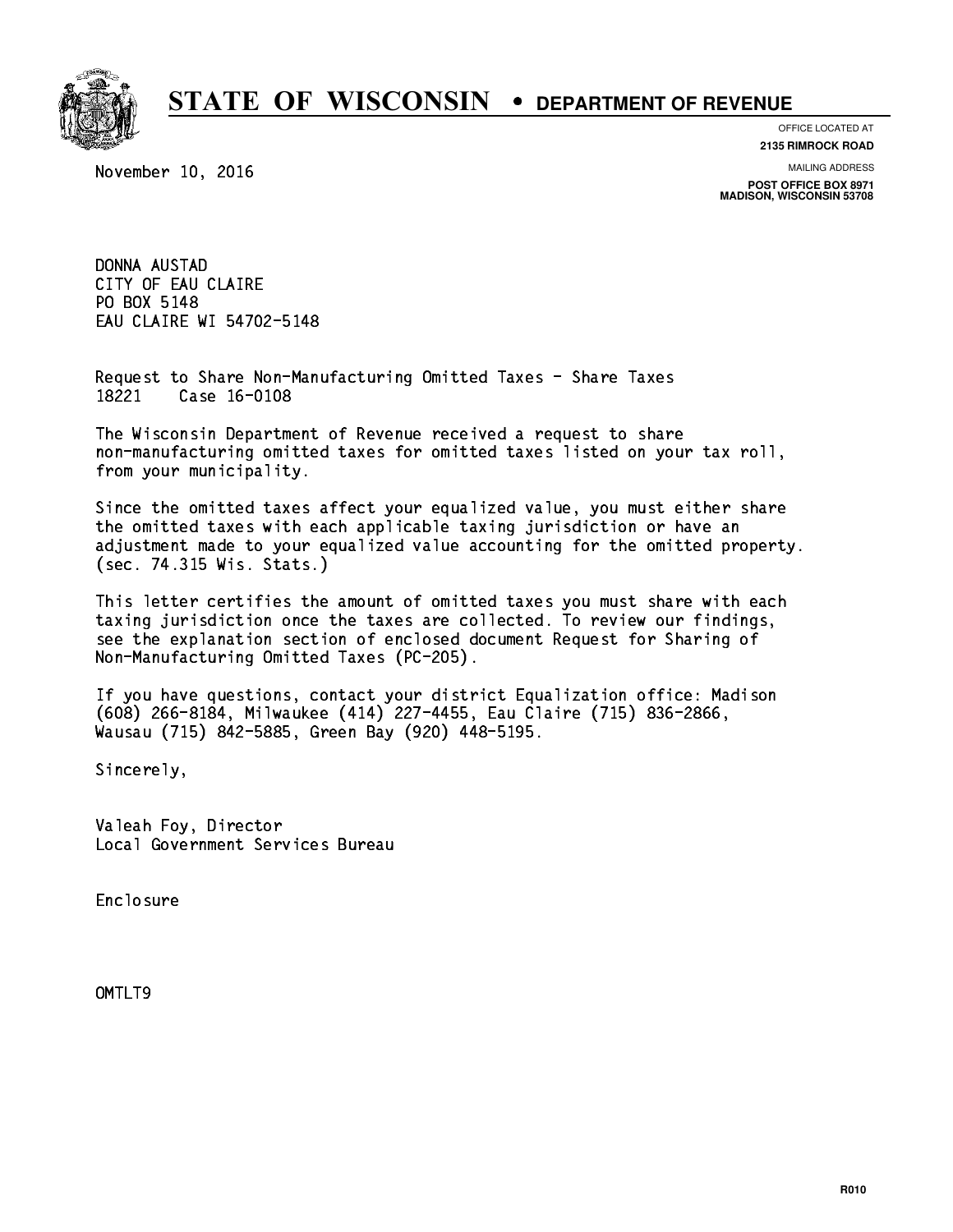

**OFFICE LOCATED AT**

November 10, 2016

**2135 RIMROCK ROAD**

**MAILING ADDRESS**

**POST OFFICE BOX 8971 MADISON, WISCONSIN 53708**

 DONNA AUSTAD CITY OF EAU CLAIRE PO BOX 5148 PO BOX 5148 EAU CLAIRE WI 54702-5148

 Request to Share Non-Manufacturing Omitted Taxes - Share Taxes 18221 Case 16-0106

 The Wisconsin Department of Revenue received a request to share non-manufacturing omitted taxes for omitted taxes listed on your tax roll, from your municipality.

 Since the omitted taxes affect your equalized value, you must either share the omitted taxes with each applicable taxing jurisdiction or have an adjustment made to your equalized value accounting for the omitted property. (sec. 74.315 Wis. Stats.)

 This letter certifies the amount of omitted taxes you must share with each taxing jurisdiction once the taxes are collected. To review our findings, see the explanation section of enclosed document Request for Sharing of Non-Manufacturing Omitted Taxes (PC-205).

 If you have questions, contact your district Equalization office: Madison (608) 266-8184, Milwaukee (414) 227-4455, Eau Claire (715) 836-2866, Wausau (715) 842-5885, Green Bay (920) 448-5195.

Sincerely,

 Valeah Foy, Director Local Government Services Bureau

Enclosure Enclosure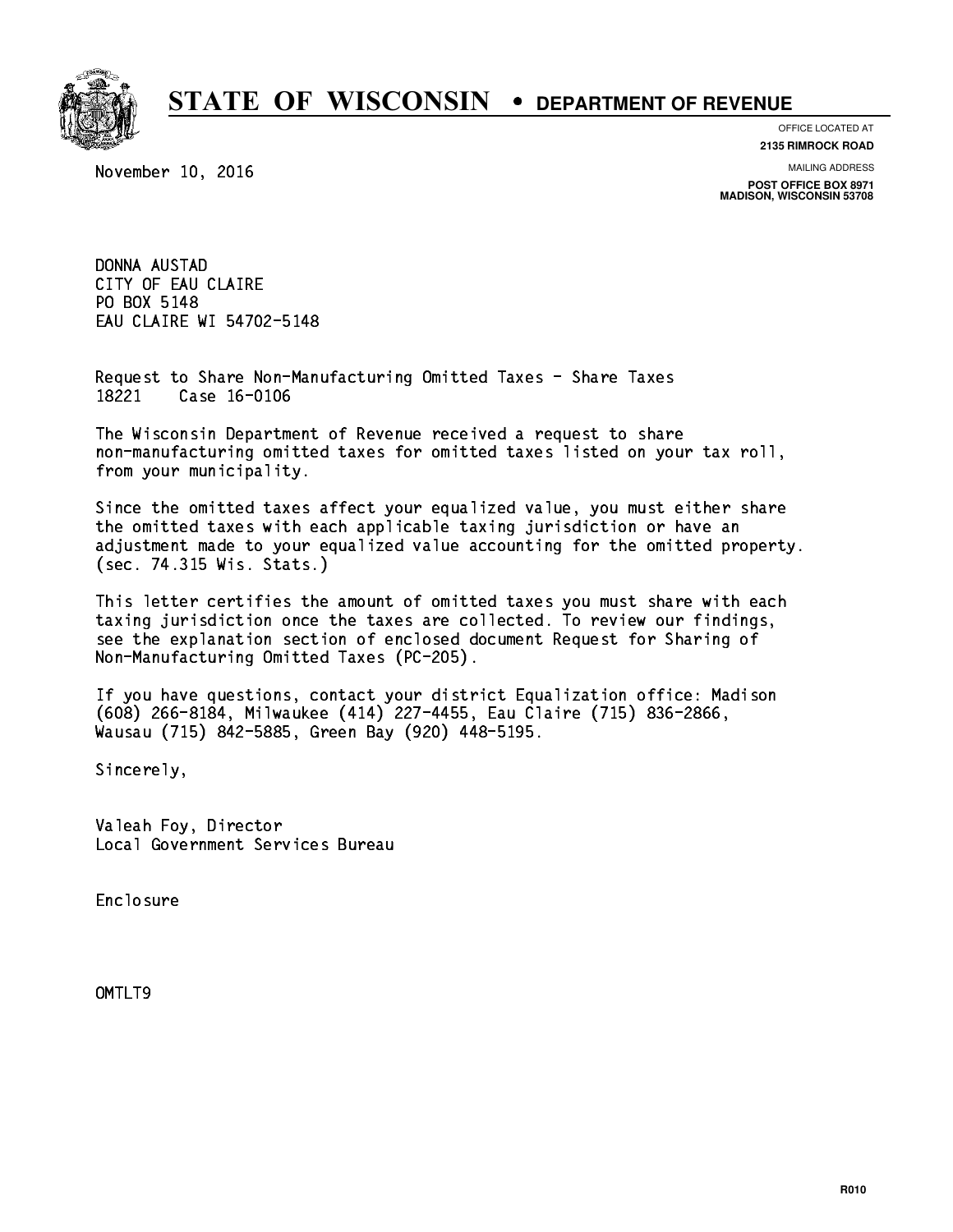

**OFFICE LOCATED AT**

November 10, 2016

**2135 RIMROCK ROAD**

**MAILING ADDRESS**

**POST OFFICE BOX 8971 MADISON, WISCONSIN 53708**

 DONNA AUSTAD CITY OF EAU CLAIRE PO BOX 5148 PO BOX 5148 EAU CLAIRE WI 54702-5148

 Request to Share Non-Manufacturing Omitted Taxes - Share Taxes 18221 Case 16-0104

 The Wisconsin Department of Revenue received a request to share non-manufacturing omitted taxes for omitted taxes listed on your tax roll, from your municipality.

 Since the omitted taxes affect your equalized value, you must either share the omitted taxes with each applicable taxing jurisdiction or have an adjustment made to your equalized value accounting for the omitted property. (sec. 74.315 Wis. Stats.)

 This letter certifies the amount of omitted taxes you must share with each taxing jurisdiction once the taxes are collected. To review our findings, see the explanation section of enclosed document Request for Sharing of Non-Manufacturing Omitted Taxes (PC-205).

 If you have questions, contact your district Equalization office: Madison (608) 266-8184, Milwaukee (414) 227-4455, Eau Claire (715) 836-2866, Wausau (715) 842-5885, Green Bay (920) 448-5195.

Sincerely,

 Valeah Foy, Director Local Government Services Bureau

Enclosure Enclosure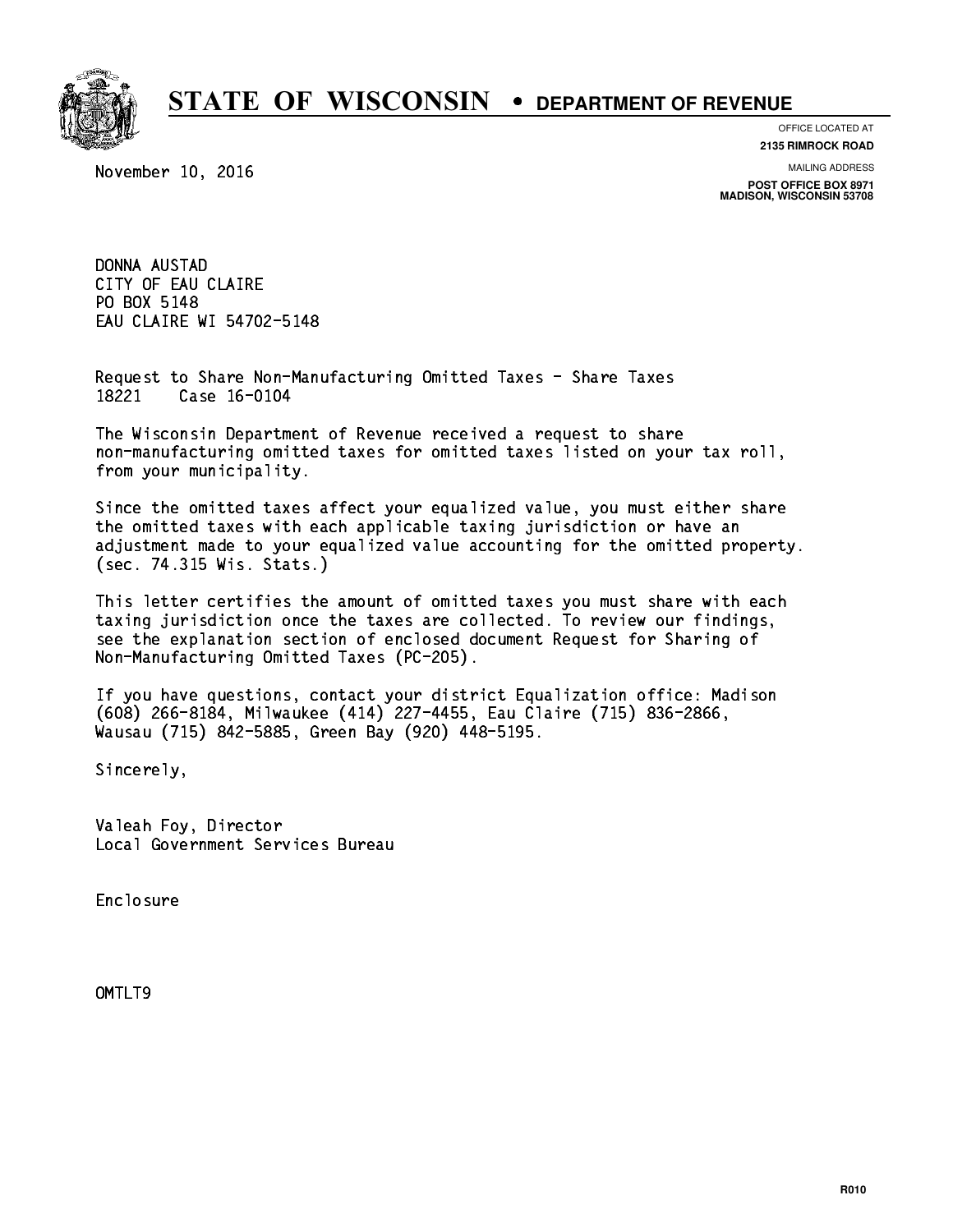

**OFFICE LOCATED AT**

November 10, 2016

**2135 RIMROCK ROAD**

**MAILING ADDRESS**

**POST OFFICE BOX 8971 MADISON, WISCONSIN 53708**

 DONNA AUSTAD CITY OF EAU CLAIRE PO BOX 5148 PO BOX 5148 EAU CLAIRE WI 54702-5148

 Request to Share Non-Manufacturing Omitted Taxes - Share Taxes 18221 Case 16-0100

 The Wisconsin Department of Revenue received a request to share non-manufacturing omitted taxes for omitted taxes listed on your tax roll, from your municipality.

 Since the omitted taxes affect your equalized value, you must either share the omitted taxes with each applicable taxing jurisdiction or have an adjustment made to your equalized value accounting for the omitted property. (sec. 74.315 Wis. Stats.)

 This letter certifies the amount of omitted taxes you must share with each taxing jurisdiction once the taxes are collected. To review our findings, see the explanation section of enclosed document Request for Sharing of Non-Manufacturing Omitted Taxes (PC-205).

 If you have questions, contact your district Equalization office: Madison (608) 266-8184, Milwaukee (414) 227-4455, Eau Claire (715) 836-2866, Wausau (715) 842-5885, Green Bay (920) 448-5195.

Sincerely,

 Valeah Foy, Director Local Government Services Bureau

Enclosure Enclosure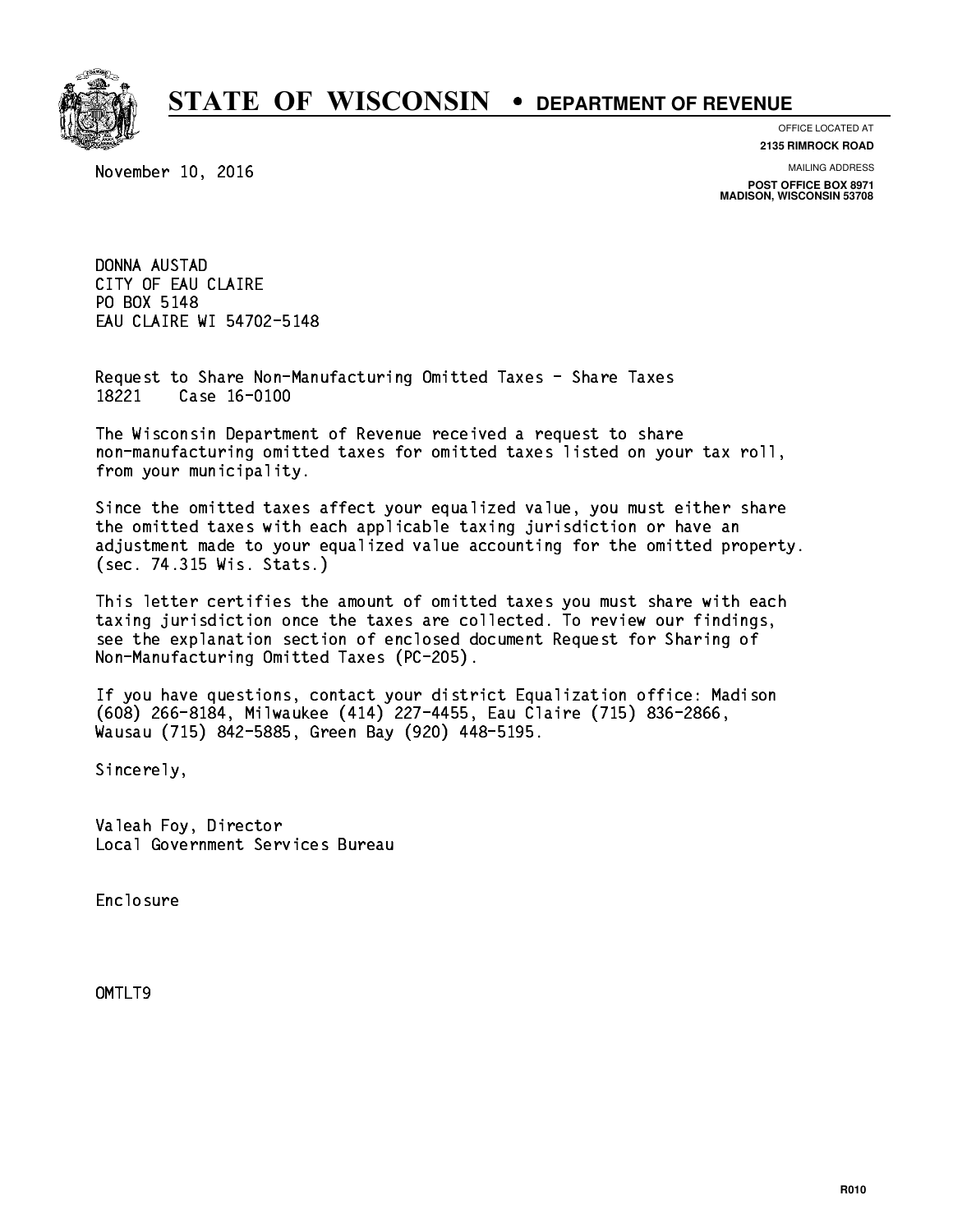

**OFFICE LOCATED AT**

November 10, 2016

**2135 RIMROCK ROAD**

**MAILING ADDRESS**

**POST OFFICE BOX 8971 MADISON, WISCONSIN 53708**

 DONNA AUSTAD CITY OF EAU CLAIRE PO BOX 5148 PO BOX 5148 EAU CLAIRE WI 54702-5148

 Request to Share Non-Manufacturing Omitted Taxes - Share Taxes 18221 Case 16-0111

 The Wisconsin Department of Revenue received a request to share non-manufacturing omitted taxes for omitted taxes listed on your tax roll, from your municipality.

 Since the omitted taxes affect your equalized value, you must either share the omitted taxes with each applicable taxing jurisdiction or have an adjustment made to your equalized value accounting for the omitted property. (sec. 74.315 Wis. Stats.)

 This letter certifies the amount of omitted taxes you must share with each taxing jurisdiction once the taxes are collected. To review our findings, see the explanation section of enclosed document Request for Sharing of Non-Manufacturing Omitted Taxes (PC-205).

 If you have questions, contact your district Equalization office: Madison (608) 266-8184, Milwaukee (414) 227-4455, Eau Claire (715) 836-2866, Wausau (715) 842-5885, Green Bay (920) 448-5195.

Sincerely,

 Valeah Foy, Director Local Government Services Bureau

Enclosure Enclosure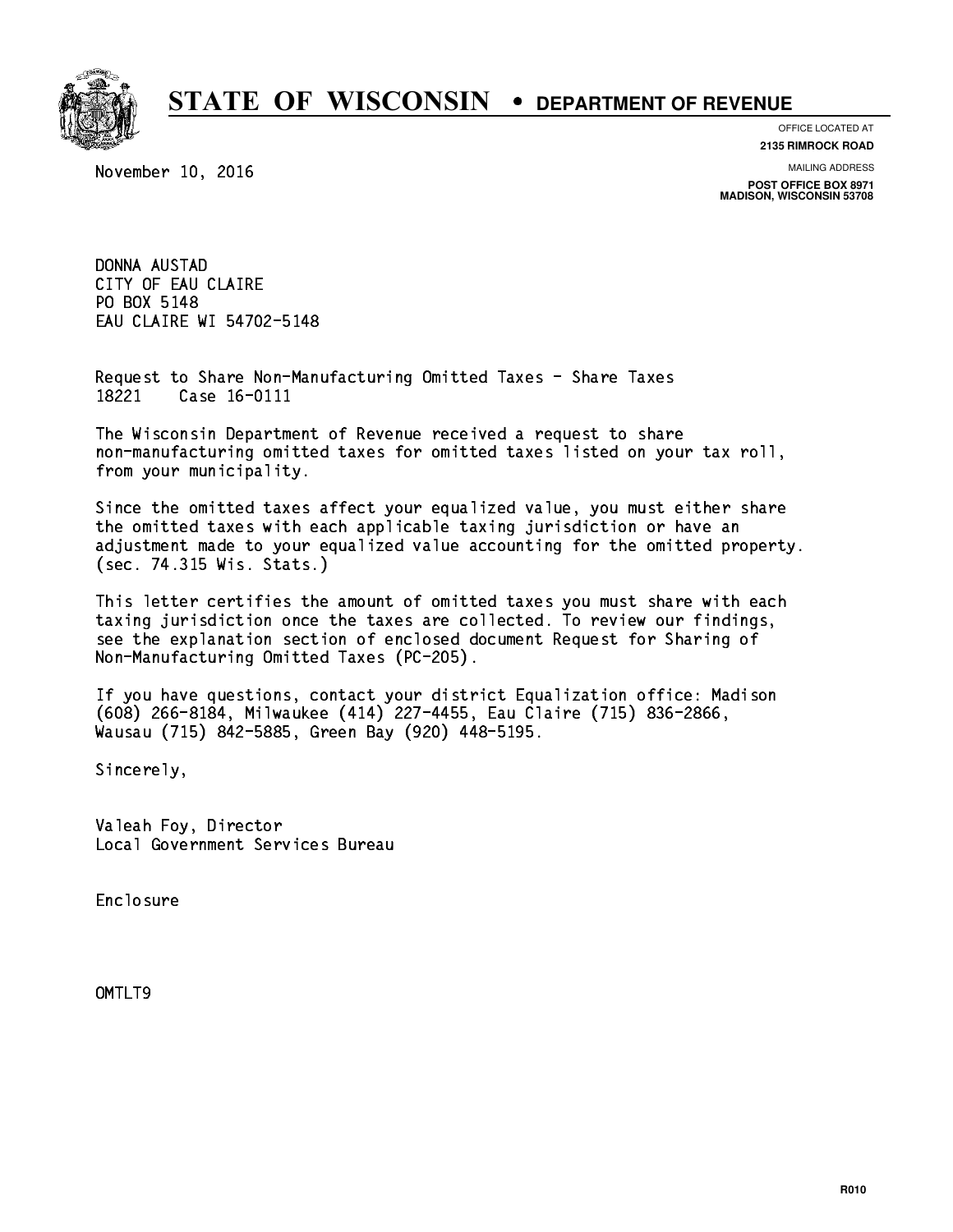

**OFFICE LOCATED AT**

November 10, 2016

**2135 RIMROCK ROAD**

**MAILING ADDRESS**

**POST OFFICE BOX 8971 MADISON, WISCONSIN 53708**

 DONNA AUSTAD CITY OF EAU CLAIRE PO BOX 5148 PO BOX 5148 EAU CLAIRE WI 54702-5148

 Request to Share Non-Manufacturing Omitted Taxes - Share Taxes 18221 Case 16-0109

 The Wisconsin Department of Revenue received a request to share non-manufacturing omitted taxes for omitted taxes listed on your tax roll, from your municipality.

 Since the omitted taxes affect your equalized value, you must either share the omitted taxes with each applicable taxing jurisdiction or have an adjustment made to your equalized value accounting for the omitted property. (sec. 74.315 Wis. Stats.)

 This letter certifies the amount of omitted taxes you must share with each taxing jurisdiction once the taxes are collected. To review our findings, see the explanation section of enclosed document Request for Sharing of Non-Manufacturing Omitted Taxes (PC-205).

 If you have questions, contact your district Equalization office: Madison (608) 266-8184, Milwaukee (414) 227-4455, Eau Claire (715) 836-2866, Wausau (715) 842-5885, Green Bay (920) 448-5195.

Sincerely,

 Valeah Foy, Director Local Government Services Bureau

Enclosure Enclosure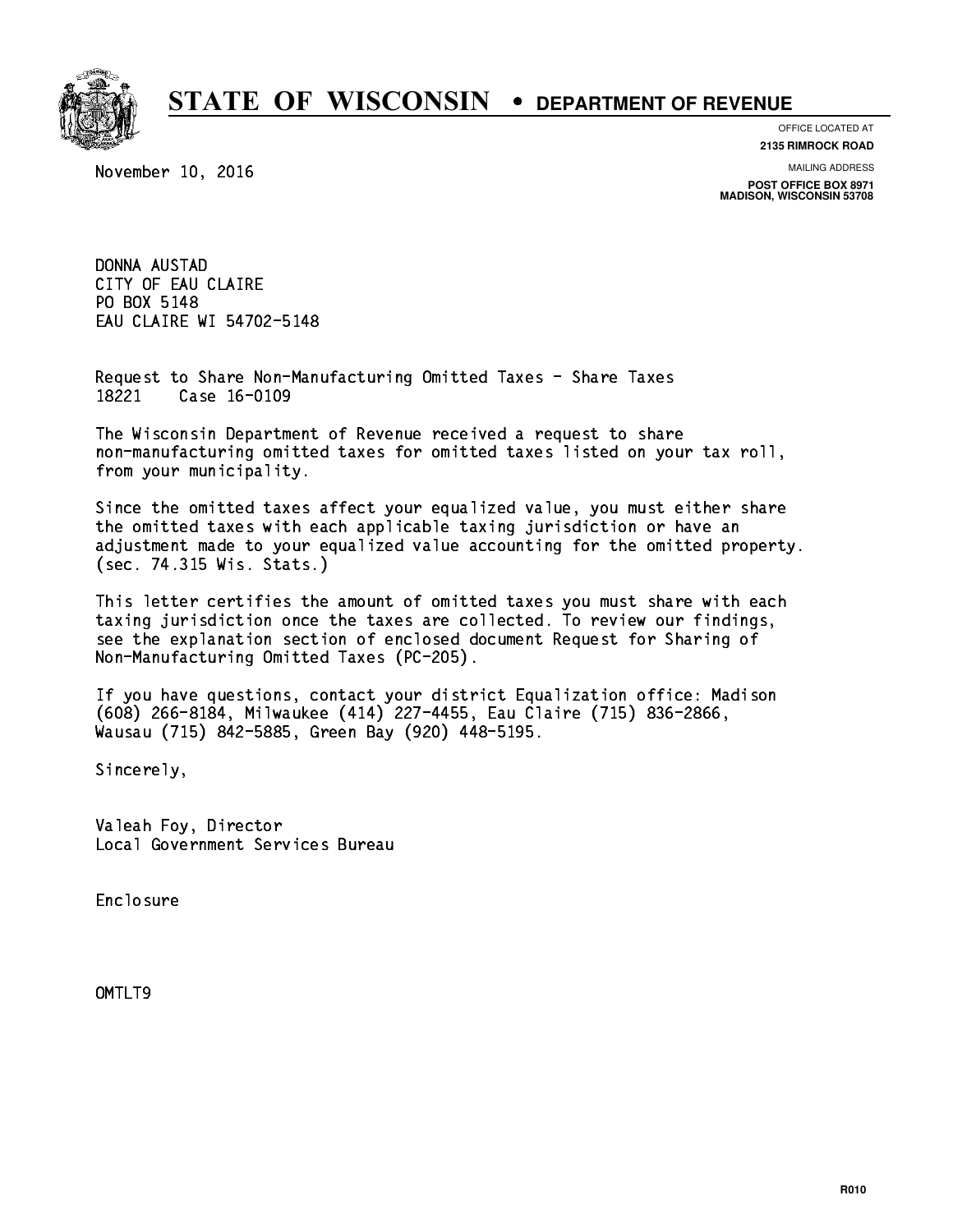

**OFFICE LOCATED AT**

November 10, 2016

**2135 RIMROCK ROAD**

**MAILING ADDRESS**

**POST OFFICE BOX 8971 MADISON, WISCONSIN 53708**

 DONNA AUSTAD CITY OF EAU CLAIRE PO BOX 5148 PO BOX 5148 EAU CLAIRE WI 54702-5148

 Request to Share Non-Manufacturing Omitted Taxes - Share Taxes 18221 Case 16-0105

 The Wisconsin Department of Revenue received a request to share non-manufacturing omitted taxes for omitted taxes listed on your tax roll, from your municipality.

 Since the omitted taxes affect your equalized value, you must either share the omitted taxes with each applicable taxing jurisdiction or have an adjustment made to your equalized value accounting for the omitted property. (sec. 74.315 Wis. Stats.)

 This letter certifies the amount of omitted taxes you must share with each taxing jurisdiction once the taxes are collected. To review our findings, see the explanation section of enclosed document Request for Sharing of Non-Manufacturing Omitted Taxes (PC-205).

 If you have questions, contact your district Equalization office: Madison (608) 266-8184, Milwaukee (414) 227-4455, Eau Claire (715) 836-2866, Wausau (715) 842-5885, Green Bay (920) 448-5195.

Sincerely,

 Valeah Foy, Director Local Government Services Bureau

Enclosure Enclosure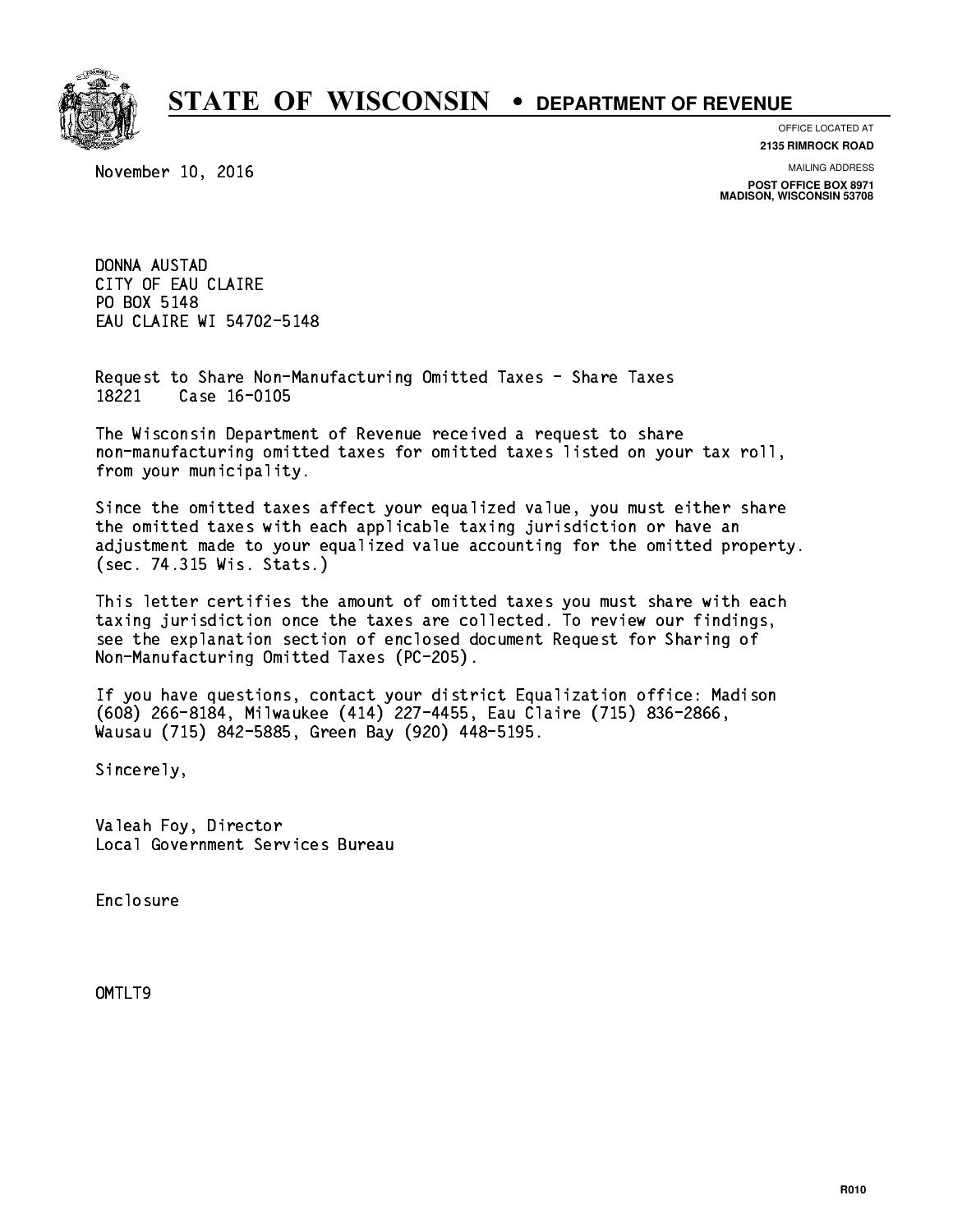

**OFFICE LOCATED AT**

November 10, 2016

**2135 RIMROCK ROAD**

**MAILING ADDRESS**

**POST OFFICE BOX 8971 MADISON, WISCONSIN 53708**

 DONNA AUSTAD CITY OF EAU CLAIRE PO BOX 5148 PO BOX 5148 EAU CLAIRE WI 54702-5148

 Request to Share Non-Manufacturing Omitted Taxes - Share Taxes 18221 Case 16-0103

 The Wisconsin Department of Revenue received a request to share non-manufacturing omitted taxes for omitted taxes listed on your tax roll, from your municipality.

 Since the omitted taxes affect your equalized value, you must either share the omitted taxes with each applicable taxing jurisdiction or have an adjustment made to your equalized value accounting for the omitted property. (sec. 74.315 Wis. Stats.)

 This letter certifies the amount of omitted taxes you must share with each taxing jurisdiction once the taxes are collected. To review our findings, see the explanation section of enclosed document Request for Sharing of Non-Manufacturing Omitted Taxes (PC-205).

 If you have questions, contact your district Equalization office: Madison (608) 266-8184, Milwaukee (414) 227-4455, Eau Claire (715) 836-2866, Wausau (715) 842-5885, Green Bay (920) 448-5195.

Sincerely,

 Valeah Foy, Director Local Government Services Bureau

Enclosure Enclosure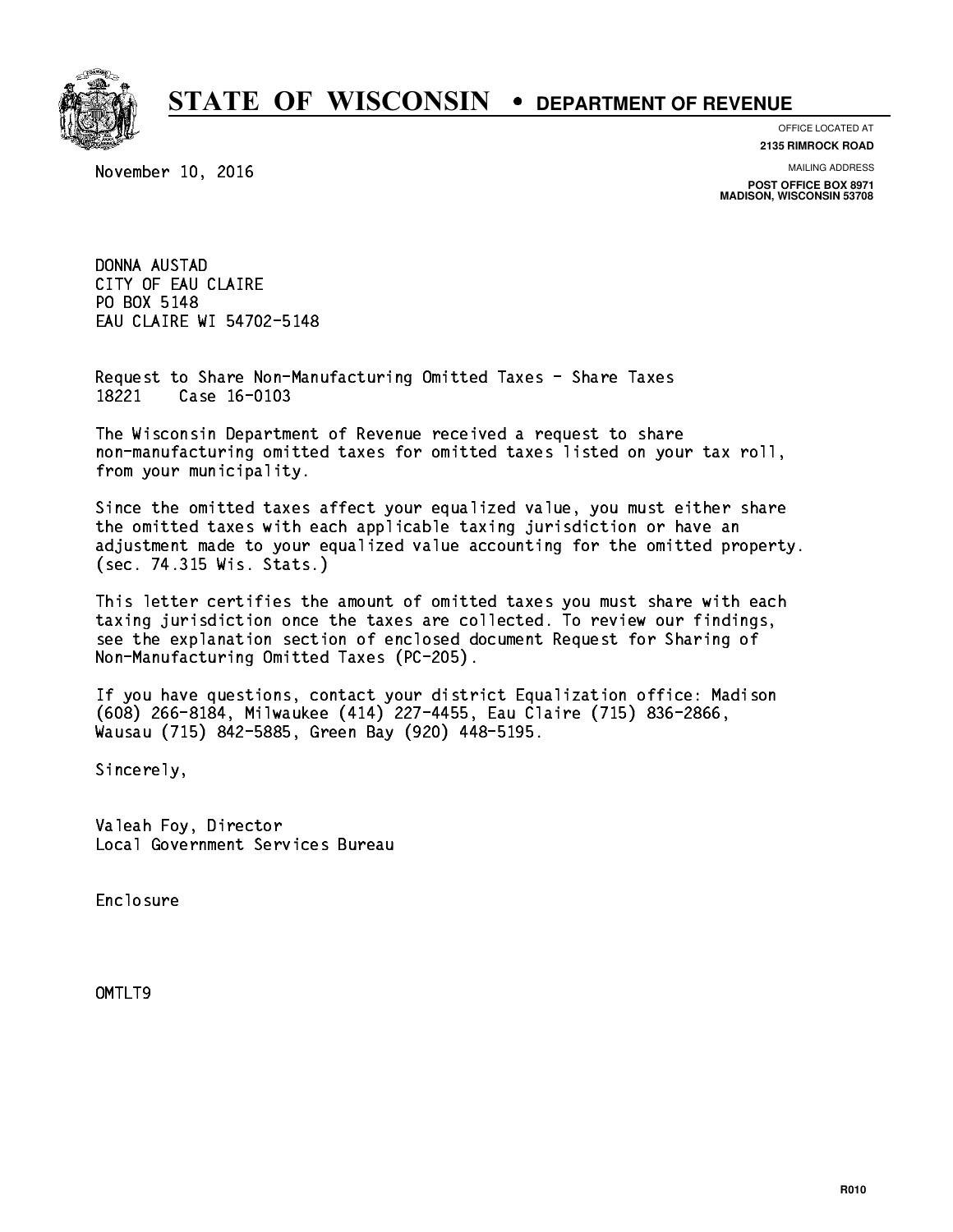

**OFFICE LOCATED AT**

November 10, 2016

**2135 RIMROCK ROAD**

**MAILING ADDRESS**

**POST OFFICE BOX 8971 MADISON, WISCONSIN 53708**

 DONNA AUSTAD CITY OF EAU CLAIRE PO BOX 5148 PO BOX 5148 EAU CLAIRE WI 54702-5148

 Request to Share Non-Manufacturing Omitted Taxes - Share Taxes 18221 Case 16-0102

 The Wisconsin Department of Revenue received a request to share non-manufacturing omitted taxes for omitted taxes listed on your tax roll, from your municipality.

 Since the omitted taxes affect your equalized value, you must either share the omitted taxes with each applicable taxing jurisdiction or have an adjustment made to your equalized value accounting for the omitted property. (sec. 74.315 Wis. Stats.)

 This letter certifies the amount of omitted taxes you must share with each taxing jurisdiction once the taxes are collected. To review our findings, see the explanation section of enclosed document Request for Sharing of Non-Manufacturing Omitted Taxes (PC-205).

 If you have questions, contact your district Equalization office: Madison (608) 266-8184, Milwaukee (414) 227-4455, Eau Claire (715) 836-2866, Wausau (715) 842-5885, Green Bay (920) 448-5195.

Sincerely,

 Valeah Foy, Director Local Government Services Bureau

Enclosure Enclosure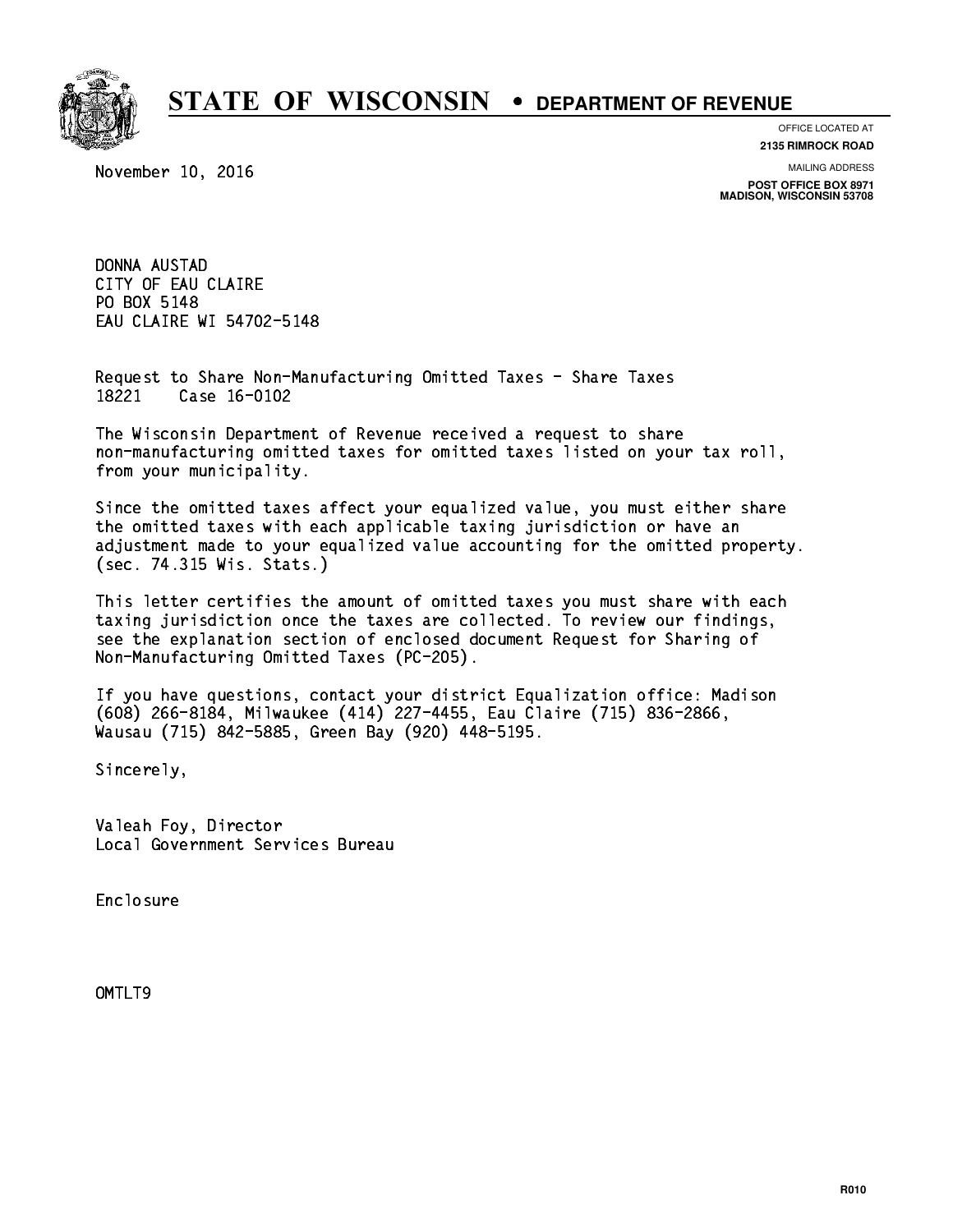

**OFFICE LOCATED AT**

November 10, 2016

**2135 RIMROCK ROAD**

**MAILING ADDRESS**

**POST OFFICE BOX 8971 MADISON, WISCONSIN 53708**

 DONNA AUSTAD CITY OF EAU CLAIRE PO BOX 5148 PO BOX 5148 EAU CLAIRE WI 54702-5148

 Request to Share Non-Manufacturing Omitted Taxes - Share Taxes 18221 Case 16-0101

 The Wisconsin Department of Revenue received a request to share non-manufacturing omitted taxes for omitted taxes listed on your tax roll, from your municipality.

 Since the omitted taxes affect your equalized value, you must either share the omitted taxes with each applicable taxing jurisdiction or have an adjustment made to your equalized value accounting for the omitted property. (sec. 74.315 Wis. Stats.)

 This letter certifies the amount of omitted taxes you must share with each taxing jurisdiction once the taxes are collected. To review our findings, see the explanation section of enclosed document Request for Sharing of Non-Manufacturing Omitted Taxes (PC-205).

 If you have questions, contact your district Equalization office: Madison (608) 266-8184, Milwaukee (414) 227-4455, Eau Claire (715) 836-2866, Wausau (715) 842-5885, Green Bay (920) 448-5195.

Sincerely,

 Valeah Foy, Director Local Government Services Bureau

Enclosure Enclosure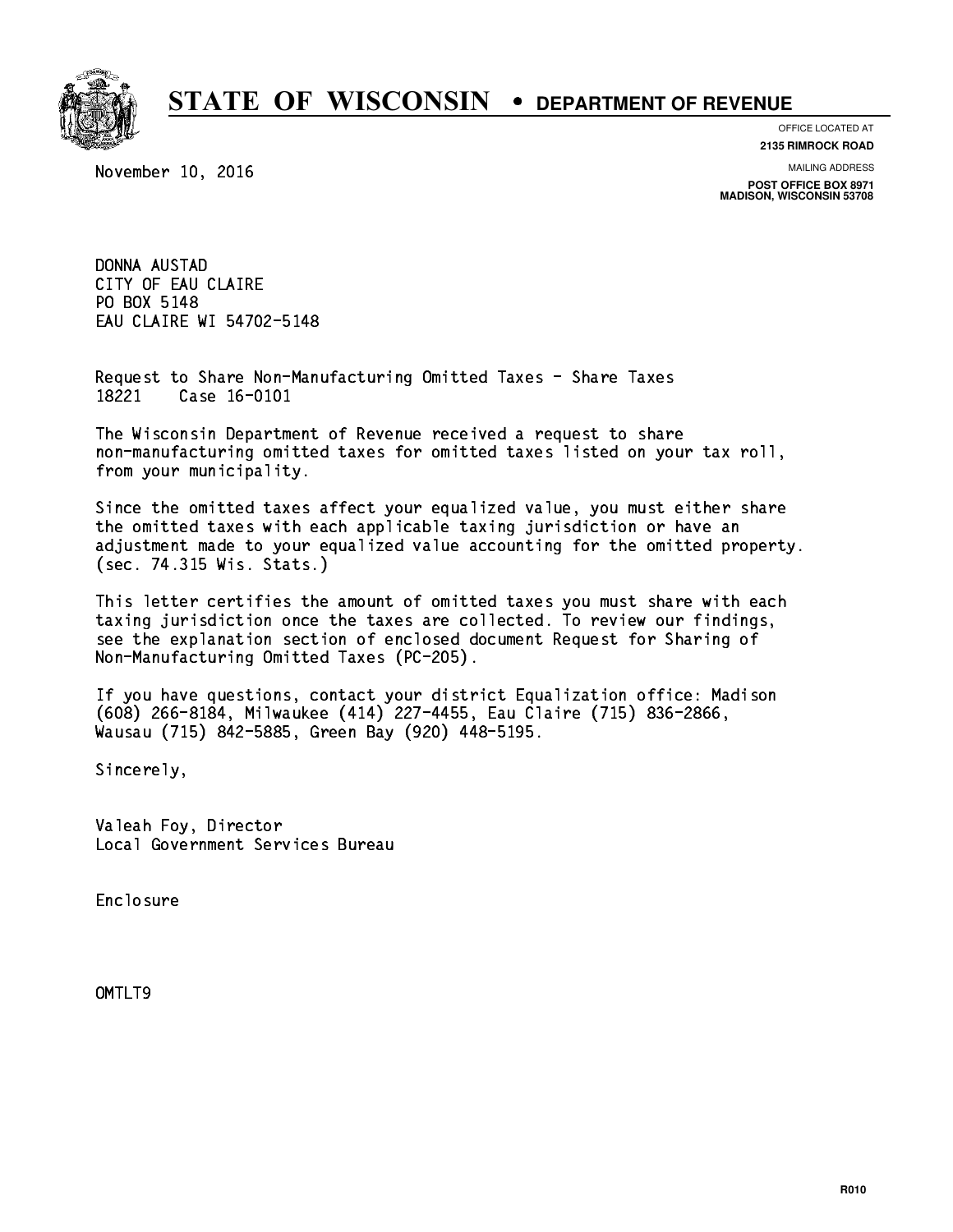

**OFFICE LOCATED AT**

November 10, 2016

**2135 RIMROCK ROAD**

**MAILING ADDRESS**

**POST OFFICE BOX 8971 MADISON, WISCONSIN 53708**

 ANN SCHOMMER CITY OF RIPON 100 JACKSON ST RIPON WI 54971-1312 RIPON WITH STRIP 54972

 Request to Share Non-Manufacturing Omitted Taxes - Share Taxes 20276 Case 16-0314

 The Wisconsin Department of Revenue received a request to share non-manufacturing omitted taxes for omitted taxes listed on your tax roll, from your municipality.

 Since the omitted taxes affect your equalized value, you must either share the omitted taxes with each applicable taxing jurisdiction or have an adjustment made to your equalized value accounting for the omitted property. (sec. 74.315 Wis. Stats.)

 This letter certifies the amount of omitted taxes you must share with each taxing jurisdiction once the taxes are collected. To review our findings, see the explanation section of enclosed document Request for Sharing of Non-Manufacturing Omitted Taxes (PC-205).

 If you have questions, contact your district Equalization office: Madison (608) 266-8184, Milwaukee (414) 227-4455, Eau Claire (715) 836-2866, Wausau (715) 842-5885, Green Bay (920) 448-5195.

Sincerely,

 Valeah Foy, Director Local Government Services Bureau

Enclosure Enclosure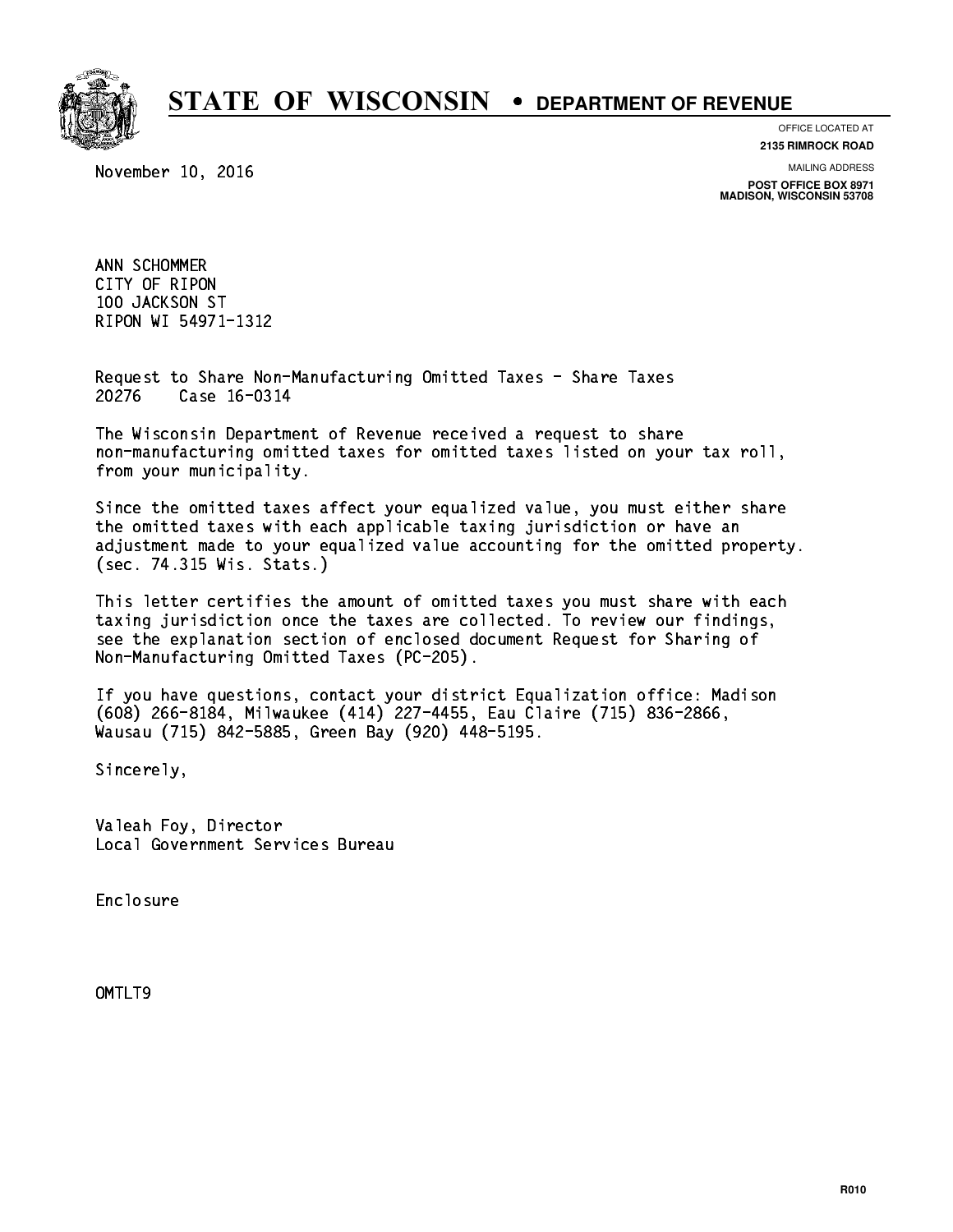

**OFFICE LOCATED AT**

November 10, 2016

**2135 RIMROCK ROAD**

**MAILING ADDRESS**

**POST OFFICE BOX 8971 MADISON, WISCONSIN 53708**

 ANN SCHOMMER CITY OF RIPON 100 JACKSON ST RIPON WI 54971-1312 RIPON WITH STRIP 54972

 Request to Share Non-Manufacturing Omitted Taxes - Share Taxes 20276 Case 16-0313

 The Wisconsin Department of Revenue received a request to share non-manufacturing omitted taxes for omitted taxes listed on your tax roll, from your municipality.

 Since the omitted taxes affect your equalized value, you must either share the omitted taxes with each applicable taxing jurisdiction or have an adjustment made to your equalized value accounting for the omitted property. (sec. 74.315 Wis. Stats.)

 This letter certifies the amount of omitted taxes you must share with each taxing jurisdiction once the taxes are collected. To review our findings, see the explanation section of enclosed document Request for Sharing of Non-Manufacturing Omitted Taxes (PC-205).

 If you have questions, contact your district Equalization office: Madison (608) 266-8184, Milwaukee (414) 227-4455, Eau Claire (715) 836-2866, Wausau (715) 842-5885, Green Bay (920) 448-5195.

Sincerely,

 Valeah Foy, Director Local Government Services Bureau

Enclosure Enclosure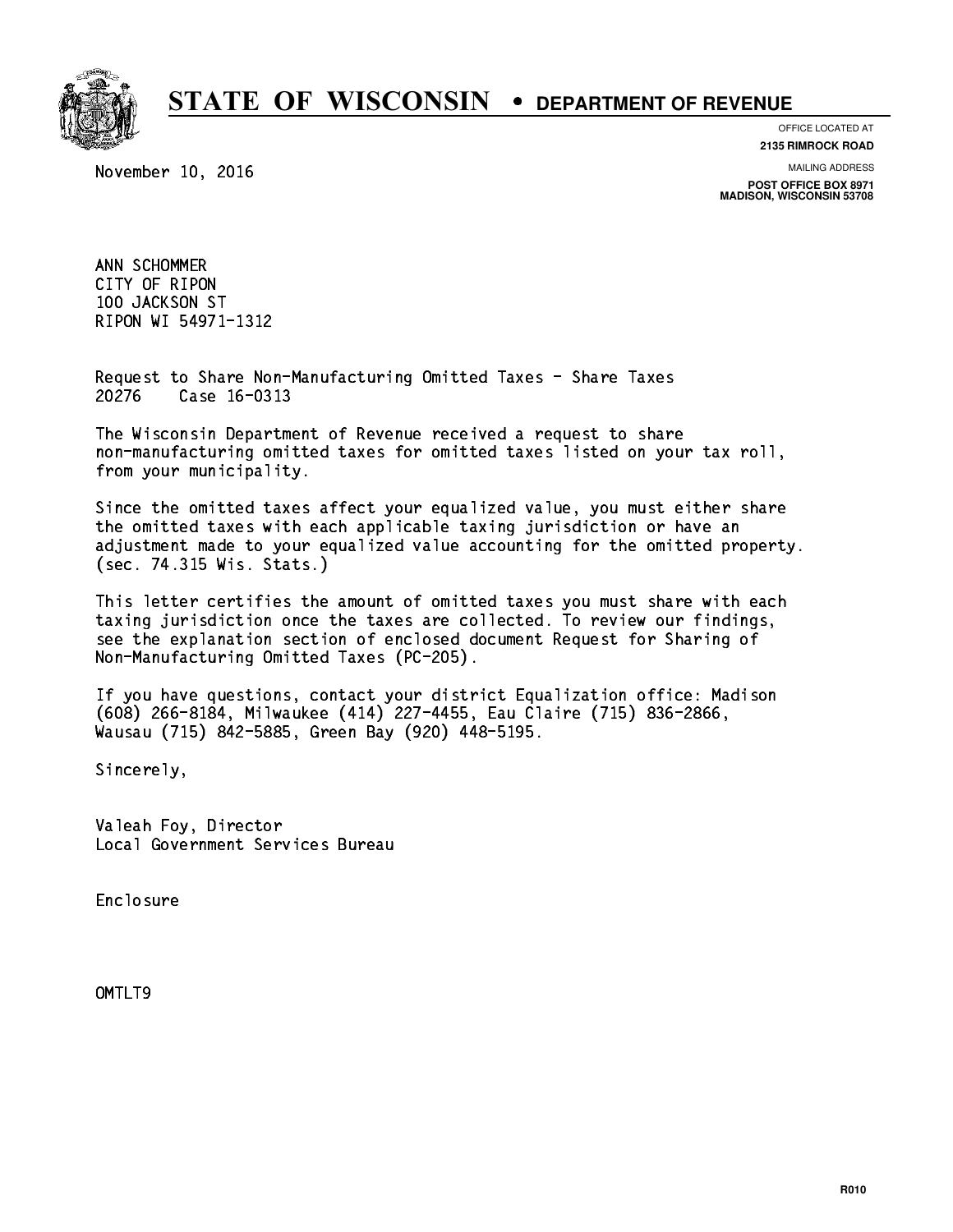

**OFFICE LOCATED AT**

November 10, 2016

**2135 RIMROCK ROAD**

**MAILING ADDRESS**

**POST OFFICE BOX 8971 MADISON, WISCONSIN 53708**

 ANN SCHOMMER CITY OF RIPON 100 JACKSON ST RIPON WI 54971-1312 RIPON WITH STRIP 54972

 Request to Share Non-Manufacturing Omitted Taxes - Share Taxes 20276 Case 16-0311

 The Wisconsin Department of Revenue received a request to share non-manufacturing omitted taxes for omitted taxes listed on your tax roll, from your municipality.

 Since the omitted taxes affect your equalized value, you must either share the omitted taxes with each applicable taxing jurisdiction or have an adjustment made to your equalized value accounting for the omitted property. (sec. 74.315 Wis. Stats.)

 This letter certifies the amount of omitted taxes you must share with each taxing jurisdiction once the taxes are collected. To review our findings, see the explanation section of enclosed document Request for Sharing of Non-Manufacturing Omitted Taxes (PC-205).

 If you have questions, contact your district Equalization office: Madison (608) 266-8184, Milwaukee (414) 227-4455, Eau Claire (715) 836-2866, Wausau (715) 842-5885, Green Bay (920) 448-5195.

Sincerely,

 Valeah Foy, Director Local Government Services Bureau

Enclosure Enclosure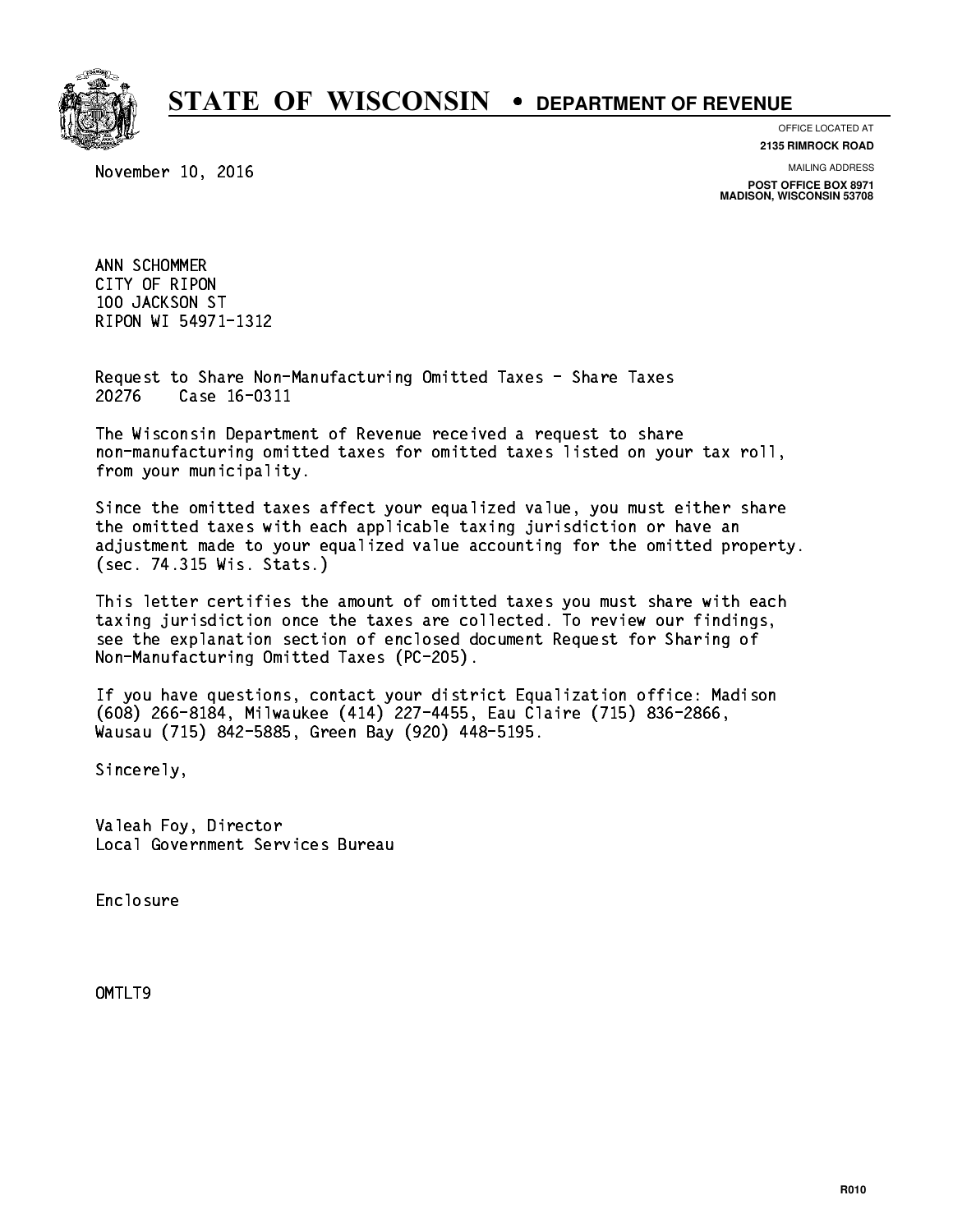

**OFFICE LOCATED AT**

November 10, 2016

**2135 RIMROCK ROAD**

**MAILING ADDRESS**

**POST OFFICE BOX 8971 MADISON, WISCONSIN 53708**

 DANEAN NAEGER VILLAGE OF MONTICELLO PO BOX 147 PO BOX 147 MONTICELLO WI 53570-0147

 Request to Share Non-Manufacturing Omitted Taxes - Share Taxes 23151 Case 16-0280

 The Wisconsin Department of Revenue received a request to share non-manufacturing omitted taxes for omitted taxes listed on your tax roll, from your municipality.

 Since the omitted taxes affect your equalized value, you must either share the omitted taxes with each applicable taxing jurisdiction or have an adjustment made to your equalized value accounting for the omitted property. (sec. 74.315 Wis. Stats.)

 This letter certifies the amount of omitted taxes you must share with each taxing jurisdiction once the taxes are collected. To review our findings, see the explanation section of enclosed document Request for Sharing of Non-Manufacturing Omitted Taxes (PC-205).

 If you have questions, contact your district Equalization office: Madison (608) 266-8184, Milwaukee (414) 227-4455, Eau Claire (715) 836-2866, Wausau (715) 842-5885, Green Bay (920) 448-5195.

Sincerely,

 Valeah Foy, Director Local Government Services Bureau

Enclosure Enclosure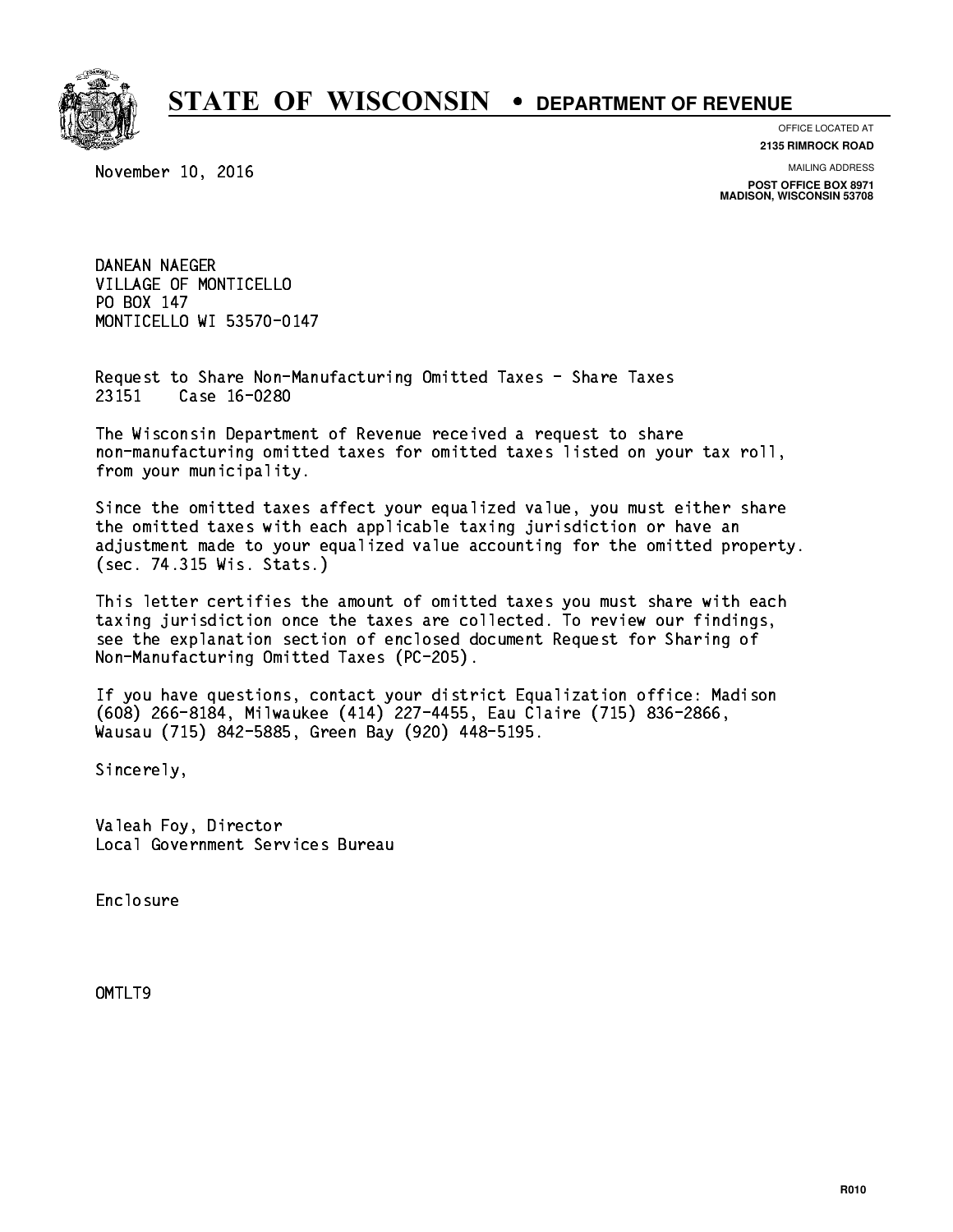

**OFFICE LOCATED AT**

**2135 RIMROCK ROAD**

November 10, 2016

**MAILING ADDRESS**

**POST OFFICE BOX 8971 MADISON, WISCONSIN 53708**

 MISTY QUEST CITY OF LAKE MILLS 200D WATER STREET LAKE MILLS WI 53551

 Request to Share Non-Manufacturing Omitted Taxes - Share Taxes 28246 Case 16-0881

 The Wisconsin Department of Revenue received a request to share non-manufacturing omitted taxes for omitted taxes listed on your tax roll, from your municipality.

 Since the omitted taxes affect your equalized value, you must either share the omitted taxes with each applicable taxing jurisdiction or have an adjustment made to your equalized value accounting for the omitted property. (sec. 74.315 Wis. Stats.)

 This letter certifies the amount of omitted taxes you must share with each taxing jurisdiction once the taxes are collected. To review our findings, see the explanation section of enclosed document Request for Sharing of Non-Manufacturing Omitted Taxes (PC-205).

 If you have questions, contact your district Equalization office: Madison (608) 266-8184, Milwaukee (414) 227-4455, Eau Claire (715) 836-2866, Wausau (715) 842-5885, Green Bay (920) 448-5195.

Sincerely,

 Valeah Foy, Director Local Government Services Bureau

Enclosure Enclosure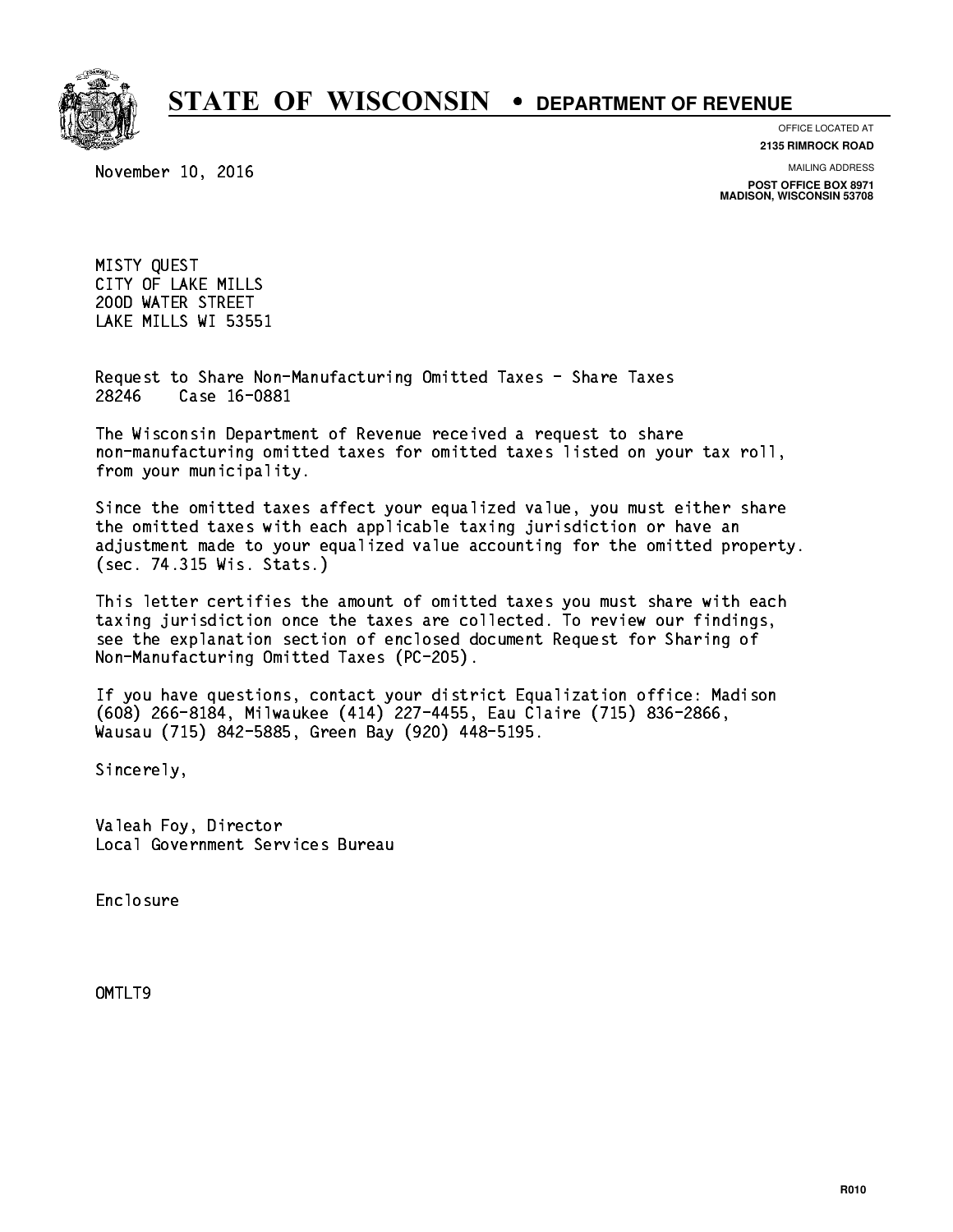

**OFFICE LOCATED AT**

**2135 RIMROCK ROAD**

November 10, 2016

**MAILING ADDRESS**

**POST OFFICE BOX 8971 MADISON, WISCONSIN 53708**

 CAROLINE SONNENBURG TOWN OF MANITOWOC 2417 ELM RD 2417 ELM RD MANITOWOC WI 54220-9570

 Request to Share Non-Manufacturing Omitted Taxes - Share Taxes 36018 Case 16-0342

 The Wisconsin Department of Revenue received a request to share non-manufacturing omitted taxes for omitted taxes listed on your tax roll, from your municipality.

 Since the omitted taxes affect your equalized value, you must either share the omitted taxes with each applicable taxing jurisdiction or have an adjustment made to your equalized value accounting for the omitted property. (sec. 74.315 Wis. Stats.)

 This letter certifies the amount of omitted taxes you must share with each taxing jurisdiction once the taxes are collected. To review our findings, see the explanation section of enclosed document Request for Sharing of Non-Manufacturing Omitted Taxes (PC-205).

 If you have questions, contact your district Equalization office: Madison (608) 266-8184, Milwaukee (414) 227-4455, Eau Claire (715) 836-2866, Wausau (715) 842-5885, Green Bay (920) 448-5195.

Sincerely,

 Valeah Foy, Director Local Government Services Bureau

Enclosure Enclosure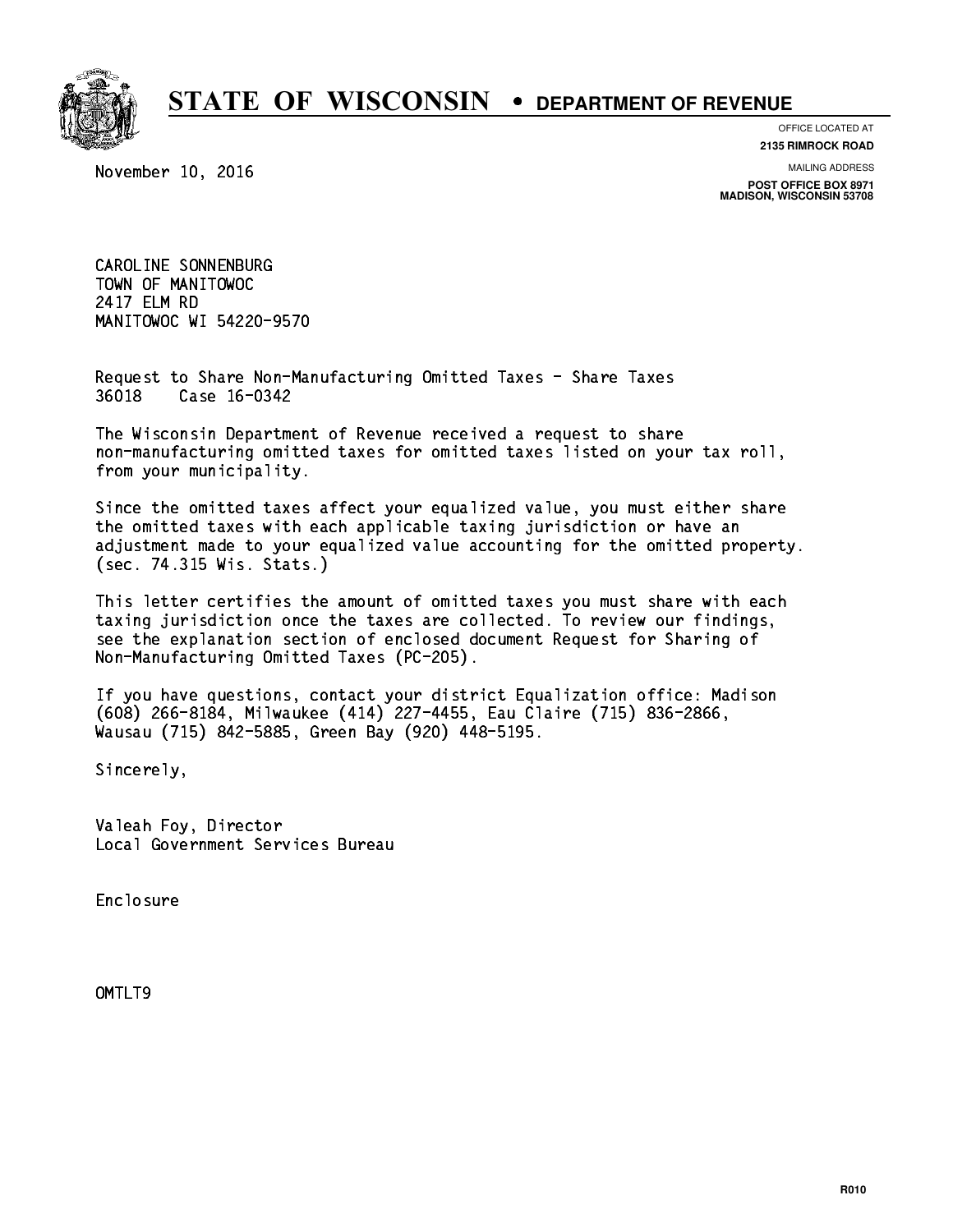

**OFFICE LOCATED AT**

**2135 RIMROCK ROAD**

November 10, 2016

**MAILING ADDRESS**

**POST OFFICE BOX 8971 MADISON, WISCONSIN 53708**

 CAROLINE SONNENBURG TOWN OF MANITOWOC 2417 ELM RD 2417 ELM RD MANITOWOC WI 54220-9570

 Request to Share Non-Manufacturing Omitted Taxes - Share Taxes 36018 Case 16-0341

 The Wisconsin Department of Revenue received a request to share non-manufacturing omitted taxes for omitted taxes listed on your tax roll, from your municipality.

 Since the omitted taxes affect your equalized value, you must either share the omitted taxes with each applicable taxing jurisdiction or have an adjustment made to your equalized value accounting for the omitted property. (sec. 74.315 Wis. Stats.)

 This letter certifies the amount of omitted taxes you must share with each taxing jurisdiction once the taxes are collected. To review our findings, see the explanation section of enclosed document Request for Sharing of Non-Manufacturing Omitted Taxes (PC-205).

 If you have questions, contact your district Equalization office: Madison (608) 266-8184, Milwaukee (414) 227-4455, Eau Claire (715) 836-2866, Wausau (715) 842-5885, Green Bay (920) 448-5195.

Sincerely,

 Valeah Foy, Director Local Government Services Bureau

Enclosure Enclosure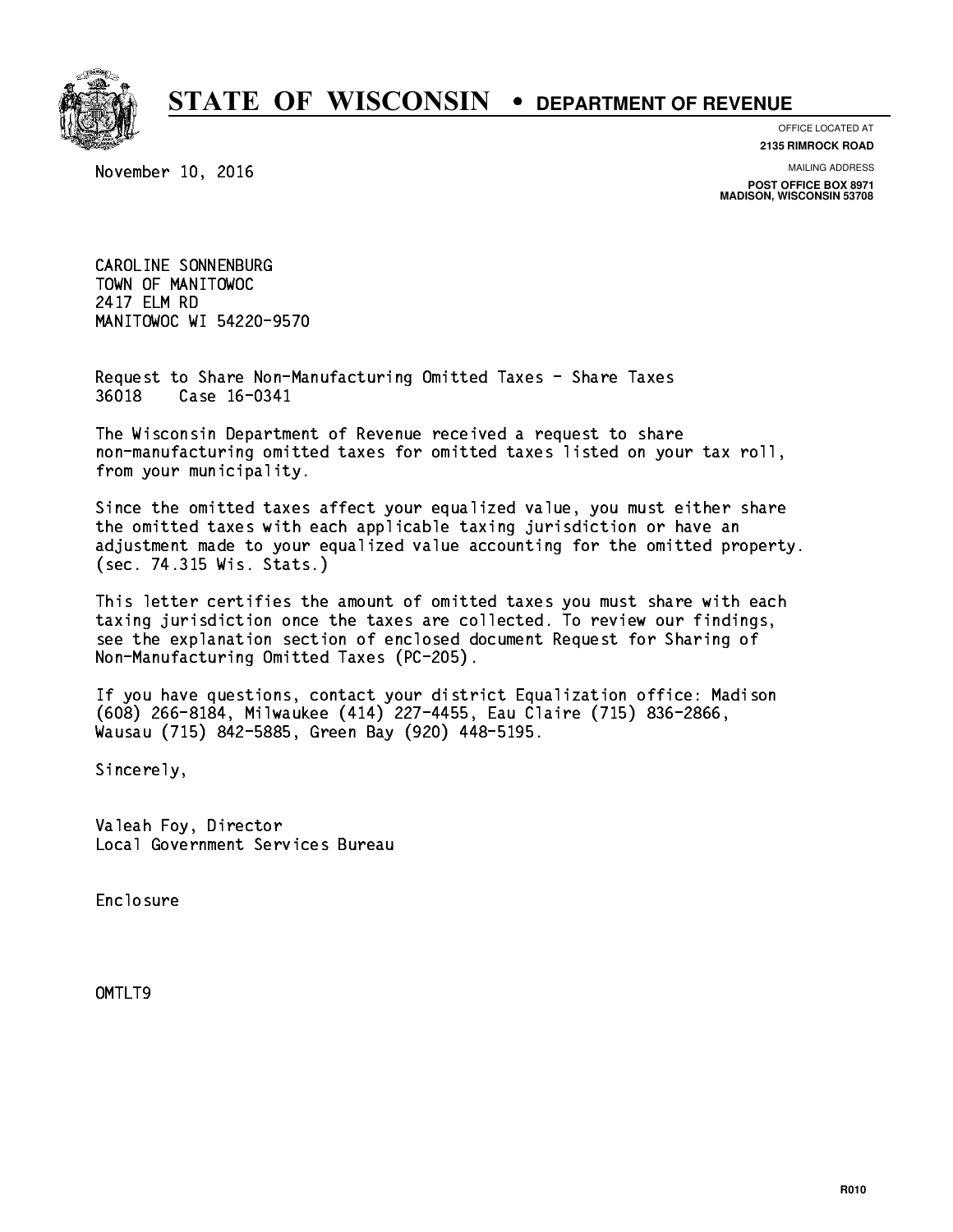

**OFFICE LOCATED AT**

November 10, 2016

**2135 RIMROCK ROAD**

**MAILING ADDRESS**

**POST OFFICE BOX 8971 MADISON, WISCONSIN 53708**

 CARLA A. LEDESMA, CMC CITY OF WAUWATOSA 7725 W NORTH AVE WAUWATOSA WI 53213-1720

 Request to Share Non-Manufacturing Omitted Taxes - Share Taxes 40291 Case 16-0996

 The Wisconsin Department of Revenue received a request to share non-manufacturing omitted taxes for omitted taxes listed on your tax roll, from your municipality.

 Since the omitted taxes affect your equalized value, you must either share the omitted taxes with each applicable taxing jurisdiction or have an adjustment made to your equalized value accounting for the omitted property. (sec. 74.315 Wis. Stats.)

 This letter certifies the amount of omitted taxes you must share with each taxing jurisdiction once the taxes are collected. To review our findings, see the explanation section of enclosed document Request for Sharing of Non-Manufacturing Omitted Taxes (PC-205).

 If you have questions, contact your district Equalization office: Madison (608) 266-8184, Milwaukee (414) 227-4455, Eau Claire (715) 836-2866, Wausau (715) 842-5885, Green Bay (920) 448-5195.

Sincerely,

 Valeah Foy, Director Local Government Services Bureau

Enclosure Enclosure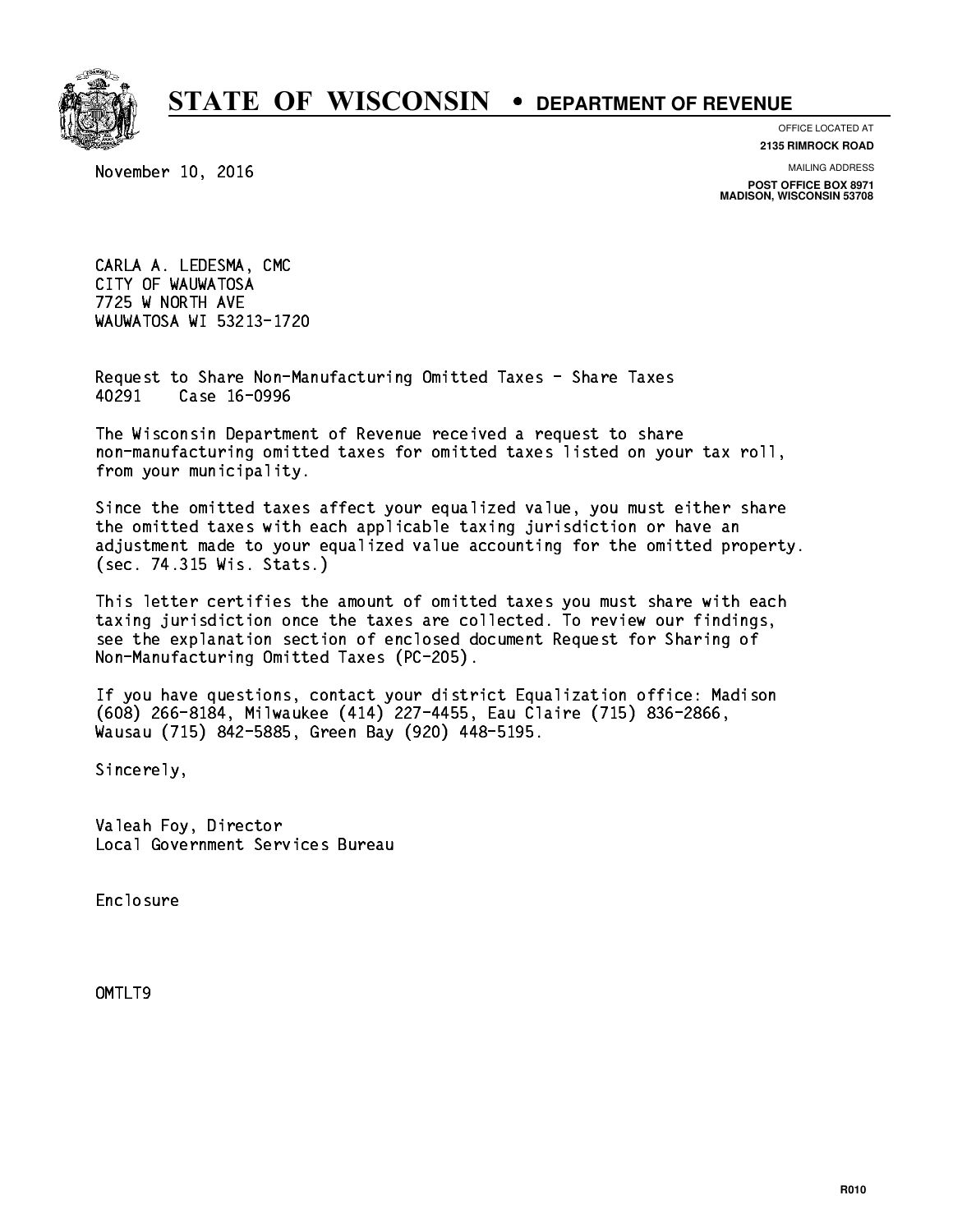

**OFFICE LOCATED AT**

November 10, 2016

**2135 RIMROCK ROAD**

**MAILING ADDRESS**

**POST OFFICE BOX 8971 MADISON, WISCONSIN 53708**

 CARLA A. LEDESMA, CMC CITY OF WAUWATOSA 7725 W NORTH AVE WAUWATOSA WI 53213-1720

 Request to Share Non-Manufacturing Omitted Taxes - Share Taxes 40291 Case 16-0994

 The Wisconsin Department of Revenue received a request to share non-manufacturing omitted taxes for omitted taxes listed on your tax roll, from your municipality.

 Since the omitted taxes affect your equalized value, you must either share the omitted taxes with each applicable taxing jurisdiction or have an adjustment made to your equalized value accounting for the omitted property. (sec. 74.315 Wis. Stats.)

 This letter certifies the amount of omitted taxes you must share with each taxing jurisdiction once the taxes are collected. To review our findings, see the explanation section of enclosed document Request for Sharing of Non-Manufacturing Omitted Taxes (PC-205).

 If you have questions, contact your district Equalization office: Madison (608) 266-8184, Milwaukee (414) 227-4455, Eau Claire (715) 836-2866, Wausau (715) 842-5885, Green Bay (920) 448-5195.

Sincerely,

 Valeah Foy, Director Local Government Services Bureau

Enclosure Enclosure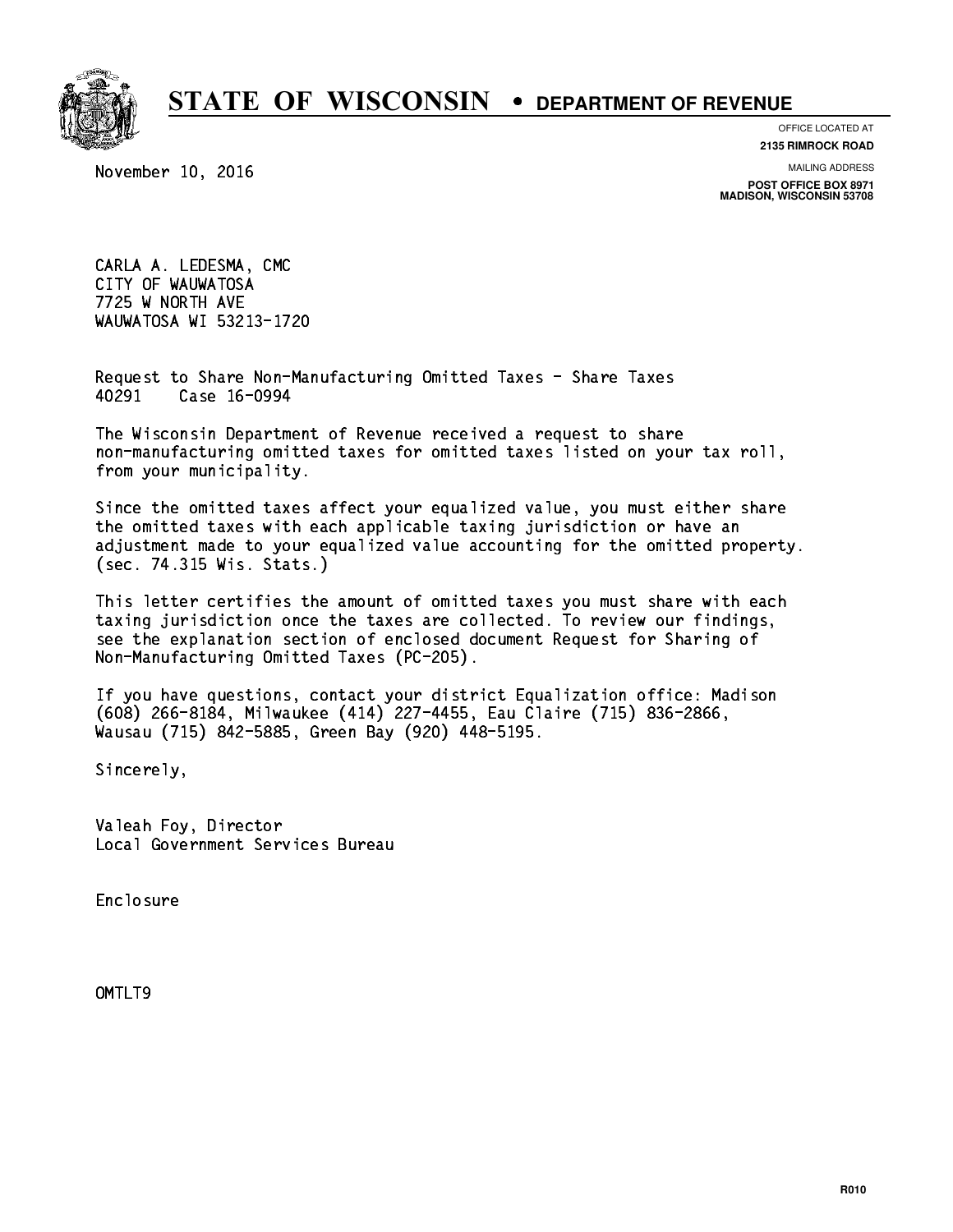

**OFFICE LOCATED AT**

November 10, 2016

**2135 RIMROCK ROAD**

**MAILING ADDRESS**

**POST OFFICE BOX 8971 MADISON, WISCONSIN 53708**

 CARLA A. LEDESMA, CMC CITY OF WAUWATOSA 7725 W NORTH AVE WAUWATOSA WI 53213-1720

 Request to Share Non-Manufacturing Omitted Taxes - Share Taxes 40291 Case 16-0981

 The Wisconsin Department of Revenue received a request to share non-manufacturing omitted taxes for omitted taxes listed on your tax roll, from your municipality.

 Since the omitted taxes affect your equalized value, you must either share the omitted taxes with each applicable taxing jurisdiction or have an adjustment made to your equalized value accounting for the omitted property. (sec. 74.315 Wis. Stats.)

 This letter certifies the amount of omitted taxes you must share with each taxing jurisdiction once the taxes are collected. To review our findings, see the explanation section of enclosed document Request for Sharing of Non-Manufacturing Omitted Taxes (PC-205).

 If you have questions, contact your district Equalization office: Madison (608) 266-8184, Milwaukee (414) 227-4455, Eau Claire (715) 836-2866, Wausau (715) 842-5885, Green Bay (920) 448-5195.

Sincerely,

 Valeah Foy, Director Local Government Services Bureau

Enclosure Enclosure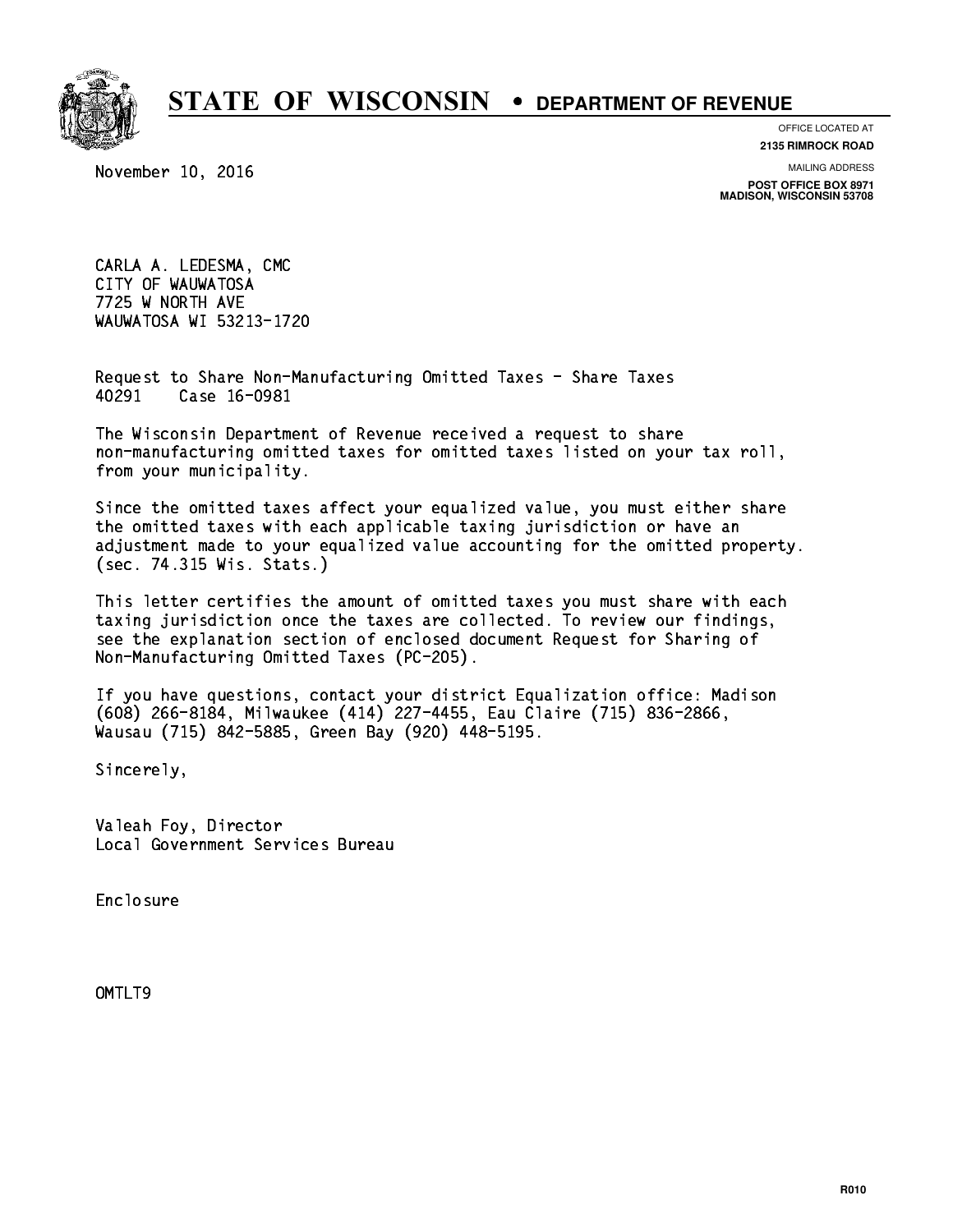

**OFFICE LOCATED AT**

November 10, 2016

**2135 RIMROCK ROAD**

**MAILING ADDRESS POST OFFICE BOX 8971 MADISON, WISCONSIN 53708**

 DONNA PREECE TOWN OF RICHMOND 1753 MARGARET ST NEW RICHMOND WI 54017 new richmond with the state of the state of the state of the state of the state of the state of the state of t

 Request to Share Non-Manufacturing Omitted Taxes - Share Taxes 55026 Case 16-0282

 The Wisconsin Department of Revenue received a request to share non-manufacturing omitted taxes for omitted taxes listed on your tax roll, from your municipality.

 Since the omitted taxes affect your equalized value, you must either share the omitted taxes with each applicable taxing jurisdiction or have an adjustment made to your equalized value accounting for the omitted property. (sec. 74.315 Wis. Stats.)

 This letter certifies the amount of omitted taxes you must share with each taxing jurisdiction once the taxes are collected. To review our findings, see the explanation section of enclosed document Request for Sharing of Non-Manufacturing Omitted Taxes (PC-205).

 If you have questions, contact your district Equalization office: Madison (608) 266-8184, Milwaukee (414) 227-4455, Eau Claire (715) 836-2866, Wausau (715) 842-5885, Green Bay (920) 448-5195.

Sincerely,

 Valeah Foy, Director Local Government Services Bureau

Enclosure Enclosure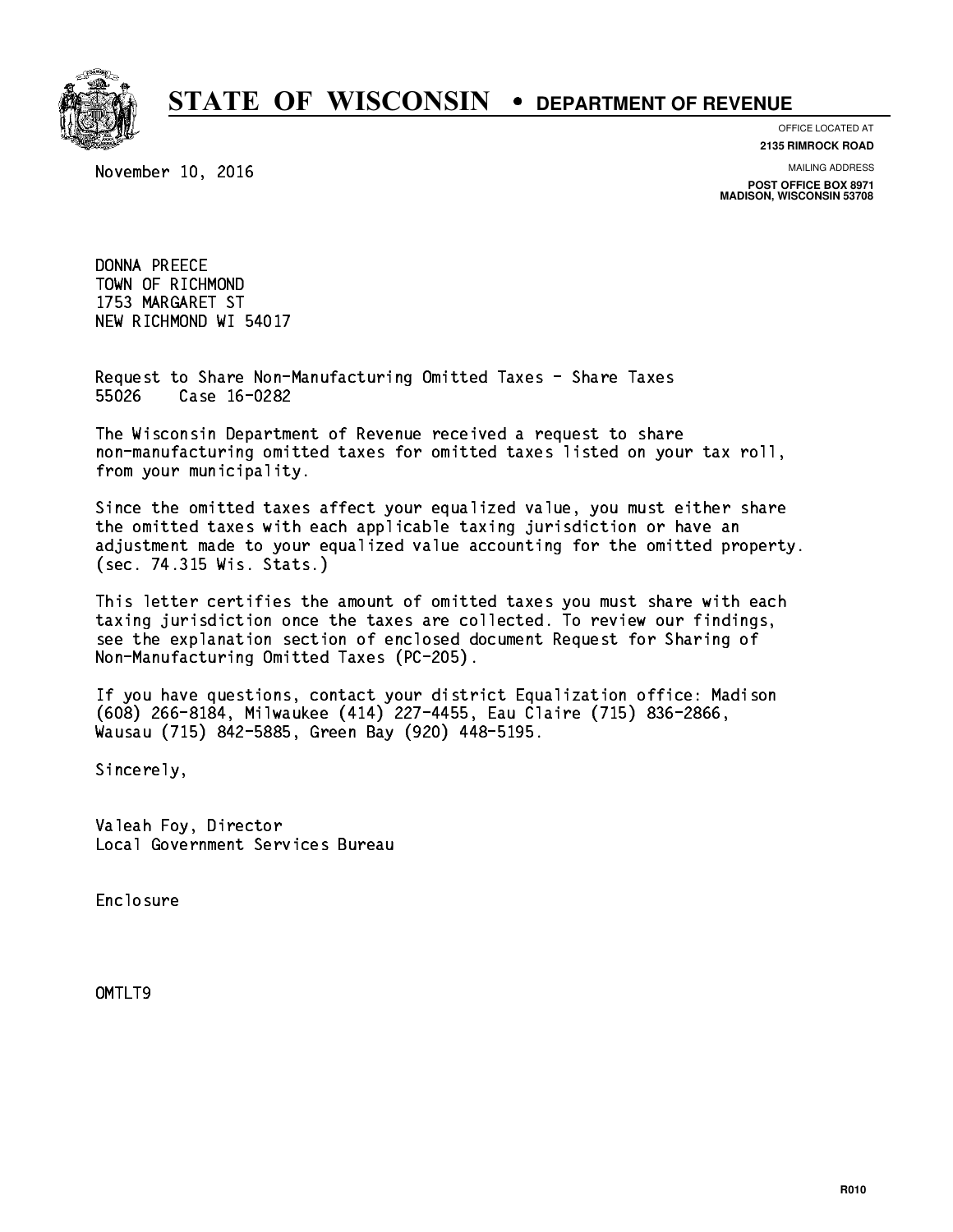

**OFFICE LOCATED AT**

November 10, 2016

**2135 RIMROCK ROAD**

**MAILING ADDRESS**

**POST OFFICE BOX 8971 MADISON, WISCONSIN 53708**

 DONNA PREECE TOWN OF RICHMOND 1753 MARGARET ST NEW RICHMOND WI 54017 new richmond with the state of the state of the state of the state of the state of the state of the state of t

 Request to Share Non-Manufacturing Omitted Taxes - Share Taxes 55026 Case 16-0281

 The Wisconsin Department of Revenue received a request to share non-manufacturing omitted taxes for omitted taxes listed on your tax roll, from your municipality.

 Since the omitted taxes affect your equalized value, you must either share the omitted taxes with each applicable taxing jurisdiction or have an adjustment made to your equalized value accounting for the omitted property. (sec. 74.315 Wis. Stats.)

 This letter certifies the amount of omitted taxes you must share with each taxing jurisdiction once the taxes are collected. To review our findings, see the explanation section of enclosed document Request for Sharing of Non-Manufacturing Omitted Taxes (PC-205).

 If you have questions, contact your district Equalization office: Madison (608) 266-8184, Milwaukee (414) 227-4455, Eau Claire (715) 836-2866, Wausau (715) 842-5885, Green Bay (920) 448-5195.

Sincerely,

 Valeah Foy, Director Local Government Services Bureau

Enclosure Enclosure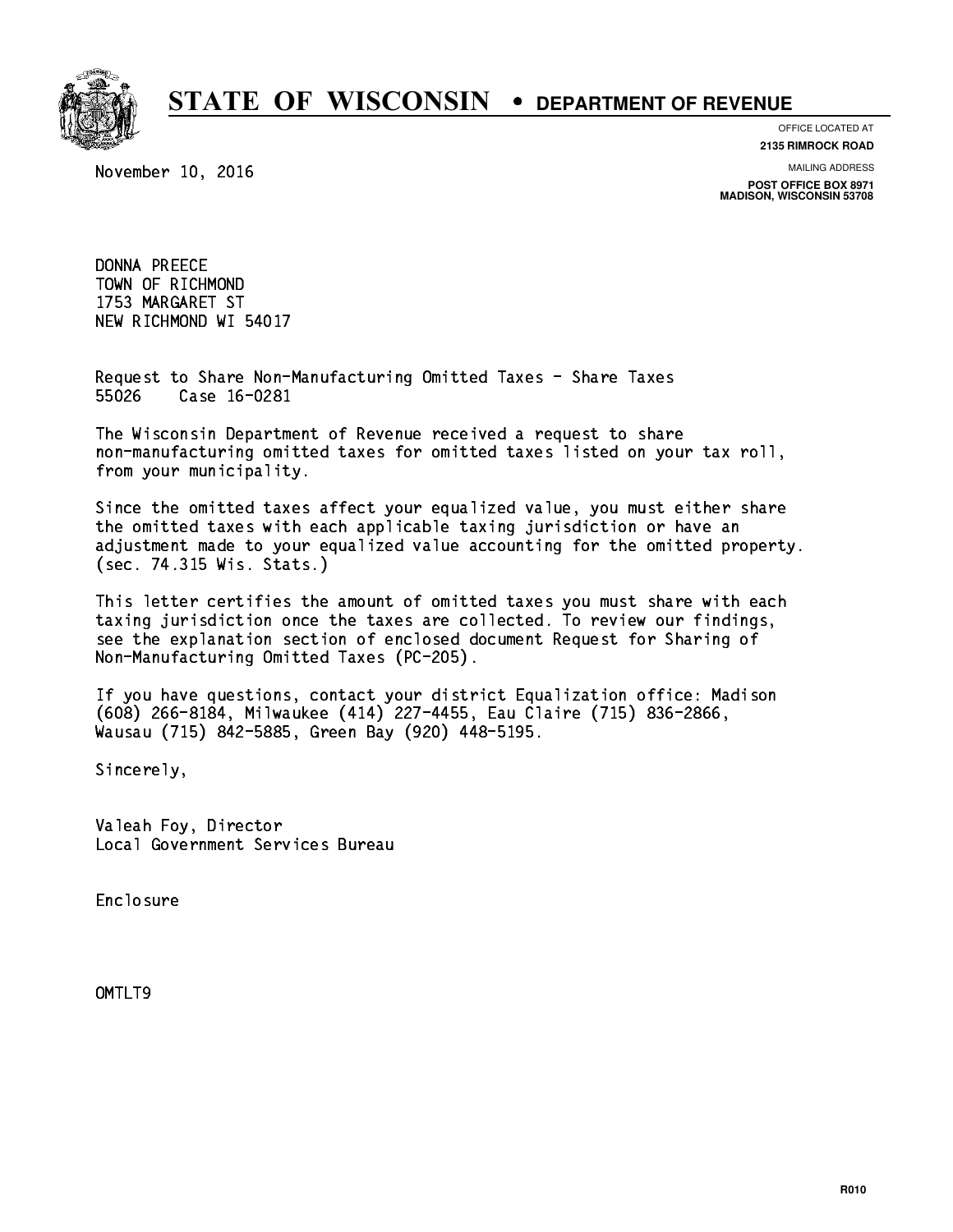

**OFFICE LOCATED AT**

**2135 RIMROCK ROAD**

November 10, 2016

**MAILING ADDRESS**

**POST OFFICE BOX 8971 MADISON, WISCONSIN 53708**

 TANYA REIGEL CITY OF NEW RICHMOND 156 EAST FIRST STREET NEW RICHMOND WI 54017

 Request to Share Non-Manufacturing Omitted Taxes - Share Taxes 55261 Case 16-0162

 The Wisconsin Department of Revenue received a request to share non-manufacturing omitted taxes for omitted taxes listed on your tax roll, from your municipality.

 Since the omitted taxes affect your equalized value, you must either share the omitted taxes with each applicable taxing jurisdiction or have an adjustment made to your equalized value accounting for the omitted property. (sec. 74.315 Wis. Stats.)

 This letter certifies the amount of omitted taxes you must share with each taxing jurisdiction once the taxes are collected. To review our findings, see the explanation section of enclosed document Request for Sharing of Non-Manufacturing Omitted Taxes (PC-205).

 If you have questions, contact your district Equalization office: Madison (608) 266-8184, Milwaukee (414) 227-4455, Eau Claire (715) 836-2866, Wausau (715) 842-5885, Green Bay (920) 448-5195.

Sincerely,

 Valeah Foy, Director Local Government Services Bureau

Enclosure Enclosure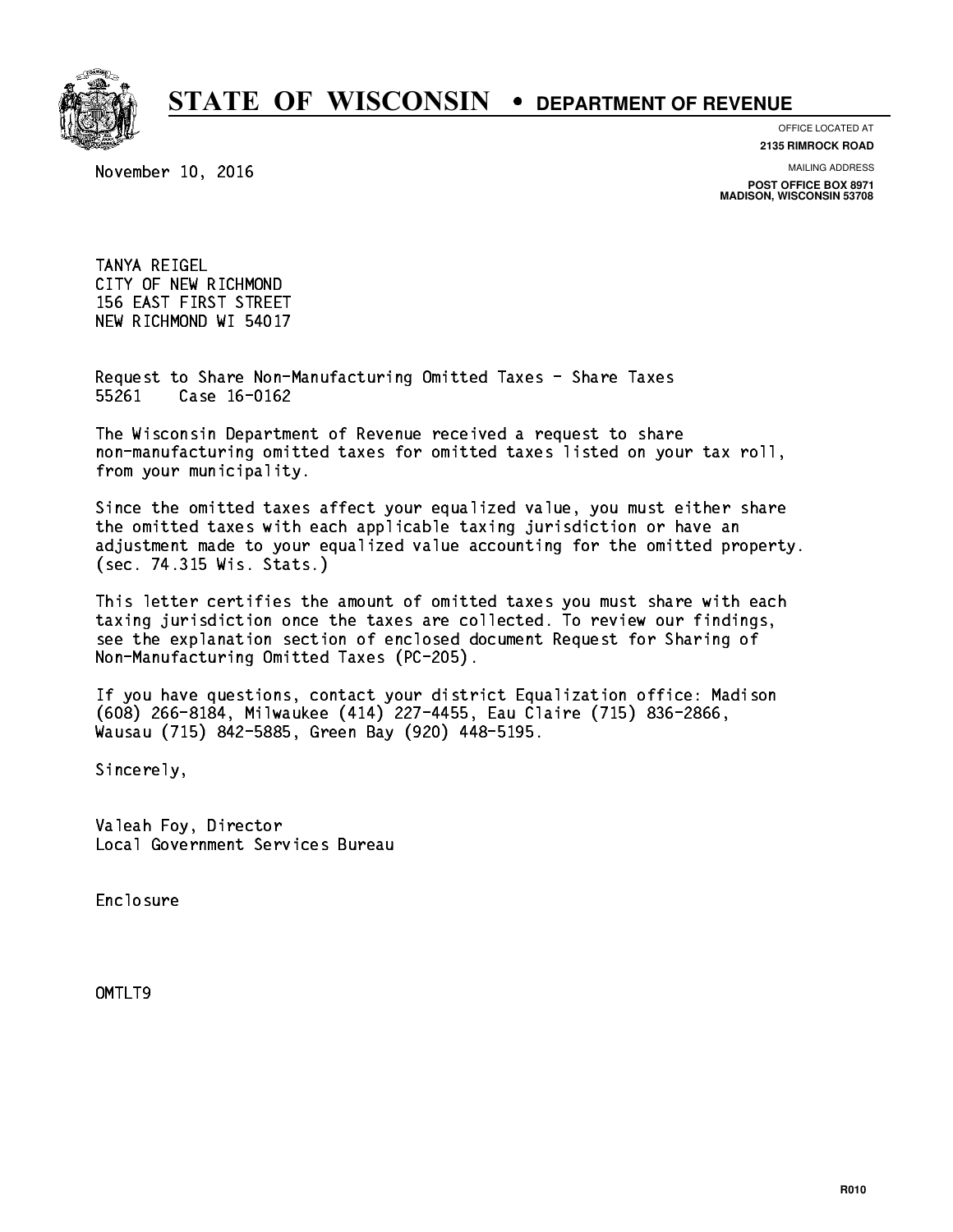

**OFFICE LOCATED AT**

**2135 RIMROCK ROAD**

November 10, 2016

**MAILING ADDRESS**

**POST OFFICE BOX 8971 MADISON, WISCONSIN 53708**

 TANYA REIGEL CITY OF NEW RICHMOND 156 EAST FIRST STREET NEW RICHMOND WI 54017

 Request to Share Non-Manufacturing Omitted Taxes - Share Taxes 55261 Case 16-0164

 The Wisconsin Department of Revenue received a request to share non-manufacturing omitted taxes for omitted taxes listed on your tax roll, from your municipality.

 Since the omitted taxes affect your equalized value, you must either share the omitted taxes with each applicable taxing jurisdiction or have an adjustment made to your equalized value accounting for the omitted property. (sec. 74.315 Wis. Stats.)

 This letter certifies the amount of omitted taxes you must share with each taxing jurisdiction once the taxes are collected. To review our findings, see the explanation section of enclosed document Request for Sharing of Non-Manufacturing Omitted Taxes (PC-205).

 If you have questions, contact your district Equalization office: Madison (608) 266-8184, Milwaukee (414) 227-4455, Eau Claire (715) 836-2866, Wausau (715) 842-5885, Green Bay (920) 448-5195.

Sincerely,

 Valeah Foy, Director Local Government Services Bureau

Enclosure Enclosure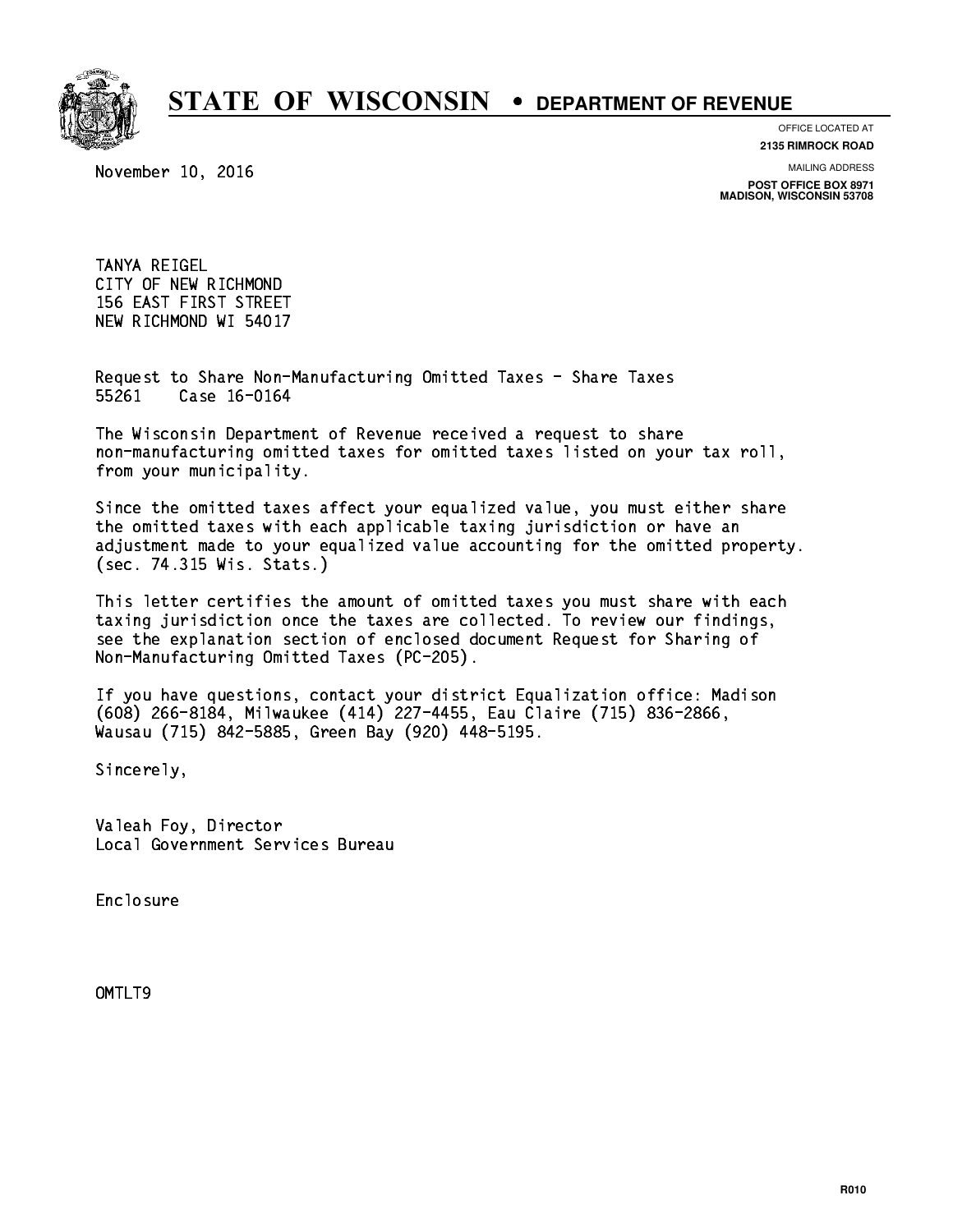

**OFFICE LOCATED AT**

November 10, 2016

**2135 RIMROCK ROAD**

**MAILING ADDRESS**

**POST OFFICE BOX 8971 MADISON, WISCONSIN 53708**

 DEBRA KIRCH TOWN OF GENEVA N3496 COMO RD n3496 COMO RD 2010 COMO RD 2010 COMO RD 2010 COMO RD 2010 COMO RD 2010 COMO RD 2010 COMO RD 2010 COMO RD 2010 LAKE GENEVA WI 53147-2617

 Request to Share Non-Manufacturing Omitted Taxes - Share Taxes 64010 Case 16-0366

 The Wisconsin Department of Revenue received a request to share non-manufacturing omitted taxes for omitted taxes listed on your tax roll, from your municipality.

 Since the omitted taxes affect your equalized value, you must either share the omitted taxes with each applicable taxing jurisdiction or have an adjustment made to your equalized value accounting for the omitted property. (sec. 74.315 Wis. Stats.)

 This letter certifies the amount of omitted taxes you must share with each taxing jurisdiction once the taxes are collected. To review our findings, see the explanation section of enclosed document Request for Sharing of Non-Manufacturing Omitted Taxes (PC-205).

 If you have questions, contact your district Equalization office: Madison (608) 266-8184, Milwaukee (414) 227-4455, Eau Claire (715) 836-2866, Wausau (715) 842-5885, Green Bay (920) 448-5195.

Sincerely,

 Valeah Foy, Director Local Government Services Bureau

Enclosure Enclosure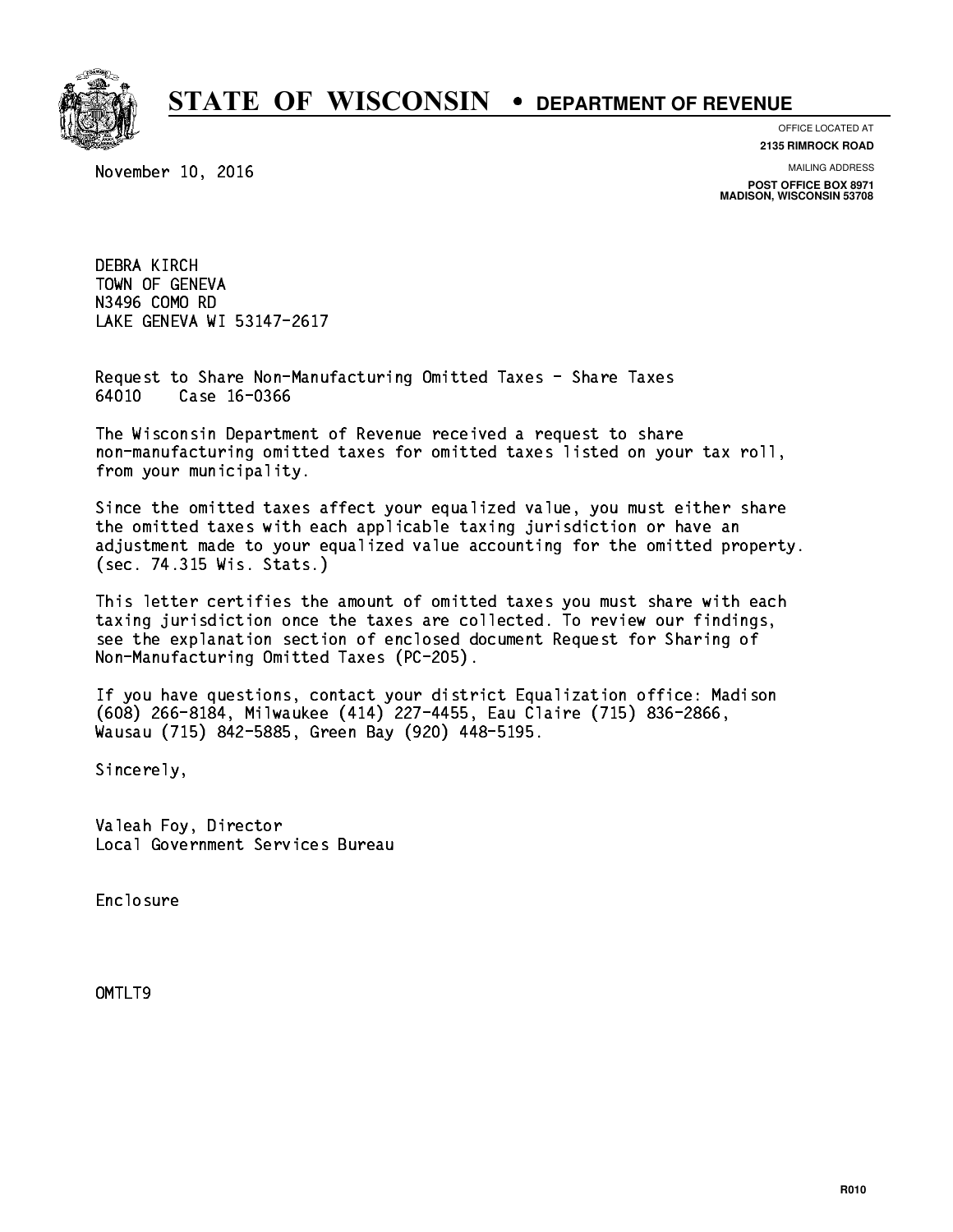

**OFFICE LOCATED AT**

November 10, 2016

**2135 RIMROCK ROAD**

**MAILING ADDRESS**

**POST OFFICE BOX 8971 MADISON, WISCONSIN 53708**

 DEBRA KIRCH TOWN OF GENEVA N3496 COMO RD n3496 COMO RD 2010 COMO RD 2010 COMO RD 2010 COMO RD 2010 COMO RD 2010 COMO RD 2010 COMO RD 2010 COMO RD 2010 LAKE GENEVA WI 53147-2617

 Request to Share Non-Manufacturing Omitted Taxes - Share Taxes 64010 Case 16-0365

 The Wisconsin Department of Revenue received a request to share non-manufacturing omitted taxes for omitted taxes listed on your tax roll, from your municipality.

 Since the omitted taxes affect your equalized value, you must either share the omitted taxes with each applicable taxing jurisdiction or have an adjustment made to your equalized value accounting for the omitted property. (sec. 74.315 Wis. Stats.)

 This letter certifies the amount of omitted taxes you must share with each taxing jurisdiction once the taxes are collected. To review our findings, see the explanation section of enclosed document Request for Sharing of Non-Manufacturing Omitted Taxes (PC-205).

 If you have questions, contact your district Equalization office: Madison (608) 266-8184, Milwaukee (414) 227-4455, Eau Claire (715) 836-2866, Wausau (715) 842-5885, Green Bay (920) 448-5195.

Sincerely,

 Valeah Foy, Director Local Government Services Bureau

Enclosure Enclosure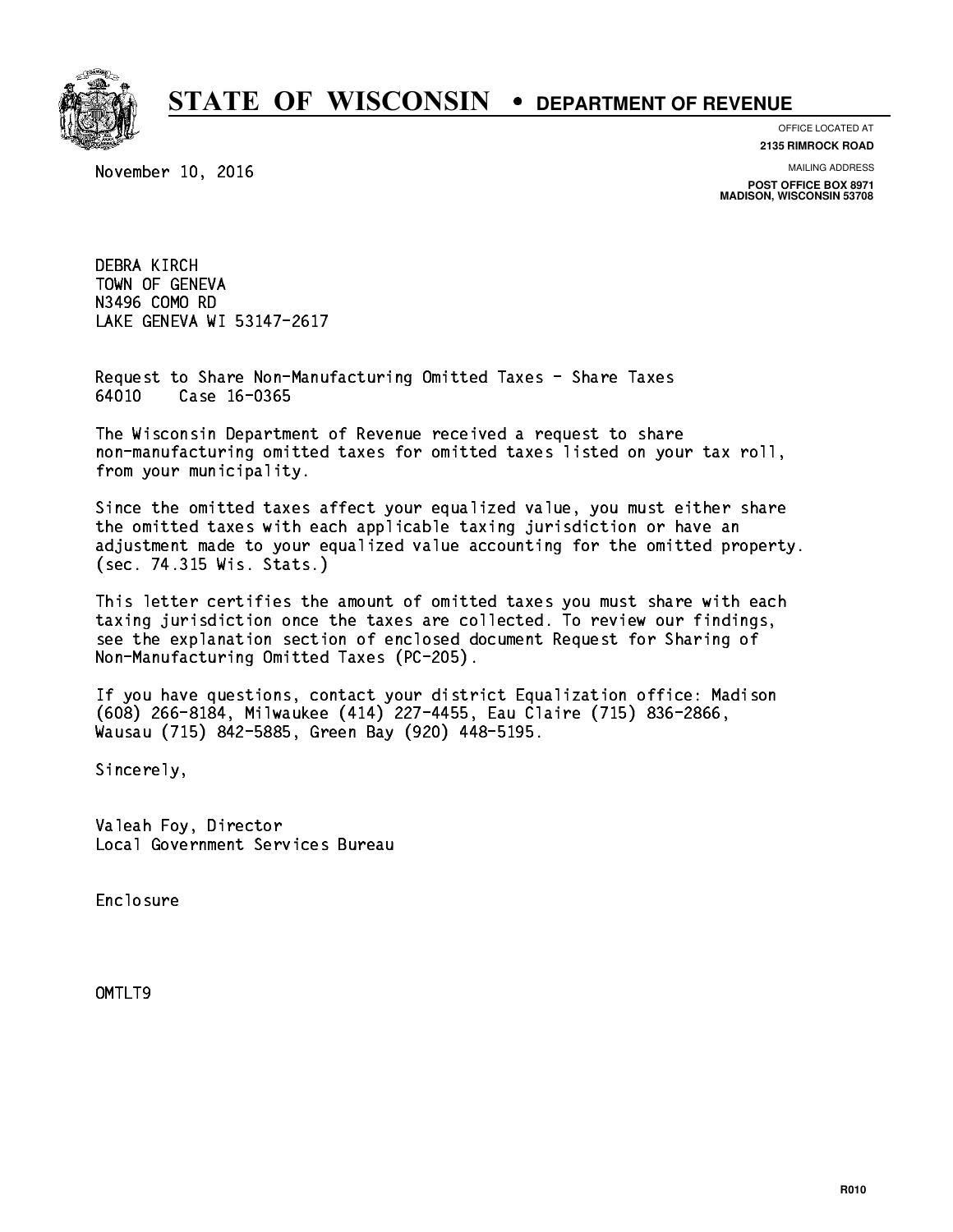

**OFFICE LOCATED AT**

**2135 RIMROCK ROAD**

November 10, 2016

**MAILING ADDRESS**

**POST OFFICE BOX 8971 MADISON, WISCONSIN 53708**

 MICHELE R SMITH CITY OF WHITEWATER PO BOX 178 PO BOX 178 WHITEWATER WI 53190-0178

 Request to Share Non-Manufacturing Omitted Taxes - Share Taxes 64291 Case 16-0241

 The Wisconsin Department of Revenue received a request to share non-manufacturing omitted taxes for omitted taxes listed on your tax roll, from your municipality.

 Since the omitted taxes affect your equalized value, you must either share the omitted taxes with each applicable taxing jurisdiction or have an adjustment made to your equalized value accounting for the omitted property. (sec. 74.315 Wis. Stats.)

 This letter certifies the amount of omitted taxes you must share with each taxing jurisdiction once the taxes are collected. To review our findings, see the explanation section of enclosed document Request for Sharing of Non-Manufacturing Omitted Taxes (PC-205).

 If you have questions, contact your district Equalization office: Madison (608) 266-8184, Milwaukee (414) 227-4455, Eau Claire (715) 836-2866, Wausau (715) 842-5885, Green Bay (920) 448-5195.

Sincerely,

 Valeah Foy, Director Local Government Services Bureau

Enclosure Enclosure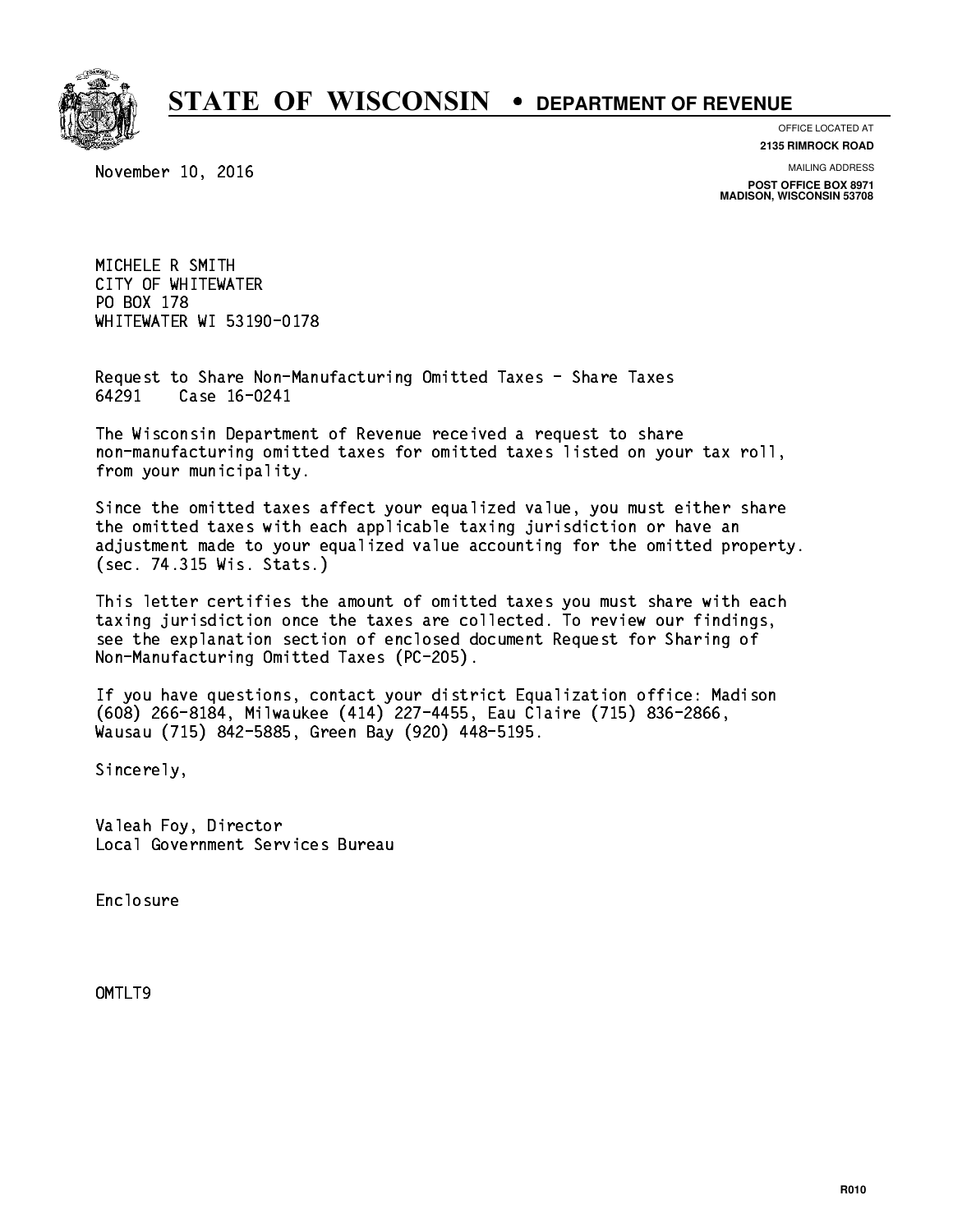

**OFFICE LOCATED AT**

**2135 RIMROCK ROAD**

November 10, 2016

**MAILING ADDRESS**

**POST OFFICE BOX 8971 MADISON, WISCONSIN 53708**

 MICHELE R SMITH CITY OF WHITEWATER PO BOX 178 PO BOX 178 WHITEWATER WI 53190-0178

 Request to Share Non-Manufacturing Omitted Taxes - Share Taxes 64291 Case 16-0243

 The Wisconsin Department of Revenue received a request to share non-manufacturing omitted taxes for omitted taxes listed on your tax roll, from your municipality.

 Since the omitted taxes affect your equalized value, you must either share the omitted taxes with each applicable taxing jurisdiction or have an adjustment made to your equalized value accounting for the omitted property. (sec. 74.315 Wis. Stats.)

 This letter certifies the amount of omitted taxes you must share with each taxing jurisdiction once the taxes are collected. To review our findings, see the explanation section of enclosed document Request for Sharing of Non-Manufacturing Omitted Taxes (PC-205).

 If you have questions, contact your district Equalization office: Madison (608) 266-8184, Milwaukee (414) 227-4455, Eau Claire (715) 836-2866, Wausau (715) 842-5885, Green Bay (920) 448-5195.

Sincerely,

 Valeah Foy, Director Local Government Services Bureau

Enclosure Enclosure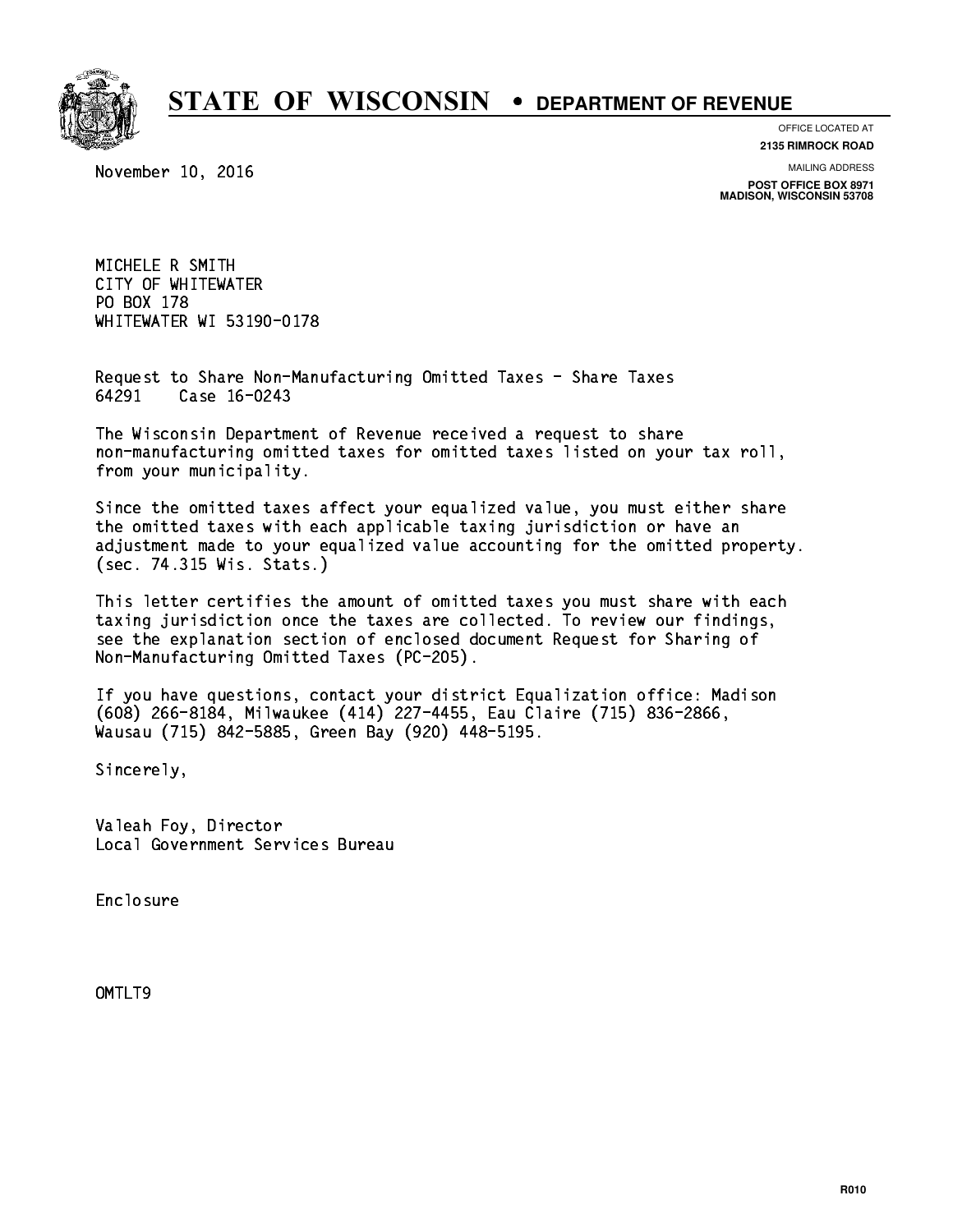

**OFFICE LOCATED AT**

November 10, 2016

**2135 RIMROCK ROAD**

**MAILING ADDRESS**

**POST OFFICE BOX 8971 MADISON, WISCONSIN 53708**

 JULIA OLIVER TOWN OF JACKSON 3146 DIVISION RD JACKSON WI 53037

 Request to Share Non-Manufacturing Omitted Taxes - Share Taxes 66014 Case 16-0664

 The Wisconsin Department of Revenue received a request to share non-manufacturing omitted taxes for omitted taxes listed on your tax roll, from your municipality.

 Since the omitted taxes affect your equalized value, you must either share the omitted taxes with each applicable taxing jurisdiction or have an adjustment made to your equalized value accounting for the omitted property. (sec. 74.315 Wis. Stats.)

 This letter certifies the amount of omitted taxes you must share with each taxing jurisdiction once the taxes are collected. To review our findings, see the explanation section of enclosed document Request for Sharing of Non-Manufacturing Omitted Taxes (PC-205).

 If you have questions, contact your district Equalization office: Madison (608) 266-8184, Milwaukee (414) 227-4455, Eau Claire (715) 836-2866, Wausau (715) 842-5885, Green Bay (920) 448-5195.

Sincerely,

 Valeah Foy, Director Local Government Services Bureau

Enclosure Enclosure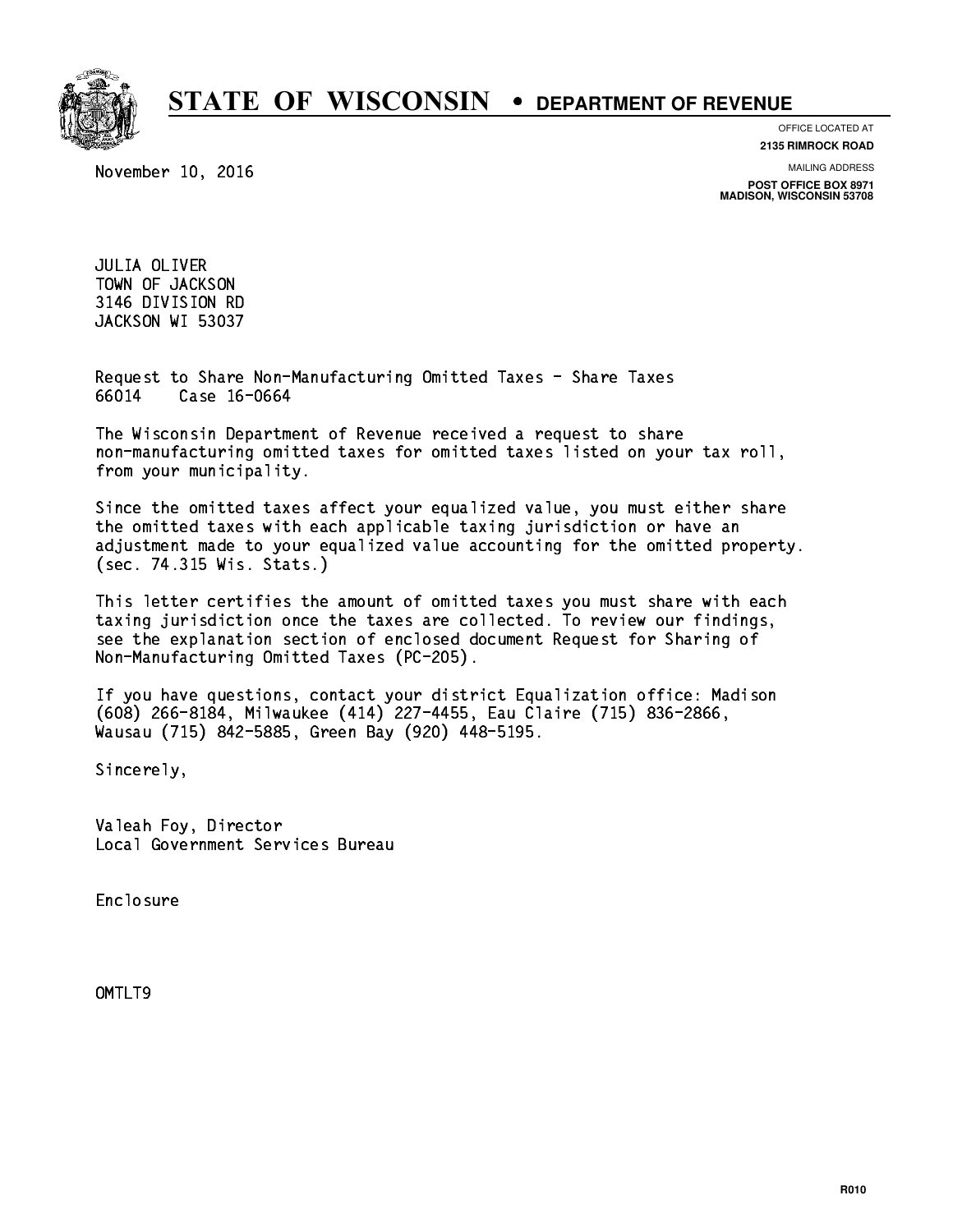

**OFFICE LOCATED AT**

November 10, 2016

**2135 RIMROCK ROAD**

**MAILING ADDRESS POST OFFICE BOX 8971 MADISON, WISCONSIN 53708**

 JULIA OLIVER TOWN OF JACKSON 3146 DIVISION RD JACKSON WI 53037

 Request to Share Non-Manufacturing Omitted Taxes - Share Taxes 66014 Case 16-0663

 The Wisconsin Department of Revenue received a request to share non-manufacturing omitted taxes for omitted taxes listed on your tax roll, from your municipality.

 Since the omitted taxes affect your equalized value, you must either share the omitted taxes with each applicable taxing jurisdiction or have an adjustment made to your equalized value accounting for the omitted property. (sec. 74.315 Wis. Stats.)

 This letter certifies the amount of omitted taxes you must share with each taxing jurisdiction once the taxes are collected. To review our findings, see the explanation section of enclosed document Request for Sharing of Non-Manufacturing Omitted Taxes (PC-205).

 If you have questions, contact your district Equalization office: Madison (608) 266-8184, Milwaukee (414) 227-4455, Eau Claire (715) 836-2866, Wausau (715) 842-5885, Green Bay (920) 448-5195.

Sincerely,

 Valeah Foy, Director Local Government Services Bureau

Enclosure Enclosure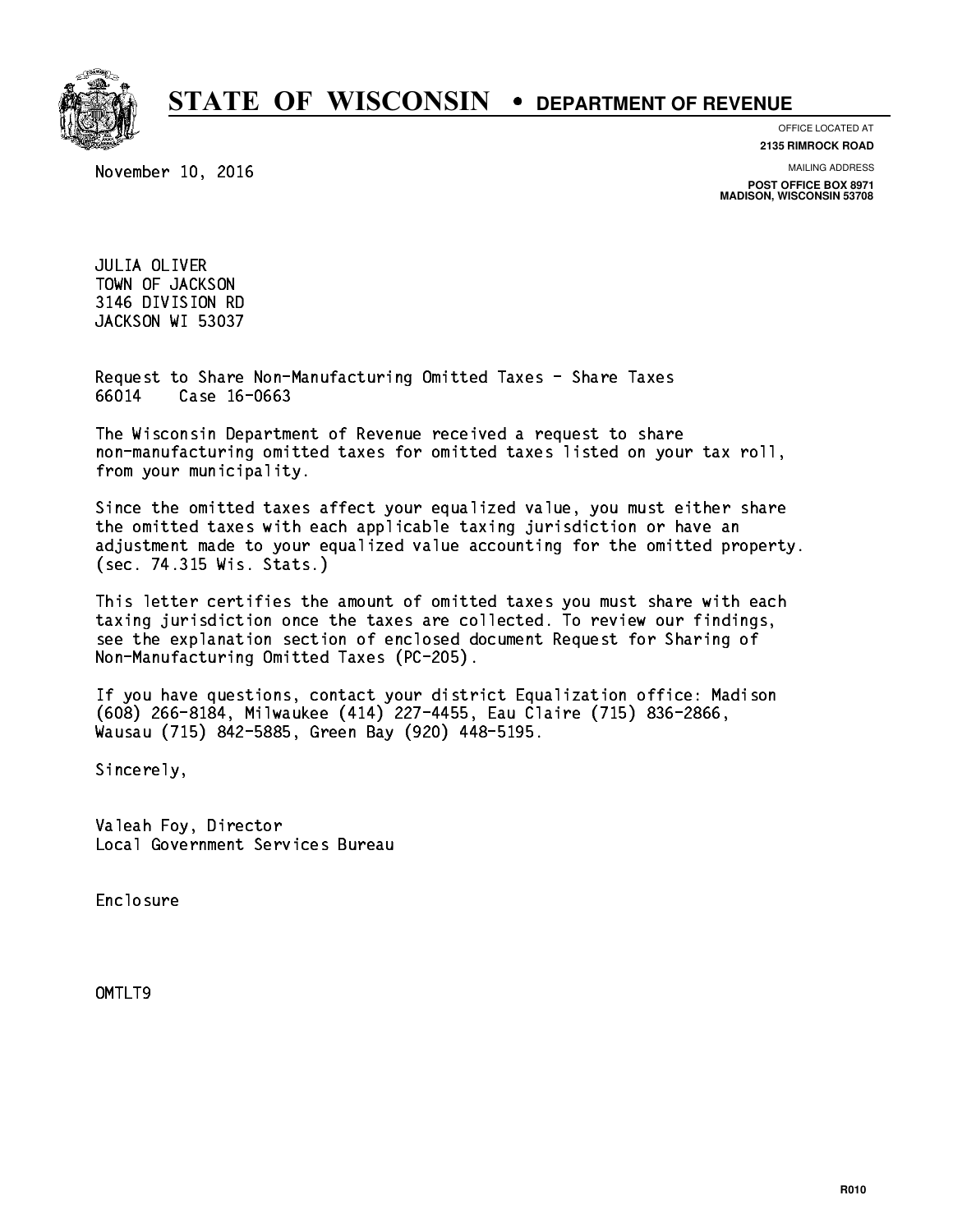

**OFFICE LOCATED AT**

November 10, 2016

**2135 RIMROCK ROAD**

**MAILING ADDRESS**

**POST OFFICE BOX 8971 MADISON, WISCONSIN 53708**

 JANICE MOYER VILLAGE OF MENOMONEE FALLS W156 N8480 PILGRIM RD MENOMONEE FALLS WI 53051-3140

 Request to Share Non-Manufacturing Omitted Taxes - Share Taxes 67151 Case 16-0721

 The Wisconsin Department of Revenue received a request to share non-manufacturing omitted taxes for omitted taxes listed on your tax roll, from your municipality.

 Since the omitted taxes affect your equalized value, you must either share the omitted taxes with each applicable taxing jurisdiction or have an adjustment made to your equalized value accounting for the omitted property. (sec. 74.315 Wis. Stats.)

 This letter certifies the amount of omitted taxes you must share with each taxing jurisdiction once the taxes are collected. To review our findings, see the explanation section of enclosed document Request for Sharing of Non-Manufacturing Omitted Taxes (PC-205).

 If you have questions, contact your district Equalization office: Madison (608) 266-8184, Milwaukee (414) 227-4455, Eau Claire (715) 836-2866, Wausau (715) 842-5885, Green Bay (920) 448-5195.

Sincerely,

 Valeah Foy, Director Local Government Services Bureau

Enclosure Enclosure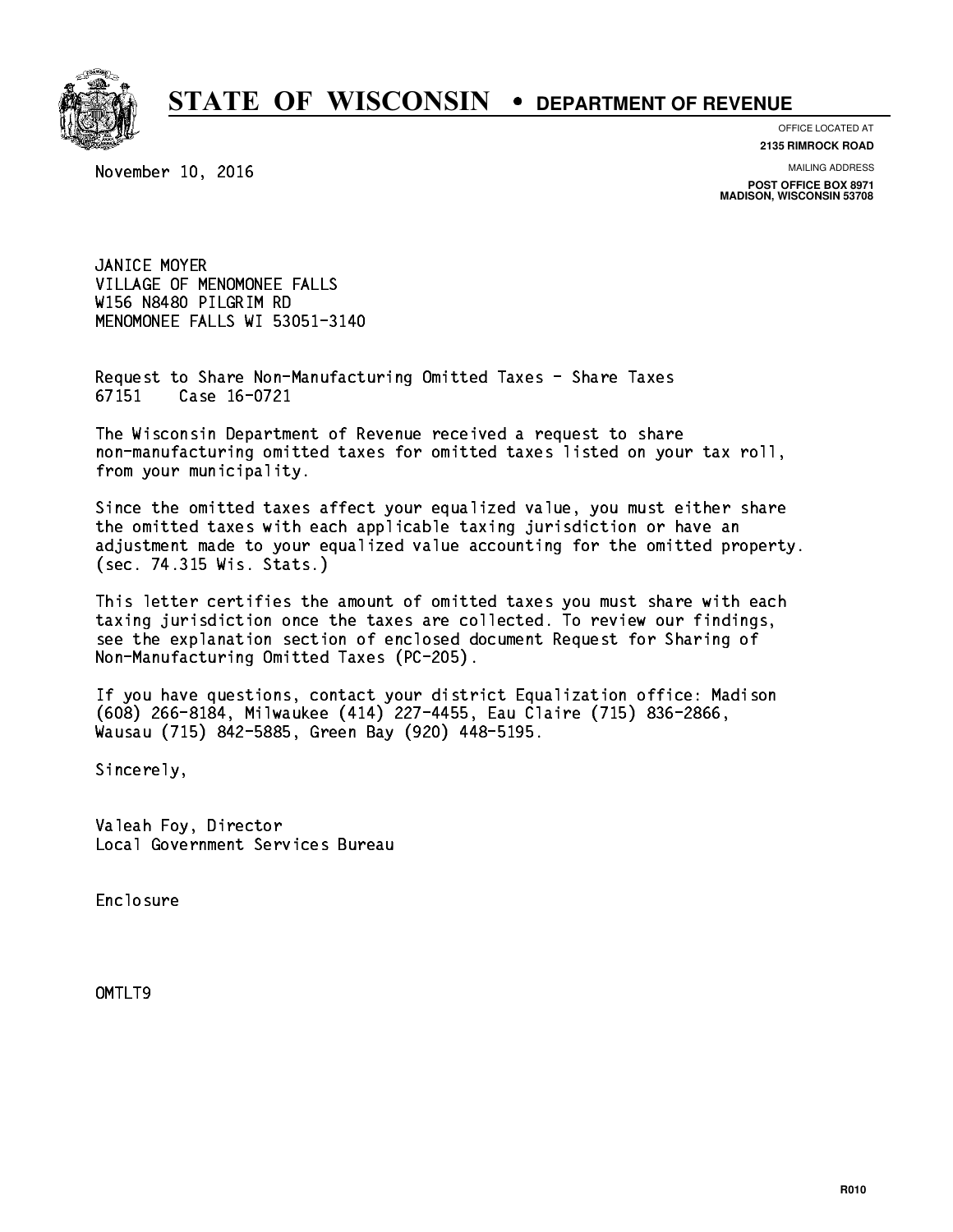

**OFFICE LOCATED AT**

**2135 RIMROCK ROAD**

November 10, 2016

**MAILING ADDRESS**

**POST OFFICE BOX 8971 MADISON, WISCONSIN 53708**

 KELLY MICHAELS CITY OF BROOKFIELD 2000 N CALHOUN RD BROOKFIELD WI 53005-5095

 Request to Share Non-Manufacturing Omitted Taxes - Share Taxes 67206 Case 16-0007

 The Wisconsin Department of Revenue received a request to share non-manufacturing omitted taxes for omitted taxes listed on your tax roll, from your municipality.

 Since the omitted taxes affect your equalized value, you must either share the omitted taxes with each applicable taxing jurisdiction or have an adjustment made to your equalized value accounting for the omitted property. (sec. 74.315 Wis. Stats.)

 This letter certifies the amount of omitted taxes you must share with each taxing jurisdiction once the taxes are collected. To review our findings, see the explanation section of enclosed document Request for Sharing of Non-Manufacturing Omitted Taxes (PC-205).

 If you have questions, contact your district Equalization office: Madison (608) 266-8184, Milwaukee (414) 227-4455, Eau Claire (715) 836-2866, Wausau (715) 842-5885, Green Bay (920) 448-5195.

Sincerely,

 Valeah Foy, Director Local Government Services Bureau

Enclosure Enclosure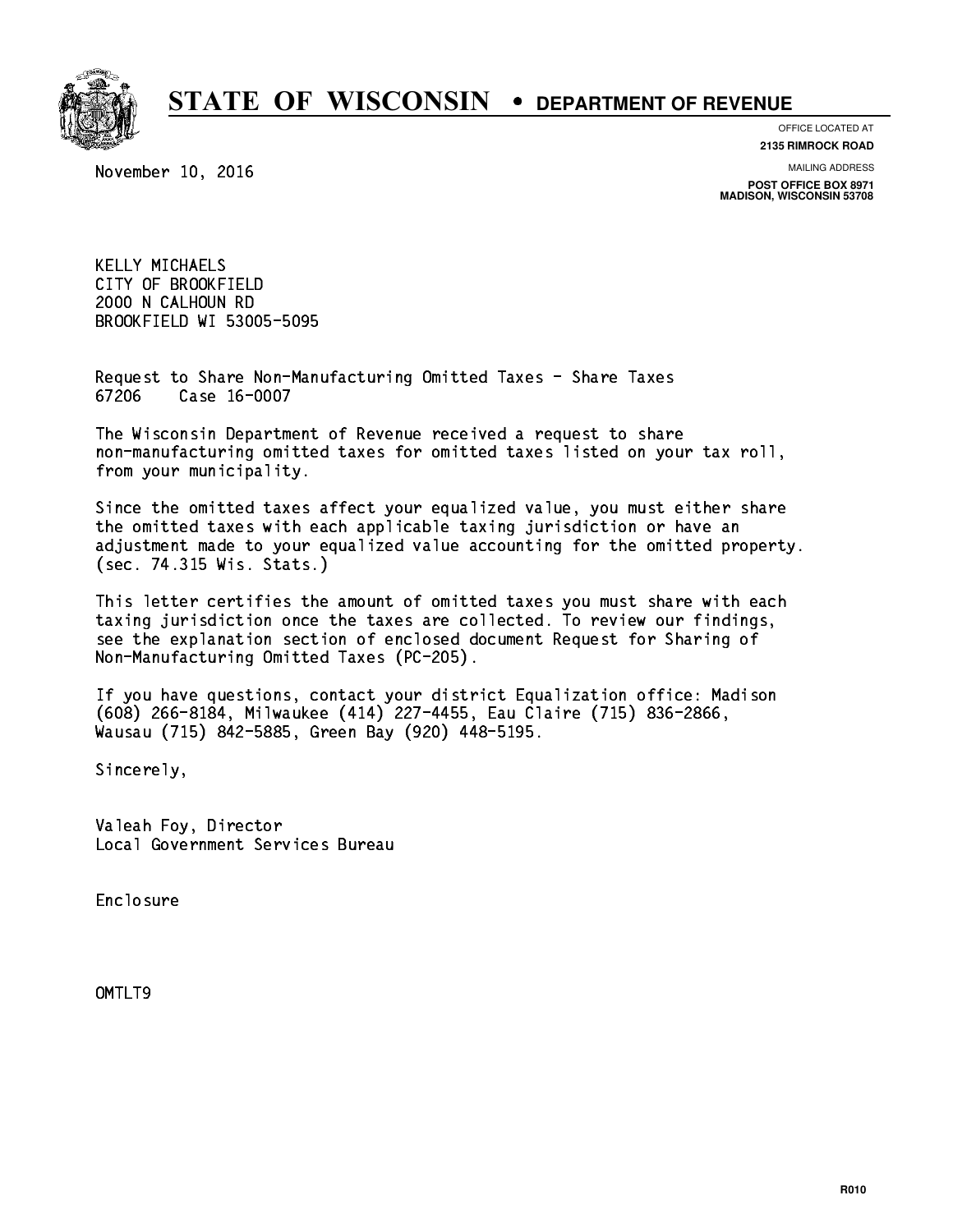

**OFFICE LOCATED AT**

**2135 RIMROCK ROAD**

November 10, 2016

**MAILING ADDRESS**

**POST OFFICE BOX 8971 MADISON, WISCONSIN 53708**

 KELLY MICHAELS CITY OF BROOKFIELD 2000 N CALHOUN RD BROOKFIELD WI 53005-5095

 Request to Share Non-Manufacturing Omitted Taxes - Share Taxes 67206 Case 16-0001

 The Wisconsin Department of Revenue received a request to share non-manufacturing omitted taxes for omitted taxes listed on your tax roll, from your municipality.

 Since the omitted taxes affect your equalized value, you must either share the omitted taxes with each applicable taxing jurisdiction or have an adjustment made to your equalized value accounting for the omitted property. (sec. 74.315 Wis. Stats.)

 This letter certifies the amount of omitted taxes you must share with each taxing jurisdiction once the taxes are collected. To review our findings, see the explanation section of enclosed document Request for Sharing of Non-Manufacturing Omitted Taxes (PC-205).

 If you have questions, contact your district Equalization office: Madison (608) 266-8184, Milwaukee (414) 227-4455, Eau Claire (715) 836-2866, Wausau (715) 842-5885, Green Bay (920) 448-5195.

Sincerely,

 Valeah Foy, Director Local Government Services Bureau

Enclosure Enclosure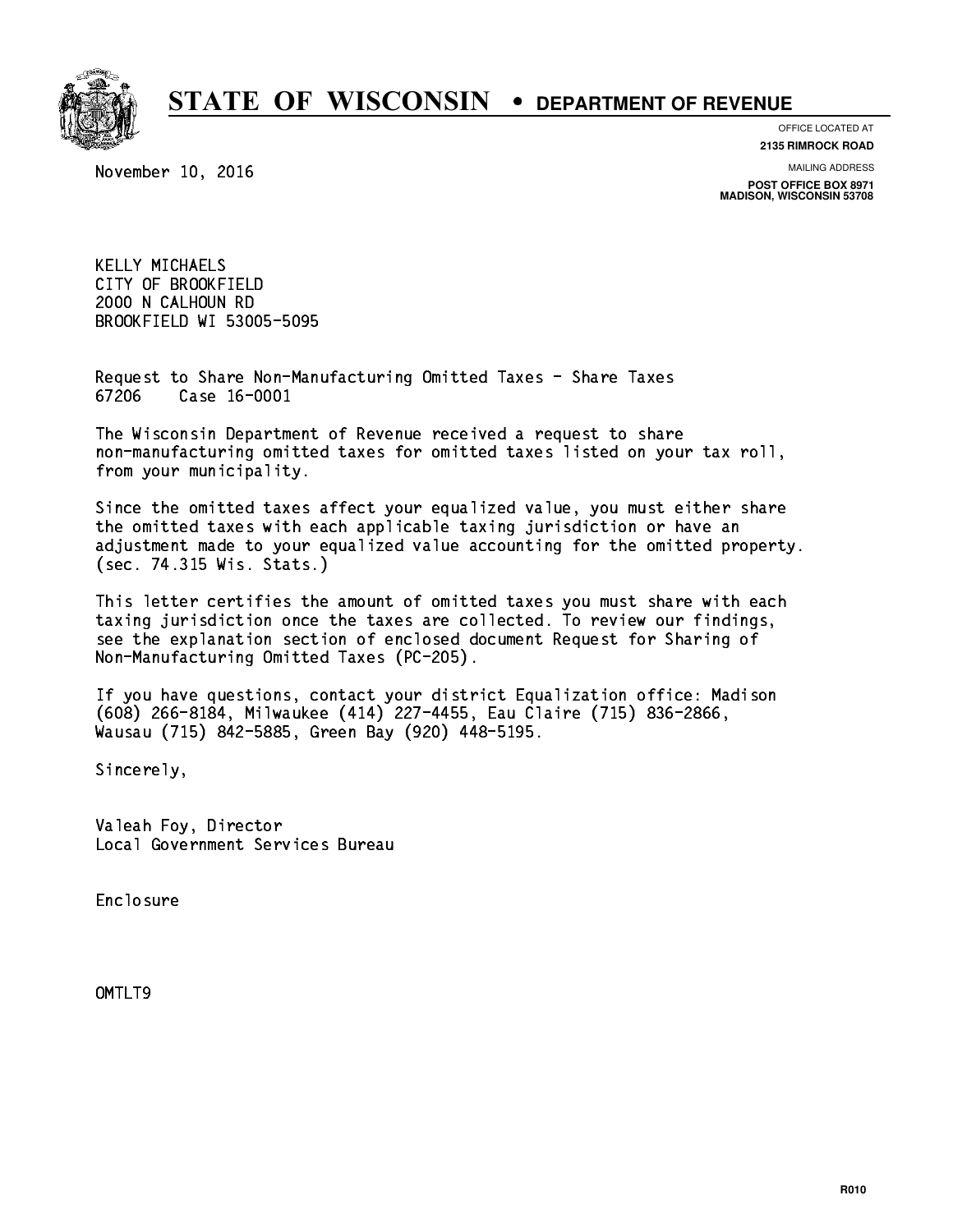

**OFFICE LOCATED AT**

**2135 RIMROCK ROAD**

November 10, 2016

**MAILING ADDRESS**

**POST OFFICE BOX 8971 MADISON, WISCONSIN 53708**

 KELLY MICHAELS CITY OF BROOKFIELD 2000 N CALHOUN RD BROOKFIELD WI 53005-5095

 Request to Share Non-Manufacturing Omitted Taxes - Share Taxes 67206 Case 16-0006

 The Wisconsin Department of Revenue received a request to share non-manufacturing omitted taxes for omitted taxes listed on your tax roll, from your municipality.

 Since the omitted taxes affect your equalized value, you must either share the omitted taxes with each applicable taxing jurisdiction or have an adjustment made to your equalized value accounting for the omitted property. (sec. 74.315 Wis. Stats.)

 This letter certifies the amount of omitted taxes you must share with each taxing jurisdiction once the taxes are collected. To review our findings, see the explanation section of enclosed document Request for Sharing of Non-Manufacturing Omitted Taxes (PC-205).

 If you have questions, contact your district Equalization office: Madison (608) 266-8184, Milwaukee (414) 227-4455, Eau Claire (715) 836-2866, Wausau (715) 842-5885, Green Bay (920) 448-5195.

Sincerely,

 Valeah Foy, Director Local Government Services Bureau

Enclosure Enclosure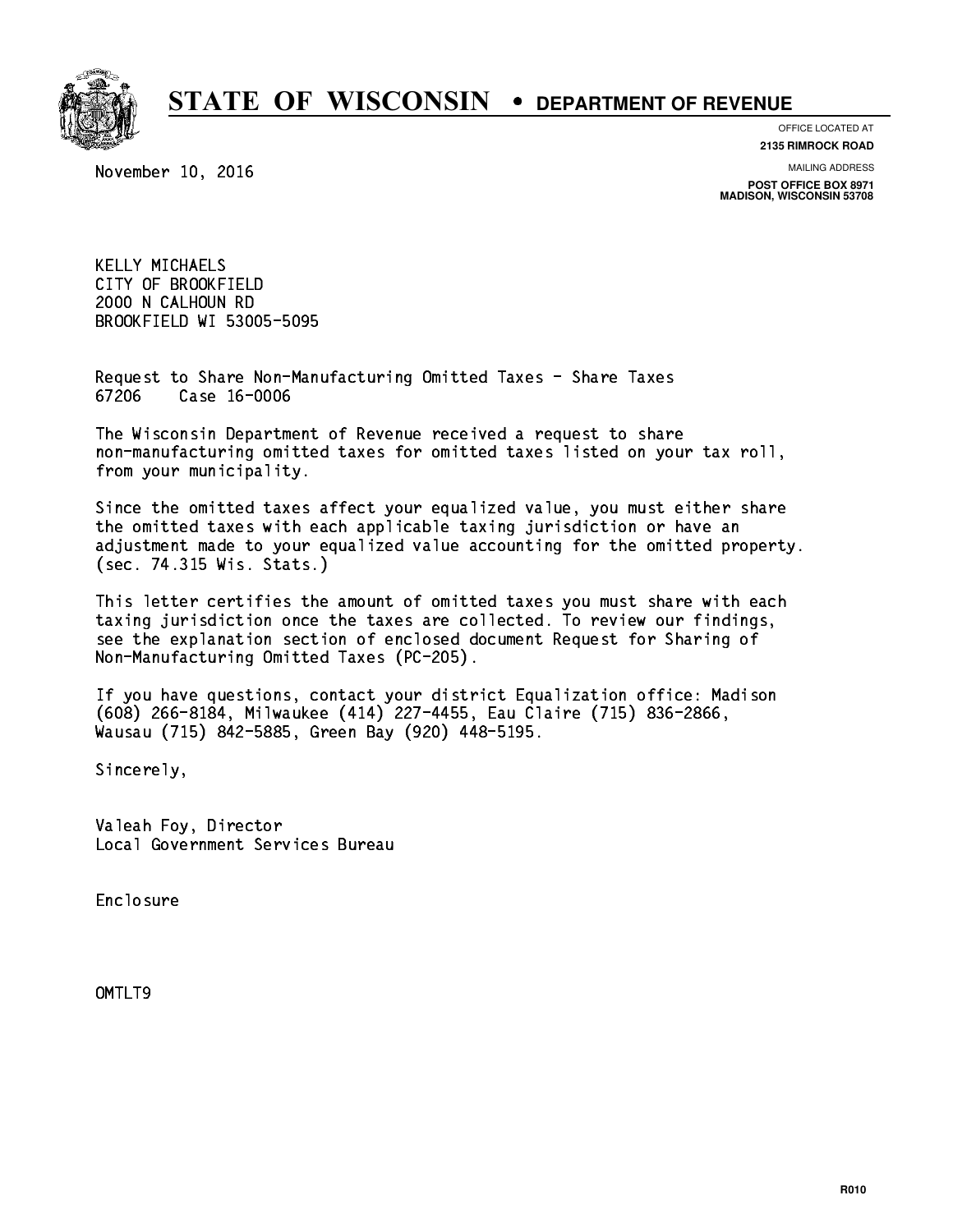

**OFFICE LOCATED AT**

**2135 RIMROCK ROAD**

November 10, 2016

**MAILING ADDRESS**

**POST OFFICE BOX 8971 MADISON, WISCONSIN 53708**

 KELLY MICHAELS CITY OF BROOKFIELD 2000 N CALHOUN RD BROOKFIELD WI 53005-5095

 Request to Share Non-Manufacturing Omitted Taxes - Share Taxes 67206 Case 16-0005

 The Wisconsin Department of Revenue received a request to share non-manufacturing omitted taxes for omitted taxes listed on your tax roll, from your municipality.

 Since the omitted taxes affect your equalized value, you must either share the omitted taxes with each applicable taxing jurisdiction or have an adjustment made to your equalized value accounting for the omitted property. (sec. 74.315 Wis. Stats.)

 This letter certifies the amount of omitted taxes you must share with each taxing jurisdiction once the taxes are collected. To review our findings, see the explanation section of enclosed document Request for Sharing of Non-Manufacturing Omitted Taxes (PC-205).

 If you have questions, contact your district Equalization office: Madison (608) 266-8184, Milwaukee (414) 227-4455, Eau Claire (715) 836-2866, Wausau (715) 842-5885, Green Bay (920) 448-5195.

Sincerely,

 Valeah Foy, Director Local Government Services Bureau

Enclosure Enclosure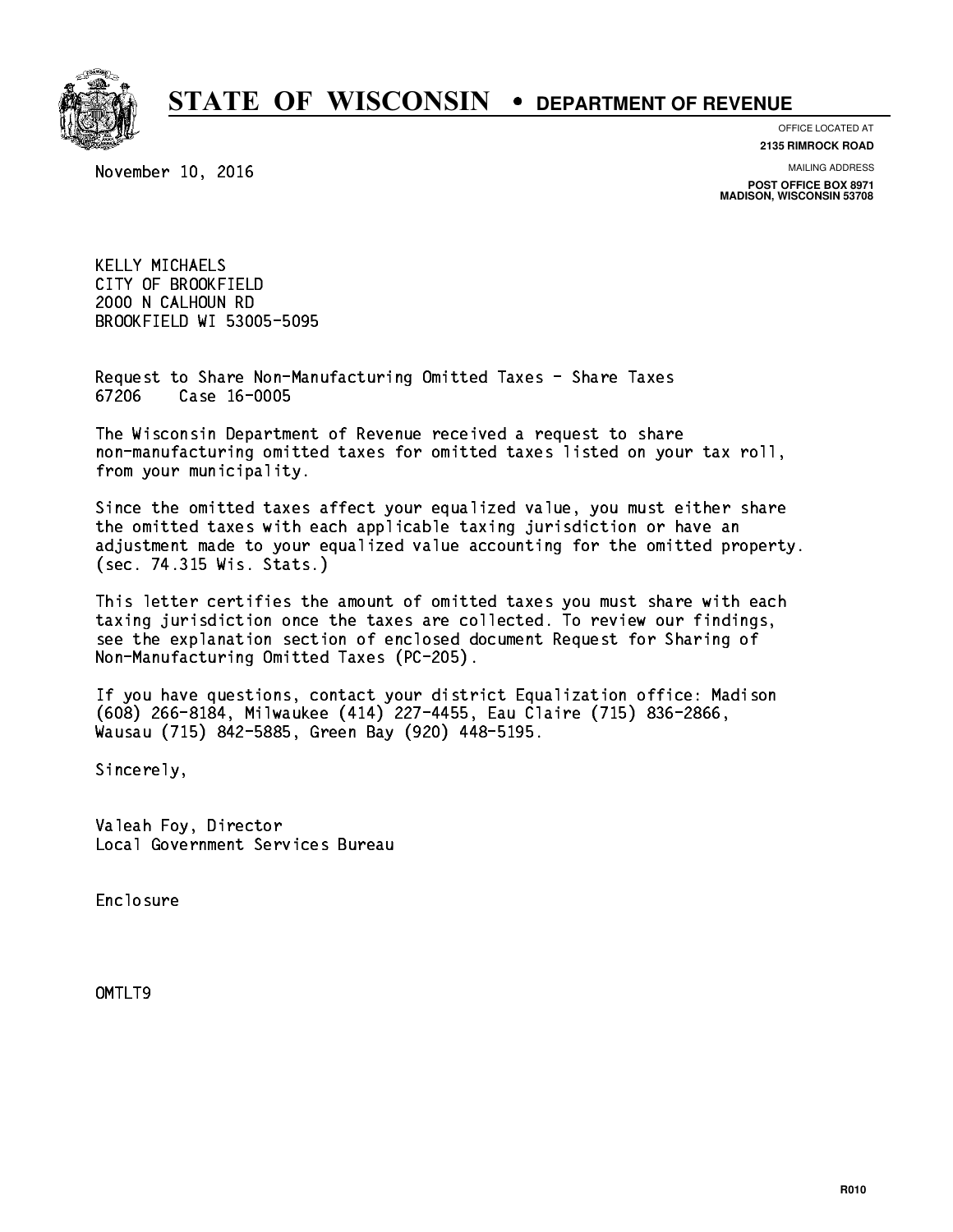

**OFFICE LOCATED AT**

**2135 RIMROCK ROAD**

November 10, 2016

**MAILING ADDRESS**

**POST OFFICE BOX 8971 MADISON, WISCONSIN 53708**

 KELLY MICHAELS CITY OF BROOKFIELD 2000 N CALHOUN RD BROOKFIELD WI 53005-5095

 Request to Share Non-Manufacturing Omitted Taxes - Share Taxes 67206 Case 16-0004

 The Wisconsin Department of Revenue received a request to share non-manufacturing omitted taxes for omitted taxes listed on your tax roll, from your municipality.

 Since the omitted taxes affect your equalized value, you must either share the omitted taxes with each applicable taxing jurisdiction or have an adjustment made to your equalized value accounting for the omitted property. (sec. 74.315 Wis. Stats.)

 This letter certifies the amount of omitted taxes you must share with each taxing jurisdiction once the taxes are collected. To review our findings, see the explanation section of enclosed document Request for Sharing of Non-Manufacturing Omitted Taxes (PC-205).

 If you have questions, contact your district Equalization office: Madison (608) 266-8184, Milwaukee (414) 227-4455, Eau Claire (715) 836-2866, Wausau (715) 842-5885, Green Bay (920) 448-5195.

Sincerely,

 Valeah Foy, Director Local Government Services Bureau

Enclosure Enclosure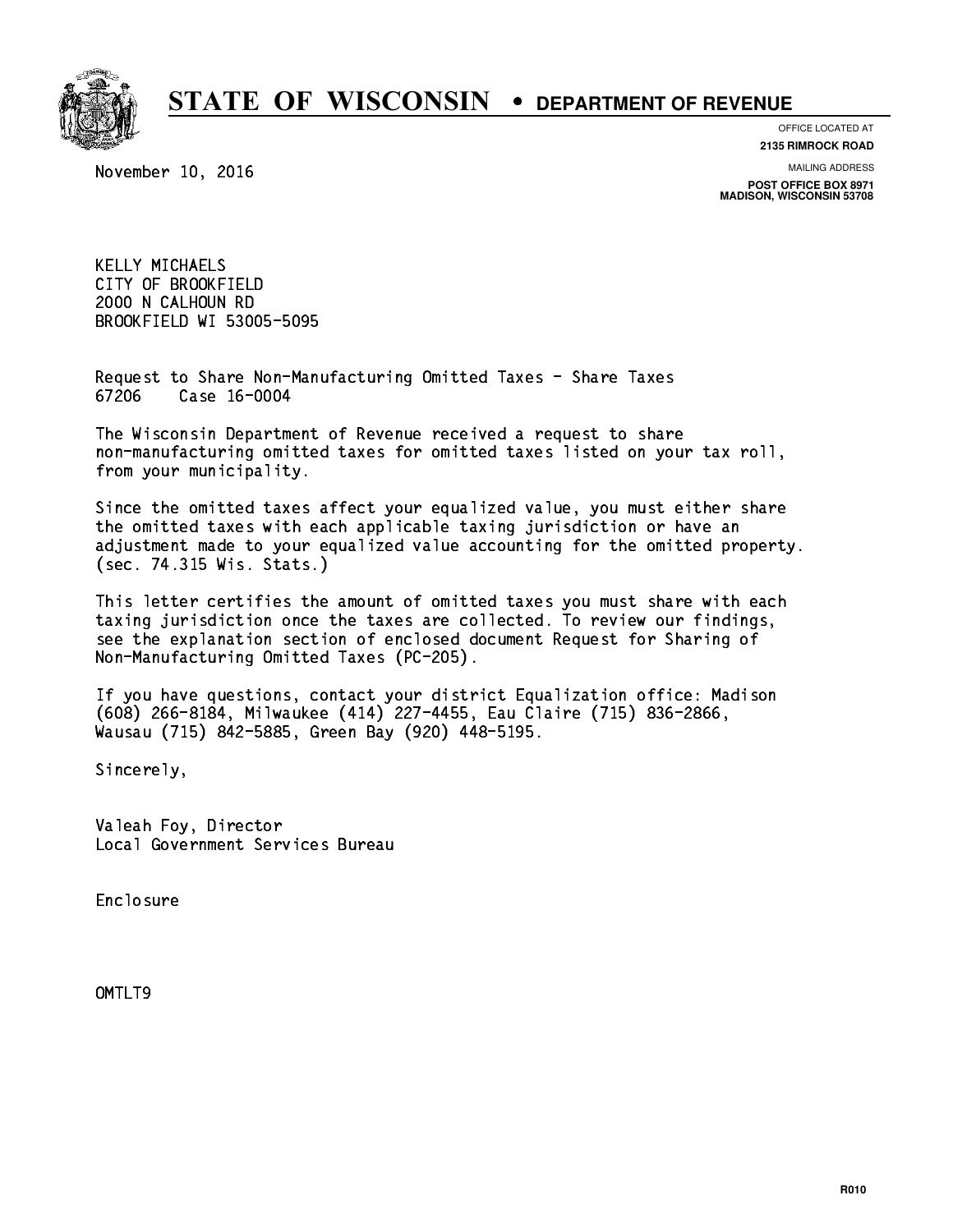

**OFFICE LOCATED AT**

**2135 RIMROCK ROAD**

November 10, 2016

**MAILING ADDRESS**

**POST OFFICE BOX 8971 MADISON, WISCONSIN 53708**

 KELLY MICHAELS CITY OF BROOKFIELD 2000 N CALHOUN RD BROOKFIELD WI 53005-5095

 Request to Share Non-Manufacturing Omitted Taxes - Share Taxes 67206 Case 16-0003

 The Wisconsin Department of Revenue received a request to share non-manufacturing omitted taxes for omitted taxes listed on your tax roll, from your municipality.

 Since the omitted taxes affect your equalized value, you must either share the omitted taxes with each applicable taxing jurisdiction or have an adjustment made to your equalized value accounting for the omitted property. (sec. 74.315 Wis. Stats.)

 This letter certifies the amount of omitted taxes you must share with each taxing jurisdiction once the taxes are collected. To review our findings, see the explanation section of enclosed document Request for Sharing of Non-Manufacturing Omitted Taxes (PC-205).

 If you have questions, contact your district Equalization office: Madison (608) 266-8184, Milwaukee (414) 227-4455, Eau Claire (715) 836-2866, Wausau (715) 842-5885, Green Bay (920) 448-5195.

Sincerely,

 Valeah Foy, Director Local Government Services Bureau

Enclosure Enclosure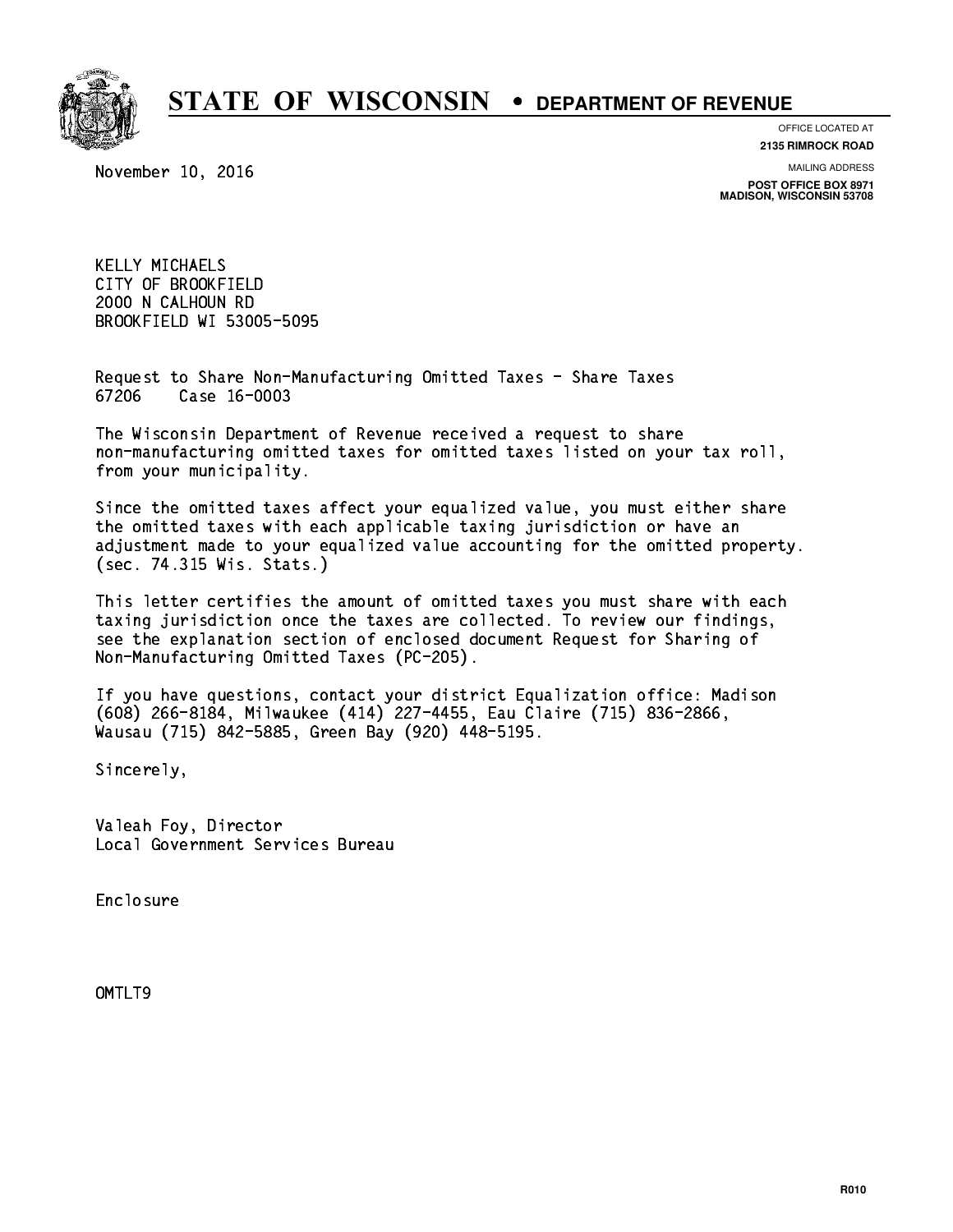

**OFFICE LOCATED AT**

**2135 RIMROCK ROAD**

November 10, 2016

**MAILING ADDRESS**

**POST OFFICE BOX 8971 MADISON, WISCONSIN 53708**

 KELLY MICHAELS CITY OF BROOKFIELD 2000 N CALHOUN RD BROOKFIELD WI 53005-5095

 Request to Share Non-Manufacturing Omitted Taxes - Share Taxes 67206 Case 16-0002

 The Wisconsin Department of Revenue received a request to share non-manufacturing omitted taxes for omitted taxes listed on your tax roll, from your municipality.

 Since the omitted taxes affect your equalized value, you must either share the omitted taxes with each applicable taxing jurisdiction or have an adjustment made to your equalized value accounting for the omitted property. (sec. 74.315 Wis. Stats.)

 This letter certifies the amount of omitted taxes you must share with each taxing jurisdiction once the taxes are collected. To review our findings, see the explanation section of enclosed document Request for Sharing of Non-Manufacturing Omitted Taxes (PC-205).

 If you have questions, contact your district Equalization office: Madison (608) 266-8184, Milwaukee (414) 227-4455, Eau Claire (715) 836-2866, Wausau (715) 842-5885, Green Bay (920) 448-5195.

Sincerely,

 Valeah Foy, Director Local Government Services Bureau

Enclosure Enclosure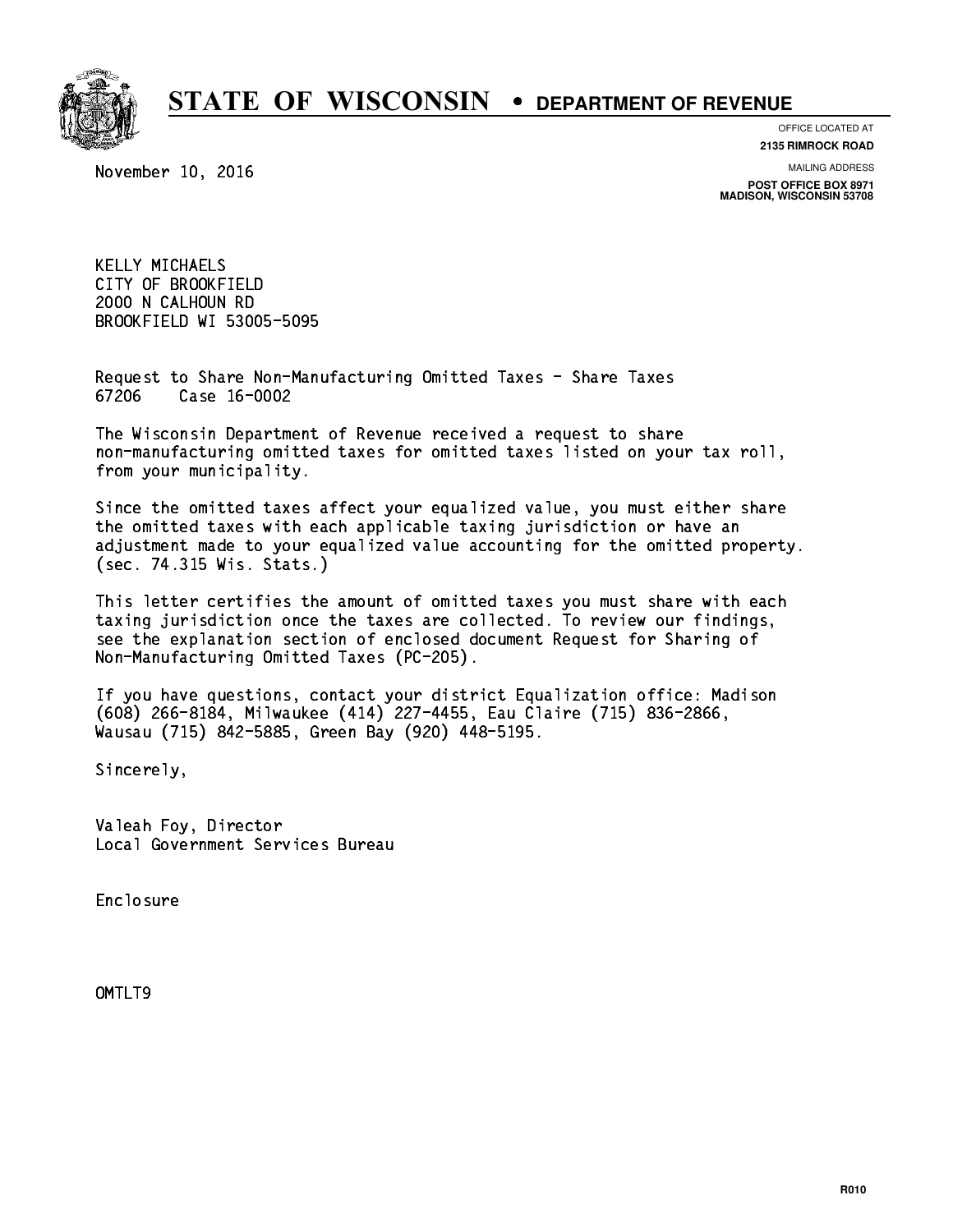

**OFFICE LOCATED AT**

**2135 RIMROCK ROAD**

November 10, 2016

**MAILING ADDRESS**

**POST OFFICE BOX 8971 MADISON, WISCONSIN 53708**

 KELLY TARCZEWSKI CITY OF PEWAUKEE W240 N3065 PEWAUKEE RD PEWAUKEE WI 53072-4044

 Request to Share Non-Manufacturing Omitted Taxes - Share Taxes 67270 Case 16-0373

 The Wisconsin Department of Revenue received a request to share non-manufacturing omitted taxes for omitted taxes listed on your tax roll, from your municipality.

 Since the omitted taxes affect your equalized value, you must either share the omitted taxes with each applicable taxing jurisdiction or have an adjustment made to your equalized value accounting for the omitted property. (sec. 74.315 Wis. Stats.)

 This letter certifies the amount of omitted taxes you must share with each taxing jurisdiction once the taxes are collected. To review our findings, see the explanation section of enclosed document Request for Sharing of Non-Manufacturing Omitted Taxes (PC-205).

 If you have questions, contact your district Equalization office: Madison (608) 266-8184, Milwaukee (414) 227-4455, Eau Claire (715) 836-2866, Wausau (715) 842-5885, Green Bay (920) 448-5195.

Sincerely,

 Valeah Foy, Director Local Government Services Bureau

Enclosure Enclosure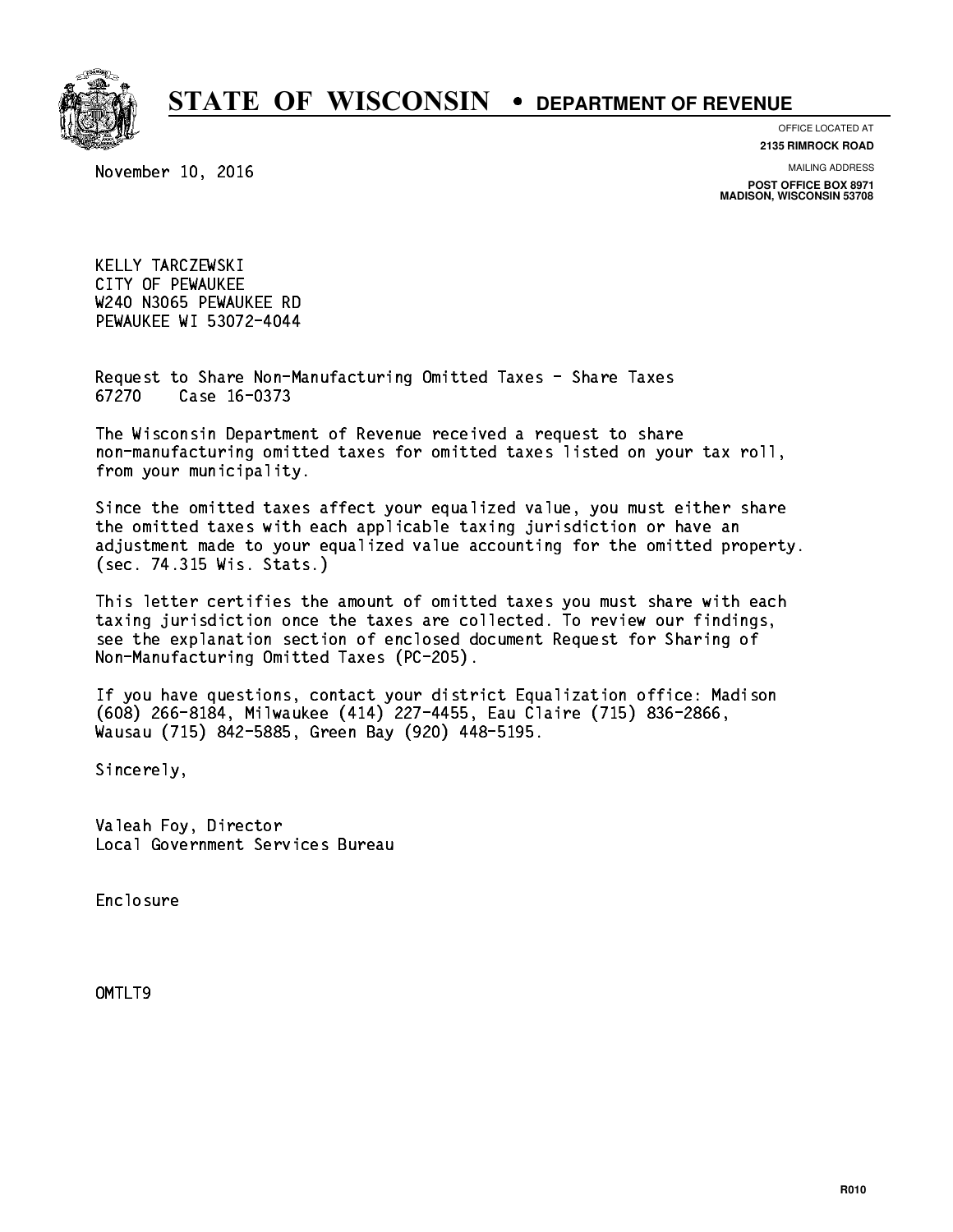**STATE OF WISCONSIN • DEPARTMENT OF REVENUE** 



**OFFICE LOCATED AT**

**2135 RIMROCK ROAD**

November 10, 2016

**MAILING ADDRESS**

**POST OFFICE BOX 8971 MADISON, WISCONSIN 53708**

 KELLY TARCZEWSKI CITY OF PEWAUKEE W240 N3065 PEWAUKEE RD PEWAUKEE WI 53072-4044

 Request to Share Non-Manufacturing Omitted Taxes - Share Taxes 67270 Case 16-0376

 The Wisconsin Department of Revenue received a request to share non-manufacturing omitted taxes for omitted taxes listed on your tax roll, from your municipality.

 Since the omitted taxes affect your equalized value, you must either share the omitted taxes with each applicable taxing jurisdiction or have an adjustment made to your equalized value accounting for the omitted property. (sec. 74.315 Wis. Stats.)

 This letter certifies the amount of omitted taxes you must share with each taxing jurisdiction once the taxes are collected. To review our findings, see the explanation section of enclosed document Request for Sharing of Non-Manufacturing Omitted Taxes (PC-205).

 If you have questions, contact your district Equalization office: Madison (608) 266-8184, Milwaukee (414) 227-4455, Eau Claire (715) 836-2866, Wausau (715) 842-5885, Green Bay (920) 448-5195.

Sincerely,

 Valeah Foy, Director Local Government Services Bureau

Enclosure Enclosure

OMTLT9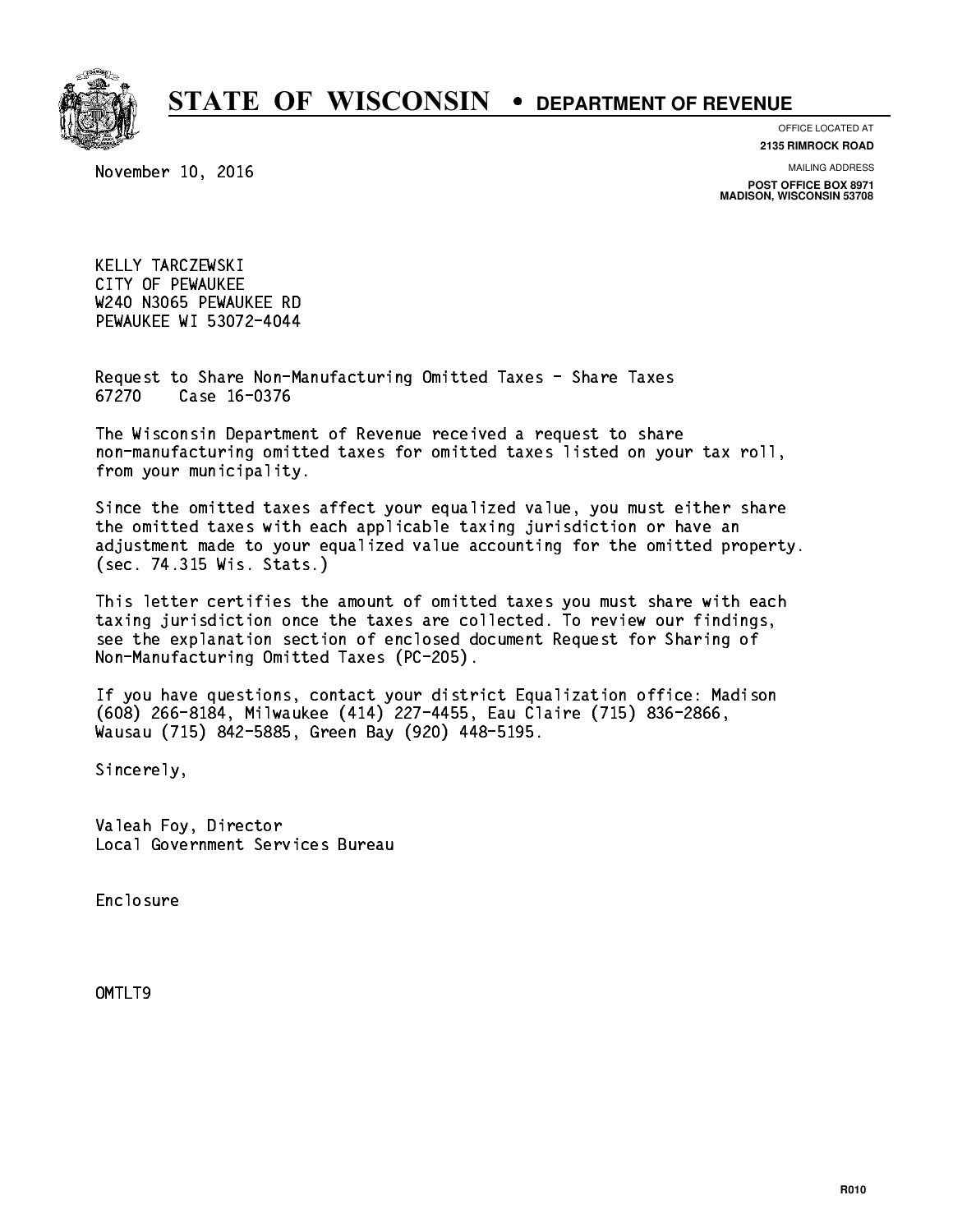**STATE OF WISCONSIN • DEPARTMENT OF REVENUE** 



**OFFICE LOCATED AT**

**2135 RIMROCK ROAD**

November 10, 2016

**MAILING ADDRESS**

**POST OFFICE BOX 8971 MADISON, WISCONSIN 53708**

 KELLY TARCZEWSKI CITY OF PEWAUKEE W240 N3065 PEWAUKEE RD PEWAUKEE WI 53072-4044

 Request to Share Non-Manufacturing Omitted Taxes - Share Taxes 67270 Case 16-0375

 The Wisconsin Department of Revenue received a request to share non-manufacturing omitted taxes for omitted taxes listed on your tax roll, from your municipality.

 Since the omitted taxes affect your equalized value, you must either share the omitted taxes with each applicable taxing jurisdiction or have an adjustment made to your equalized value accounting for the omitted property. (sec. 74.315 Wis. Stats.)

 This letter certifies the amount of omitted taxes you must share with each taxing jurisdiction once the taxes are collected. To review our findings, see the explanation section of enclosed document Request for Sharing of Non-Manufacturing Omitted Taxes (PC-205).

 If you have questions, contact your district Equalization office: Madison (608) 266-8184, Milwaukee (414) 227-4455, Eau Claire (715) 836-2866, Wausau (715) 842-5885, Green Bay (920) 448-5195.

Sincerely,

 Valeah Foy, Director Local Government Services Bureau

Enclosure Enclosure

OMTLT9